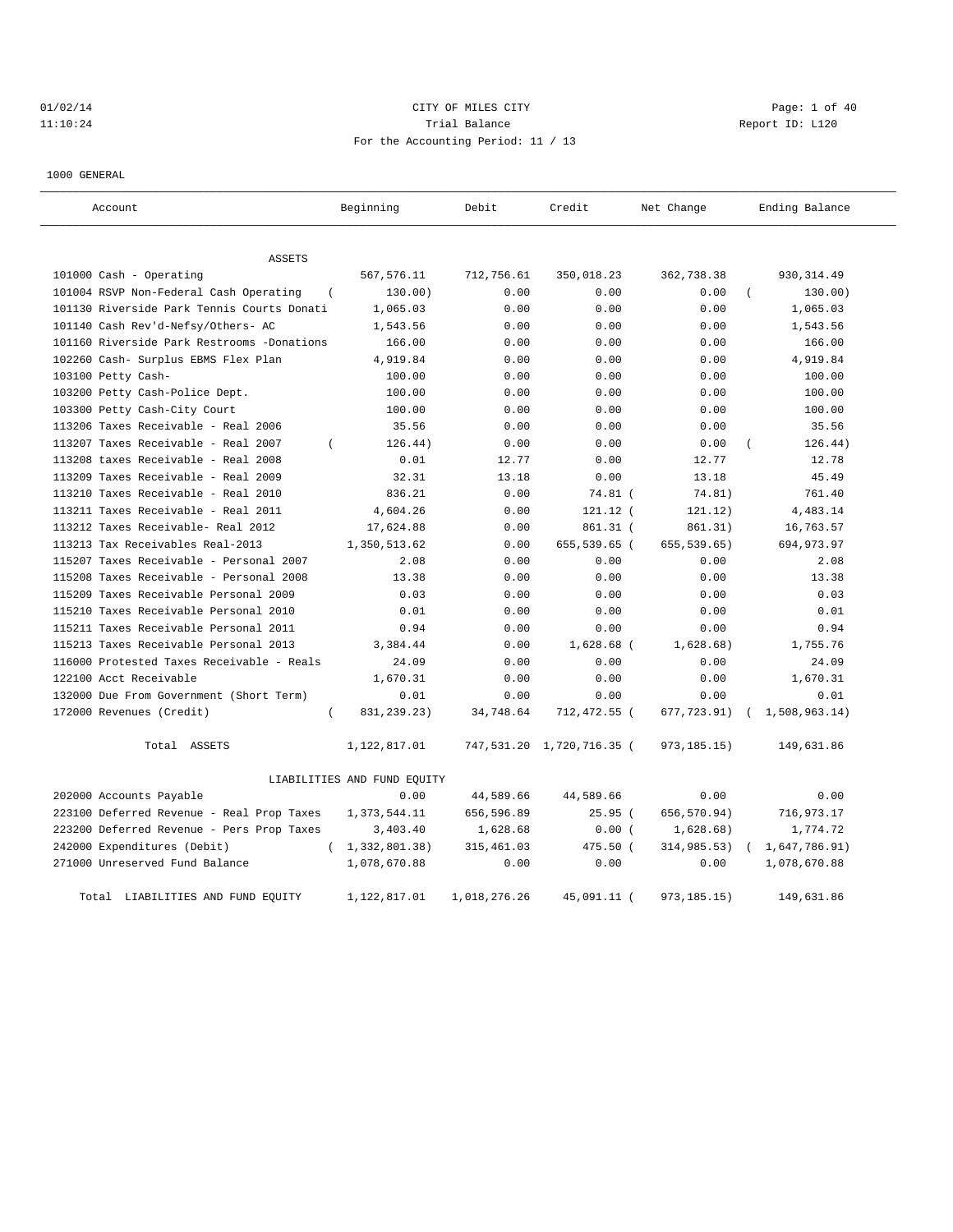# 01/02/14 Page: 2 of 40 11:10:24 Trial Balance Report ID: L120 For the Accounting Period: 11 / 13

#### 2220 LIBRARY

| Account                                    | Beginning                   | Debit     | Credit      | Net Change   | Ending Balance |
|--------------------------------------------|-----------------------------|-----------|-------------|--------------|----------------|
|                                            |                             |           |             |              |                |
| ASSETS                                     |                             |           |             |              |                |
| 101000 Cash - Operating                    | 963.72                      | 23,973.86 | 24,792.55 ( | 818.69)      | 145.03         |
| 101032 Cash- Library Board of Trustees Mul | 11,449.93                   | 434.95    | 0.00        | 434.95       | 11,884.88      |
| 103000 Petty Cash                          | 75.00                       | 0.00      | 0.00        | 0.00         | 75.00          |
| 172000 Revenues (Credit)                   | 98,937.53)                  | 0.00      | 24,408.81 ( | 24,408.81) ( | 123, 346. 34)  |
| Total ASSETS                               | 86,448.88)                  | 24,408.81 | 49,201.36 ( | 24,792.55) ( | 111, 241.43)   |
|                                            | LIABILITIES AND FUND EQUITY |           |             |              |                |
| 202000 Accounts Payable                    | 0.00                        | 1,412.09  | 1,412.09    | 0.00         | 0.00           |
| 242000 Expenditures (Debit)                | 111,532.16)<br>$\left($     | 24,792.55 | 0.00(       | 24,792.55) ( | 136, 324. 71)  |
| 271000 Unreserved Fund Balance             | 25,083.28                   | 0.00      | 0.00        | 0.00         | 25,083.28      |
| LIABILITIES AND FUND EQUITY<br>Total       | 86,448.88)                  | 26,204.64 | 1,412.09 (  | 24,792.55) ( | 111,241.43)    |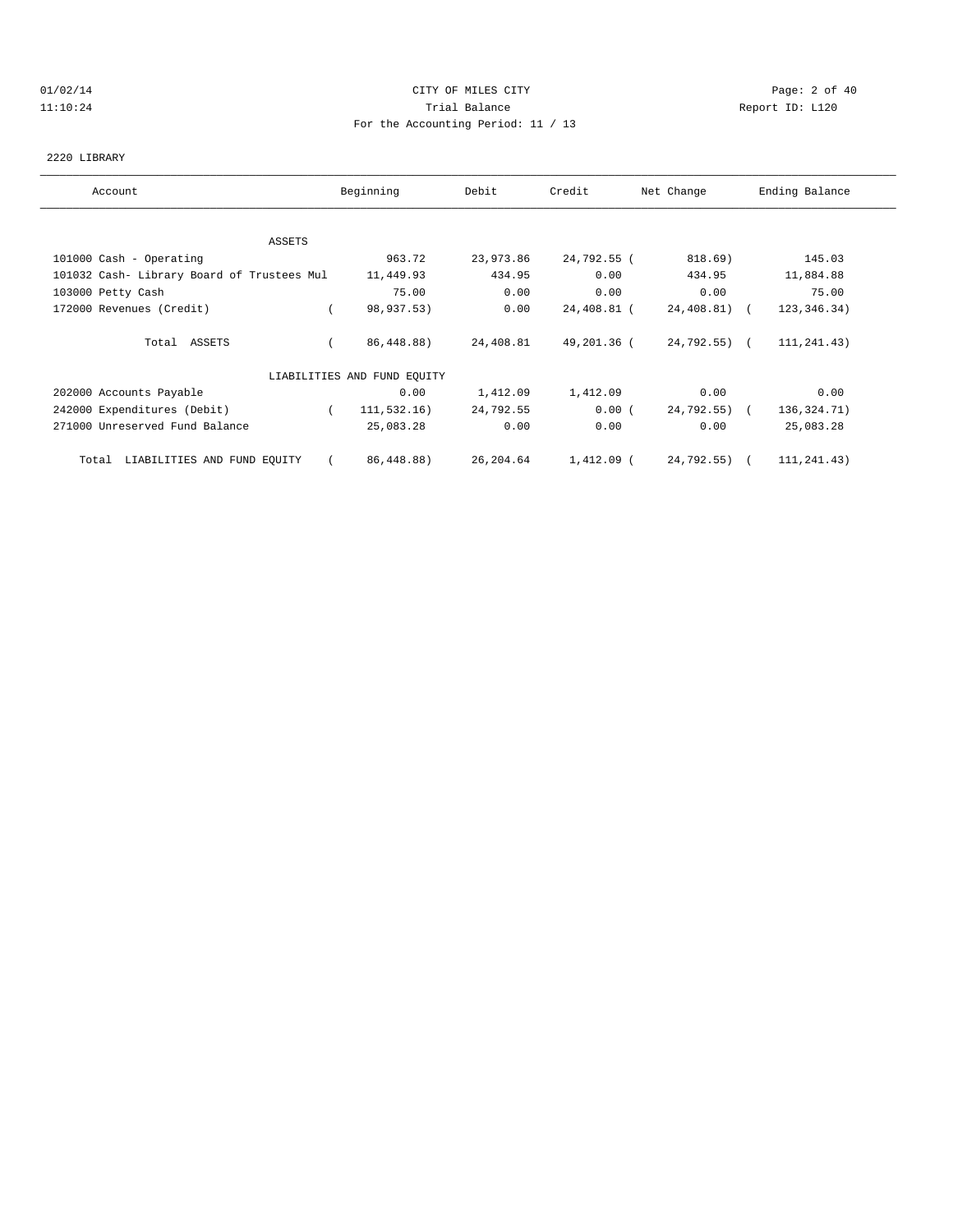# 01/02/14 Page: 3 of 40 11:10:24 Trial Balance Report ID: L120 For the Accounting Period: 11 / 13

#### 2260 EMERGENCY DISASTER

| Account                                     | Beginning                   | Debit | Credit   | Net Change | Ending Balance      |
|---------------------------------------------|-----------------------------|-------|----------|------------|---------------------|
|                                             |                             |       |          |            |                     |
| ASSETS<br>101000 Cash - Operating           | 83,482.05)                  | 2.15  | 0.00     | $2.15$ (   | 83,479.90)          |
| 113211 Taxes Receivable - Real 2011         | 43.89                       | 0.00  |          | 1.15)      | 42.74               |
|                                             |                             |       | $1.15$ ( |            |                     |
| 115212 Taxes Receivable Personal 2012       | 0.04)                       | 0.00  | 0.00     | 0.00       | 0.04)<br>$\sqrt{2}$ |
| 132000 Due From Government (Short Term)     | 71,634.00                   | 0.00  | 0.00     | 0.00       | 71,634.00           |
| 172000 Revenues (Credit)                    | 13,192.03                   | 0.00  | $2.15$ ( | 2, 15)     | 13,189.88           |
| Total ASSETS                                | 1,387.83                    | 2.15  | 3.30(    | 1.15)      | 1,386.68            |
|                                             | LIABILITIES AND FUND EQUITY |       |          |            |                     |
| 223100 Deferred Revenue - Real Prop Taxes   | 43.89                       | 1.15  | 0.00(    | 1.15)      | 42.74               |
| 223200 Deferred Revenue - Pers Prop Taxes ( | 0.04)                       | 0.00  | 0.00     | 0.00       | 0.04)<br>$\sqrt{2}$ |
| 271000 Unreserved Fund Balance              | 1,343.98                    | 0.00  | 0.00     | 0.00       | 1,343.98            |
| Total LIABILITIES AND FUND EQUITY           | 1,387.83                    | 1.15  | 0.00(    | 1.15)      | 1,386.68            |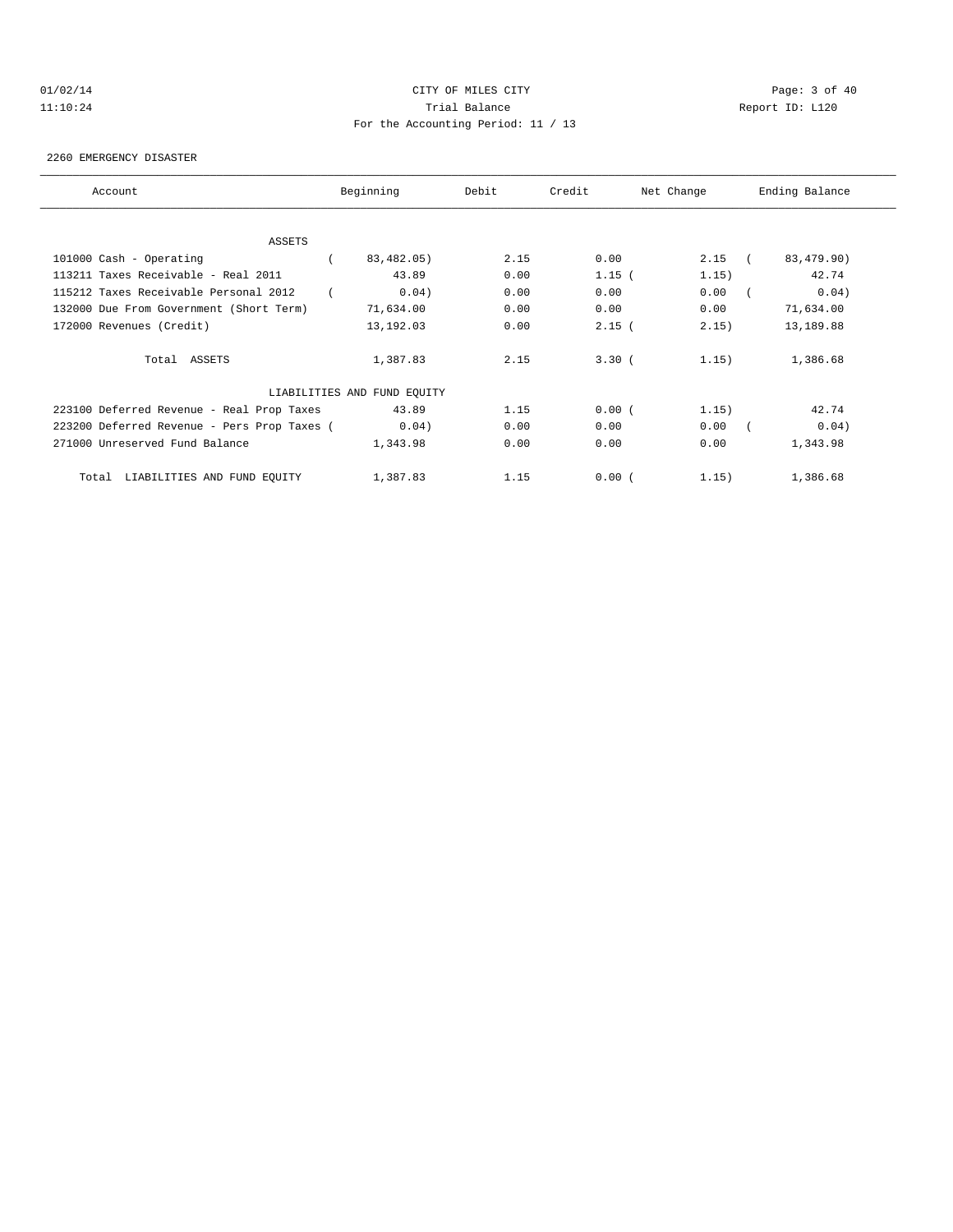# 01/02/14 Page: 4 of 40 11:10:24 Trial Balance Report ID: L120 For the Accounting Period: 11 / 13

#### 2270 Health

| Account                              |        | Beginning                   | Debit    | Credit       | Net Change   | Ending Balance |
|--------------------------------------|--------|-----------------------------|----------|--------------|--------------|----------------|
|                                      |        |                             |          |              |              |                |
|                                      | ASSETS |                             |          |              |              |                |
| 101000 Cash - Operating              |        | 3,147.30                    | 0.00     | 2,752.67 (   | 2,752.67)    | 394.63         |
| Total ASSETS                         |        | 3,147.30                    | 0.00     | 2,752.67 (   | 2,752.67)    | 394.63         |
|                                      |        | LIABILITIES AND FUND EOUITY |          |              |              |                |
| 202000 Accounts Payable              |        | 0.00                        | 2,750.00 | 2,750.00     | 0.00         | 0.00           |
| 242000 Expenditures (Debit)          |        | 11,000.00)                  | 2,752.67 | 0.00(        | $2,752.67$ ( | 13,752.67)     |
| 271000 Unreserved Fund Balance       |        | 14,147.30                   | 0.00     | 0.00         | 0.00         | 14, 147.30     |
| LIABILITIES AND FUND EQUITY<br>Total |        | 3,147.30                    | 5,502.67 | $2,750.00$ ( | 2,752.67)    | 394.63         |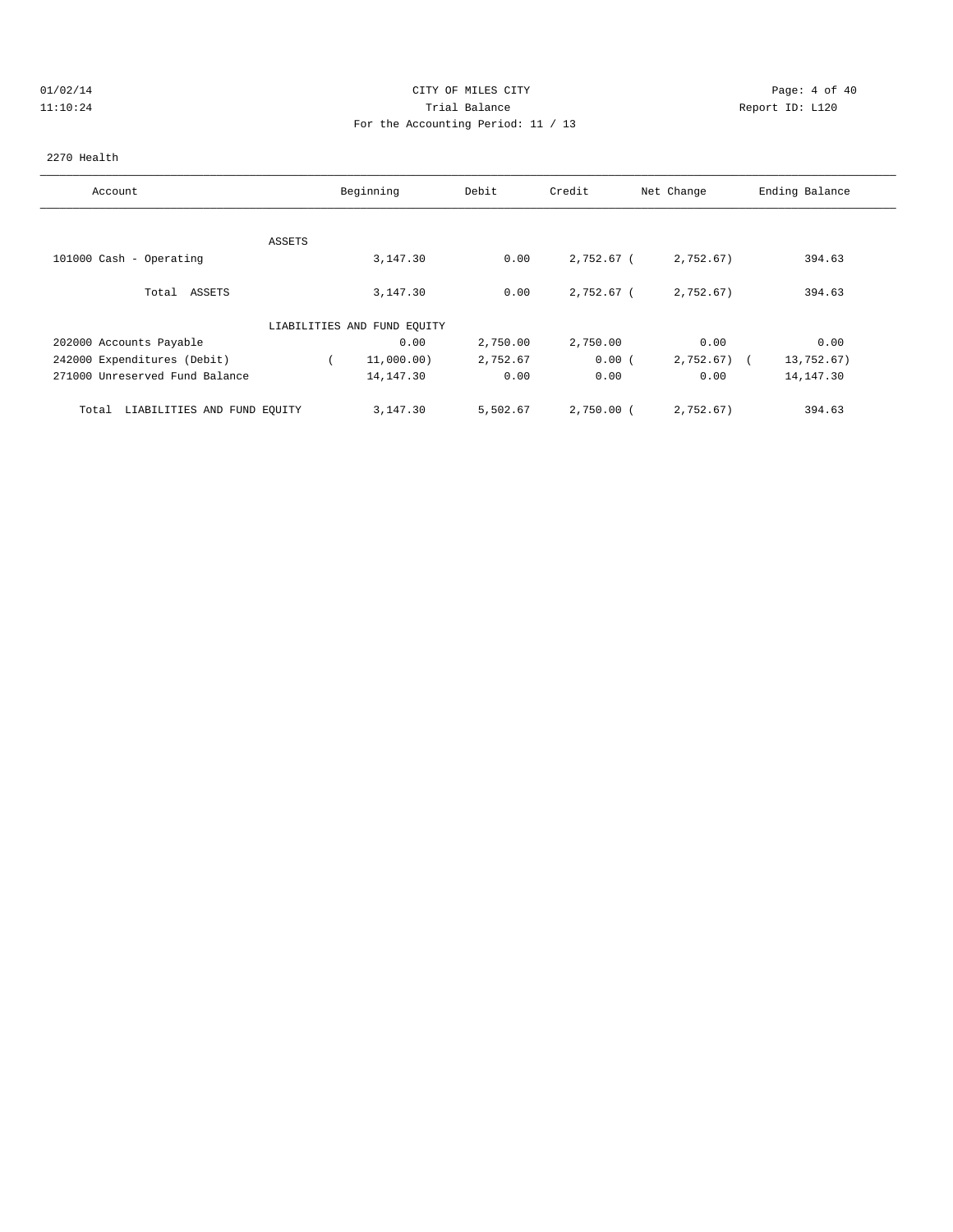#### 01/02/14 Page: 5 of 40 11:10:24 Trial Balance Report ID: L120 For the Accounting Period: 11 / 13

2372 Permissive Medical Levy

| Account                                   | Beginning                   | Debit     | Credit       | Net Change   | Ending Balance |
|-------------------------------------------|-----------------------------|-----------|--------------|--------------|----------------|
|                                           |                             |           |              |              |                |
| <b>ASSETS</b>                             |                             |           |              |              |                |
| 101000 Cash - Operating                   | 12,177.71                   | 65,129.69 | 0.48         | 65,129.21    | 77,306.92      |
| 113209 Taxes Receivable - Real 2009       | 1.17                        | 0.48      | 0.00         | 0.48         | 1.65           |
| 113210 Taxes Receivable - Real 2010       | 17.06                       | 0.00      | $1.89$ $($   | 1.89)        | 15.17          |
| 113211 Taxes Receivable - Real 2011       | 153.60                      | 0.00      | $4.04$ (     | 4.04)        | 149.56         |
| 113212 Taxes Receivable- Real 2012        | 1,753.33                    | 0.00      | $85.68$ (    | 85.68)       | 1,667.65       |
| 113213 Tax Receivables Real-2013          | 133,676.25                  | 0.00      | 64,886.48 (  | 64,886.48)   | 68,789.77      |
| 115211 Taxes Receivable Personal 2011     | 0.77)                       | 0.00      | 0.00         | 0.00         | 0.77)          |
| 115212 Taxes Receivable Personal 2012     | 0.01                        | 0.00      | 0.00         | 0.00         | 0.01           |
| 115213 Taxes Receivable Personal 2013     | 336.69                      | 0.00      | $162.02$ (   | 162.02)      | 174.67         |
| 172000 Revenues (Credit)                  | 6, 127.08)                  | 0.48      | 65,129.69 (  | 65,129.21) ( | 71, 256.29)    |
| Total ASSETS                              | 141,987.97                  | 65,130.65 | 130,270.28 ( | 65,139.63)   | 76,848.34      |
|                                           | LIABILITIES AND FUND EQUITY |           |              |              |                |
| 223100 Deferred Revenue - Real Prop Taxes | 135,601.38                  | 64,978.09 | $0.48$ (     | 64,977.61)   | 70,623.77      |
| 223200 Deferred Revenue - Pers Prop Taxes | 333.33                      | 162.02    | 0.00(        | 162.02)      | 171.31         |
| 271000 Unreserved Fund Balance            | 6,053.26                    | 0.00      | 0.00         | 0.00         | 6,053.26       |
| Total LIABILITIES AND FUND EQUITY         | 141,987.97                  | 65,140.11 | $0.48$ (     | 65, 139.63)  | 76,848.34      |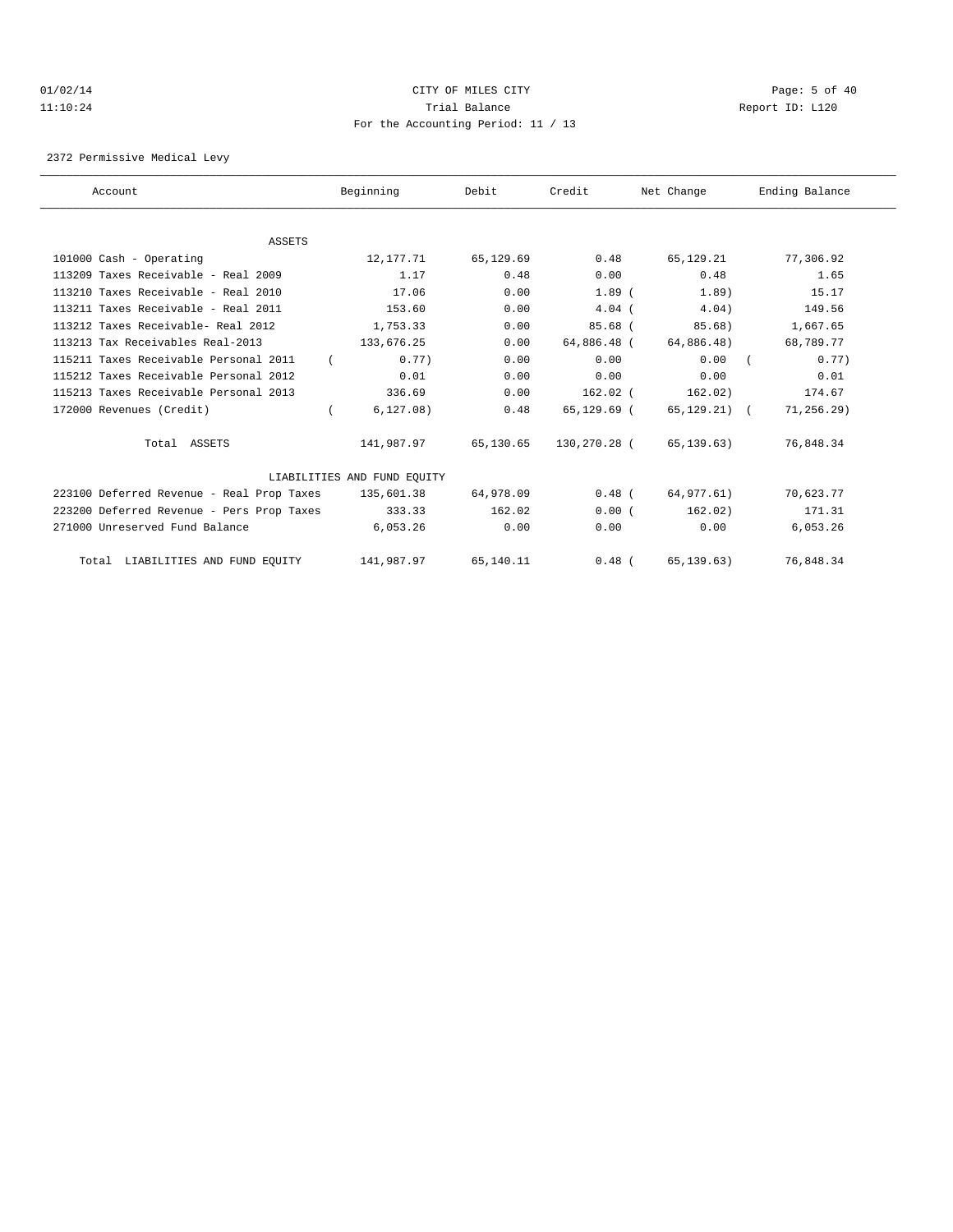# 01/02/14 Page: 6 of 40 11:10:24 Trial Balance Report ID: L120 For the Accounting Period: 11 / 13

2394 BUILDING CODE ENFORCEMENT

| Account                              |        | Beginning                   | Debit    | Credit       | Net Change   | Ending Balance |
|--------------------------------------|--------|-----------------------------|----------|--------------|--------------|----------------|
|                                      |        |                             |          |              |              |                |
|                                      | ASSETS |                             |          |              |              |                |
| 101000 Cash - Operating              |        | 111,348.29                  | 1,292.00 | 2,883.38 (   | 1, 591.38)   | 109,756.91     |
| 172000 Revenues (Credit)             |        | 60, 261.55)                 | 0.00     | $1,292.00$ ( | $1,292.00$ ( | 61, 553.55     |
| Total ASSETS                         |        | 51,086.74                   | 1,292.00 | 4,175.38 (   | 2,883.38     | 48,203.36      |
|                                      |        | LIABILITIES AND FUND EOUITY |          |              |              |                |
| 202000 Accounts Payable              |        | 0.00                        | 1,517.65 | 1,517.65     | 0.00         | 0.00           |
| 242000 Expenditures (Debit)          |        | 44,595.87)                  | 2,883.38 | 0.00(        | $2,883.38$ ( | 47, 479. 25)   |
| 271000 Unreserved Fund Balance       |        | 95,682.61                   | 0.00     | 0.00         | 0.00         | 95,682.61      |
| LIABILITIES AND FUND EQUITY<br>Total |        | 51,086.74                   | 4,401.03 | 1,517.65 (   | 2,883.38)    | 48,203.36      |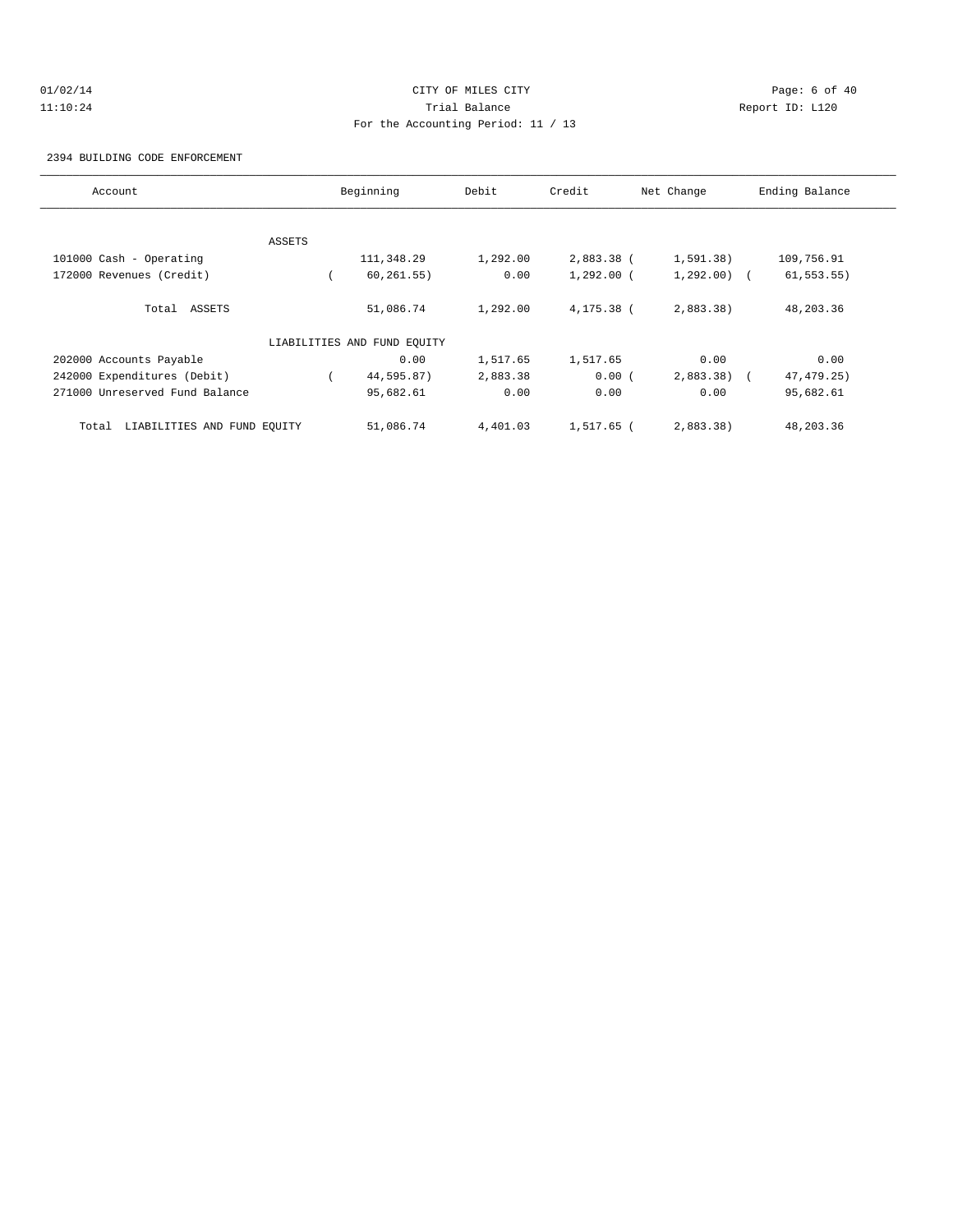# 01/02/14 Page: 7 of 40 11:10:24 Trial Balance Report ID: L120 For the Accounting Period: 11 / 13

2400 LTG M D#165-(Gen City)

| Account                                    | Beginning                   | Debit     | Credit       | Net Change      | Ending Balance |  |
|--------------------------------------------|-----------------------------|-----------|--------------|-----------------|----------------|--|
|                                            |                             |           |              |                 |                |  |
| <b>ASSETS</b>                              |                             |           |              |                 |                |  |
| 101000 Cash - Operating                    | 15,749.87                   | 72,535.47 | 13,241.65    | 59,293.82       | 75,043.69      |  |
| 116000 Protested Taxes Receivable - Reals  | 121.36                      | 0.00      | 0.00         | 0.00            | 121.36         |  |
| 118080 Special Assessments Receivable 2008 | 45.01                       | 0.00      | 0.00         | 0.00            | 45.01          |  |
| 118090 Special Assessment Receivable 2009  | 156.83                      | 0.00      | 0.00         | 0.00            | 156.83         |  |
| 118100 Special Assessments Receivable 2010 | 335.64                      | 0.00      | $27.60$ (    | 27.60)          | 308.04         |  |
| 118110 Special Assessments Receivable 2011 | 1,236.75                    | 0.00      | 55.26(       | 55.26)          | 1,181.49       |  |
| 118120 Special Assessments Receivable 2012 | 3,941.39                    | 0.00      | $164.24$ (   | 164.24)         | 3,777.15       |  |
| 118130 Special Assessments Receivable 2013 | 142,958.38                  | 0.00      | 72,256.76 (  | 72,256.76)      | 70,701.62      |  |
| 172000 Revenues (Credit)                   | 11,857.72)                  | 0.00      | 72,535.47 (  | 72,535.47) (    | 84, 393. 19)   |  |
| Total ASSETS                               | 152,687.51                  | 72,535.47 | 158,280.98 ( | 85,745.51)      | 66,942.00      |  |
|                                            | LIABILITIES AND FUND EOUITY |           |              |                 |                |  |
| 202000 Accounts Payable                    | 0.00                        | 13,241.65 | 13,241.65    | 0.00            | 0.00           |  |
| 223000 Deferred Revenue/Uncollected Taxes  | 148,795.36                  | 72,503.86 | 0.00(        | 72,503.86)      | 76,291.50      |  |
| 242000 Expenditures (Debit)                | 56,692.95)                  | 13,241.65 | 0.00(        | $13,241.65$ ) ( | 69,934.60)     |  |
| 271000 Unreserved Fund Balance             | 60,585.10                   | 0.00      | 0.00         | 0.00            | 60,585.10      |  |
| Total LIABILITIES AND FUND EQUITY          | 152,687.51                  | 98,987.16 | 13,241.65 (  | 85,745.51)      | 66,942.00      |  |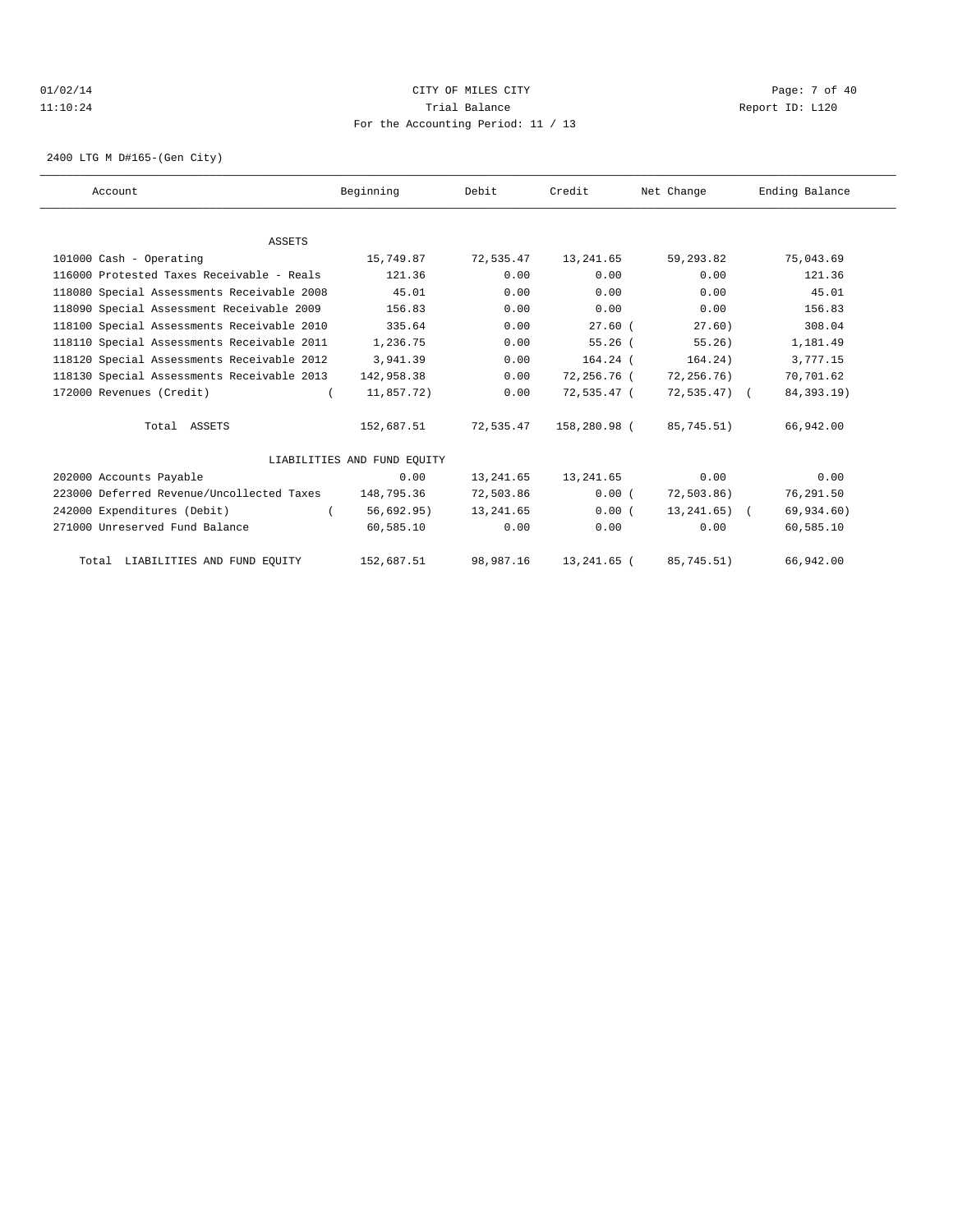# 01/02/14 Page: 8 of 40 11:10:24 Trial Balance Report ID: L120 For the Accounting Period: 11 / 13

2420 LTG M D#167-(MilesAddn Etc)

| Account                                     | Beginning                   | Debit     | Credit       | Net Change   | Ending Balance |
|---------------------------------------------|-----------------------------|-----------|--------------|--------------|----------------|
|                                             |                             |           |              |              |                |
| ASSETS                                      |                             |           |              |              |                |
| 101000 Cash - Operating                     | 4,791.32                    | 11,748.28 | 2,324.46     | 9,423.82     | 14, 215. 14    |
| 118090 Special Assessment Receivable 2009 ( | 0.06)                       | 0.00      | 0.00         | 0.00         | 0.06)          |
| 118110 Special Assessments Receivable 2011  | 316.26                      | 0.00      | 0.00         | 0.00         | 316.26         |
| 118120 Special Assessments Receivable 2012  | 424.32                      | 0.00      | $13.64$ (    | 13.64)       | 410.68         |
| 118130 Special Assessments Receivable 2013  | 25,402.99                   | 0.00      | 11,733.53 (  | 11,733.53)   | 13,669.46      |
| 172000 Revenues (Credit)                    | 3,071.73)                   | 0.00      | 11,748.28 (  | 11,748.28) ( | 14,820.01)     |
| Total ASSETS                                | 27,863.10                   | 11,748.28 | 25,819.91 (  | 14,071.63)   | 13,791.47      |
|                                             | LIABILITIES AND FUND EQUITY |           |              |              |                |
| 202000 Accounts Payable                     | 0.00                        | 2,324.46  | 2,324.46     | 0.00         | 0.00           |
| 223000 Deferred Revenue/Uncollected Taxes   | 26,143.51                   | 11,747.17 | 0.00(        | 11,747.17)   | 14,396.34      |
| 242000 Expenditures (Debit)                 | 10,811.94)                  | 2,324.46  | 0.00(        | $2,324.46$ ( | 13, 136.40)    |
| 271000 Unreserved Fund Balance              | 12,531.53                   | 0.00      | 0.00         | 0.00         | 12,531.53      |
| Total LIABILITIES AND FUND EQUITY           | 27,863.10                   | 16,396.09 | $2.324.46$ ( | 14,071.63)   | 13,791.47      |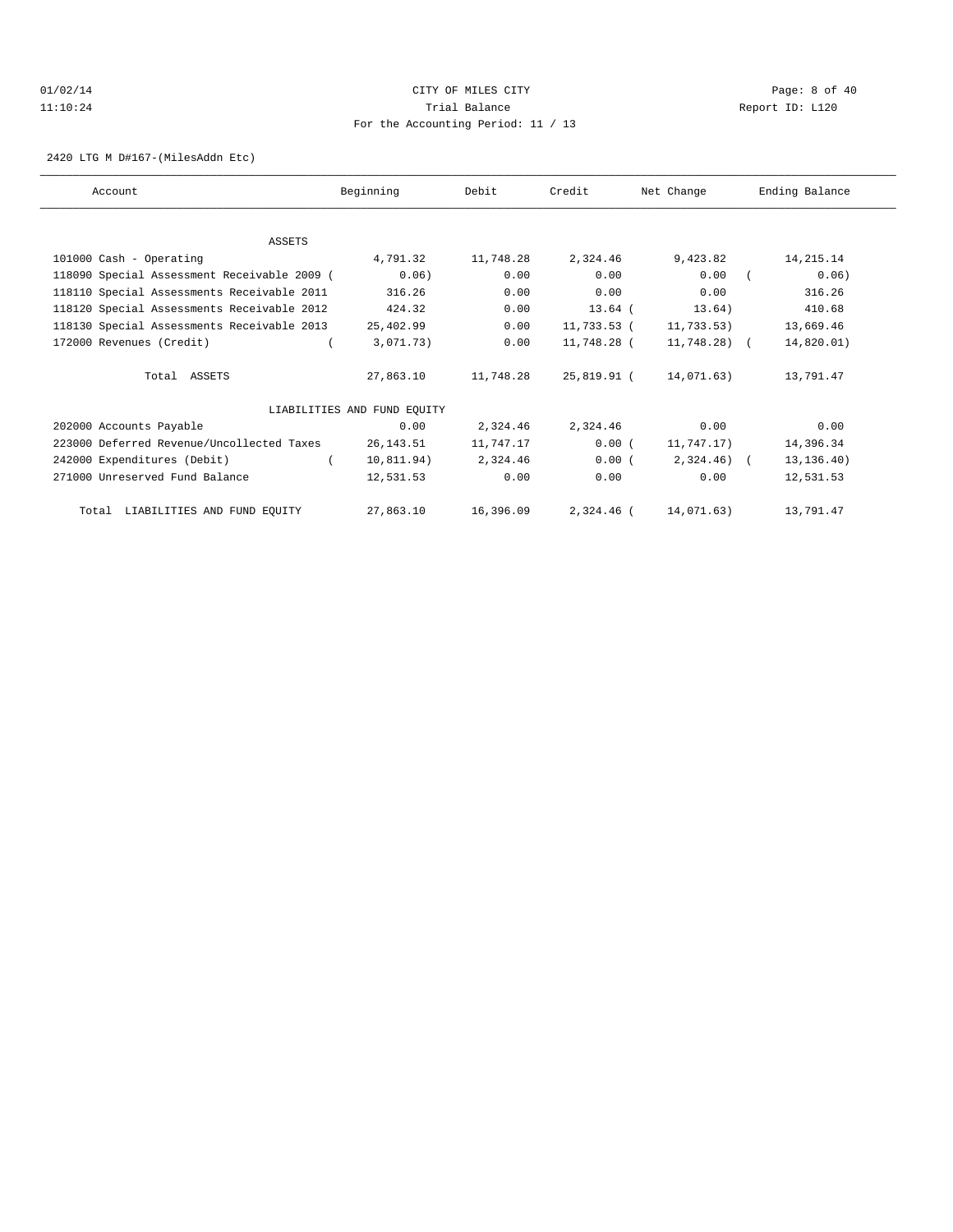# 01/02/14 Page: 9 of 40 11:10:24 Trial Balance Report ID: L120 For the Accounting Period: 11 / 13

2430 LTG M D#171-(Balsam Est)

| Account                                    | Beginning                   | Debit    | Credit       | Net Change   | Ending Balance |
|--------------------------------------------|-----------------------------|----------|--------------|--------------|----------------|
|                                            |                             |          |              |              |                |
| <b>ASSETS</b>                              |                             |          |              |              |                |
| 101000 Cash - Operating                    | 101.72)                     | 1,196.50 | 117.64       | 1,078.86     | 977.14         |
| 118130 Special Assessments Receivable 2013 | 2,471.94                    | 0.00     | $1,196.50$ ( | 1, 196.50)   | 1,275.44       |
| 172000 Revenues (Credit)                   | 179.72)                     | 0.00     | 1,196.50 (   | $1,196.50$ ( | 1,376.22)      |
| Total ASSETS                               | 2,190.50                    | 1,196.50 | 2,510.64 (   | 1,314.14)    | 876.36         |
|                                            | LIABILITIES AND FUND EQUITY |          |              |              |                |
| 202000 Accounts Payable                    | 0.00                        | 117.64   | 117.64       | 0.00         | 0.00           |
| 223000 Deferred Revenue/Uncollected Taxes  | 2,471.94                    | 1,196.50 | 0.00(        | 1, 196.50)   | 1,275.44       |
| 242000 Expenditures (Debit)                | 1,932.73)                   | 117.64   | 0.00(        | $117.64)$ (  | 2,050.37)      |
| 271000 Unreserved Fund Balance             | 1,651.29                    | 0.00     | 0.00         | 0.00         | 1,651.29       |
| LIABILITIES AND FUND EQUITY<br>Total       | 2,190.50                    | 1,431.78 | 117.64 (     | 1,314.14)    | 876.36         |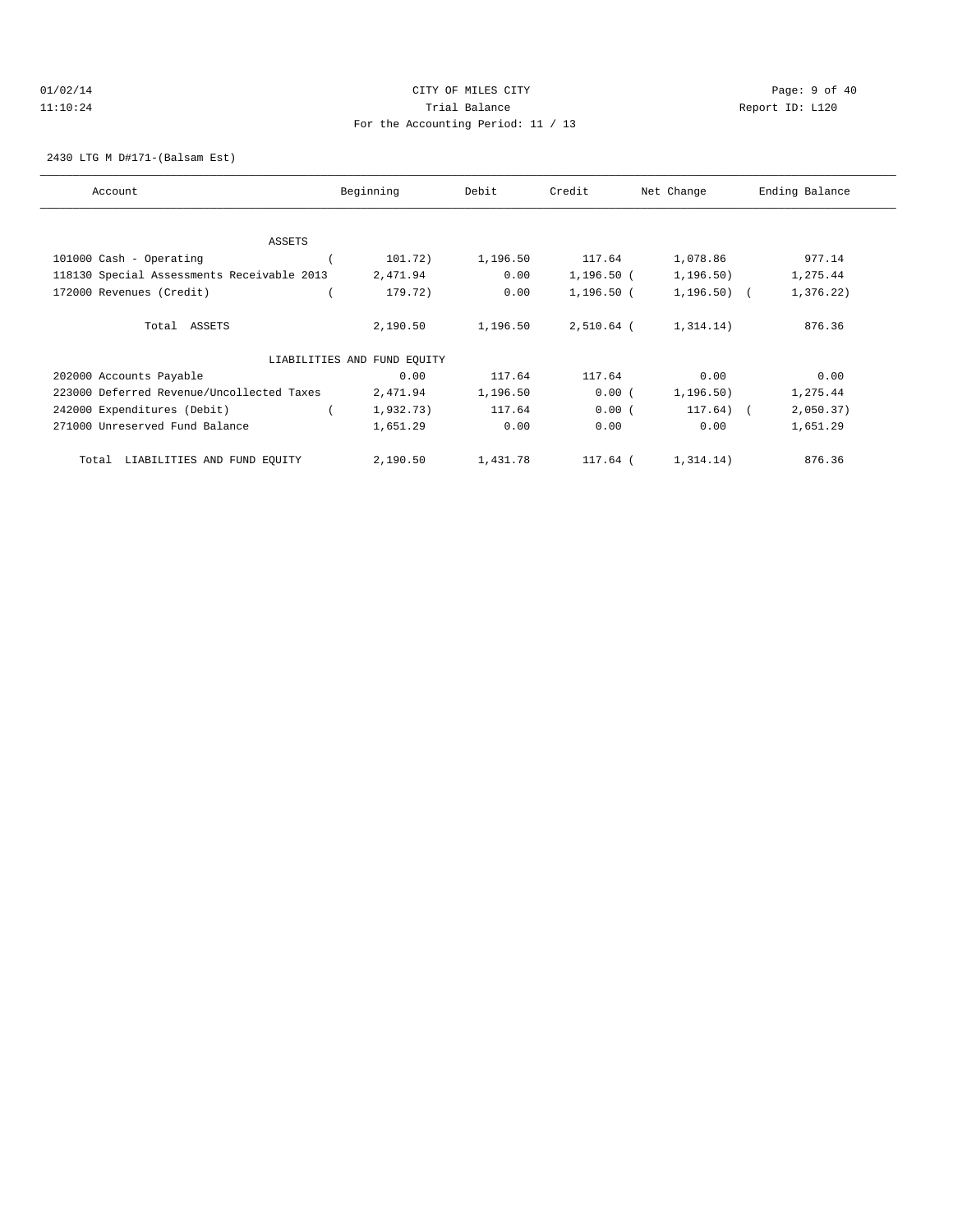# $O1/02/14$  Page: 10 of 40 11:10:24 Trial Balance Report ID: L120 For the Accounting Period: 11 / 13

2440 LTG M D#172-(Main Str)

| Account                                    | Beginning                   | Debit    | Credit       | Net Change    | Ending Balance |
|--------------------------------------------|-----------------------------|----------|--------------|---------------|----------------|
|                                            |                             |          |              |               |                |
| ASSETS                                     |                             |          |              |               |                |
| 101000 Cash - Operating                    | 8,057.26                    | 3,934.14 | 1,060.21     | 2,873.93      | 10,931.19      |
| 118090 Special Assessment Receivable 2009  | 0.01                        | 0.00     | 0.00         | 0.00          | 0.01           |
| 118130 Special Assessments Receivable 2013 | 7,716.86                    | 0.00     | $3,934.14$ ( | 3,934.14)     | 3,782.72       |
| 172000 Revenues (Credit)                   | 1,750.48)                   | 0.00     | $3,934.14$ ( | $3,934.14)$ ( | 5,684.62)      |
| Total ASSETS                               | 14,023.65                   | 3,934.14 | 8,928.49 (   | 4,994.35)     | 9,029.30       |
|                                            | LIABILITIES AND FUND EQUITY |          |              |               |                |
| 202000 Accounts Payable                    | 0.00                        | 1,060.21 | 1,060.21     | 0.00          | 0.00           |
| 223000 Deferred Revenue/Uncollected Taxes  | 7,716.87                    | 3,934.14 | 0.00(        | 3,934.14)     | 3,782.73       |
| 242000 Expenditures (Debit)                | 8,840.30)                   | 1,060.21 | 0.00(        | 1,060.21)     | 9,900.51)      |
| 271000 Unreserved Fund Balance             | 15,147.08                   | 0.00     | 0.00         | 0.00          | 15,147.08      |
| LIABILITIES AND FUND EQUITY<br>Total       | 14,023.65                   | 6,054.56 | $1,060.21$ ( | 4,994.35)     | 9,029.30       |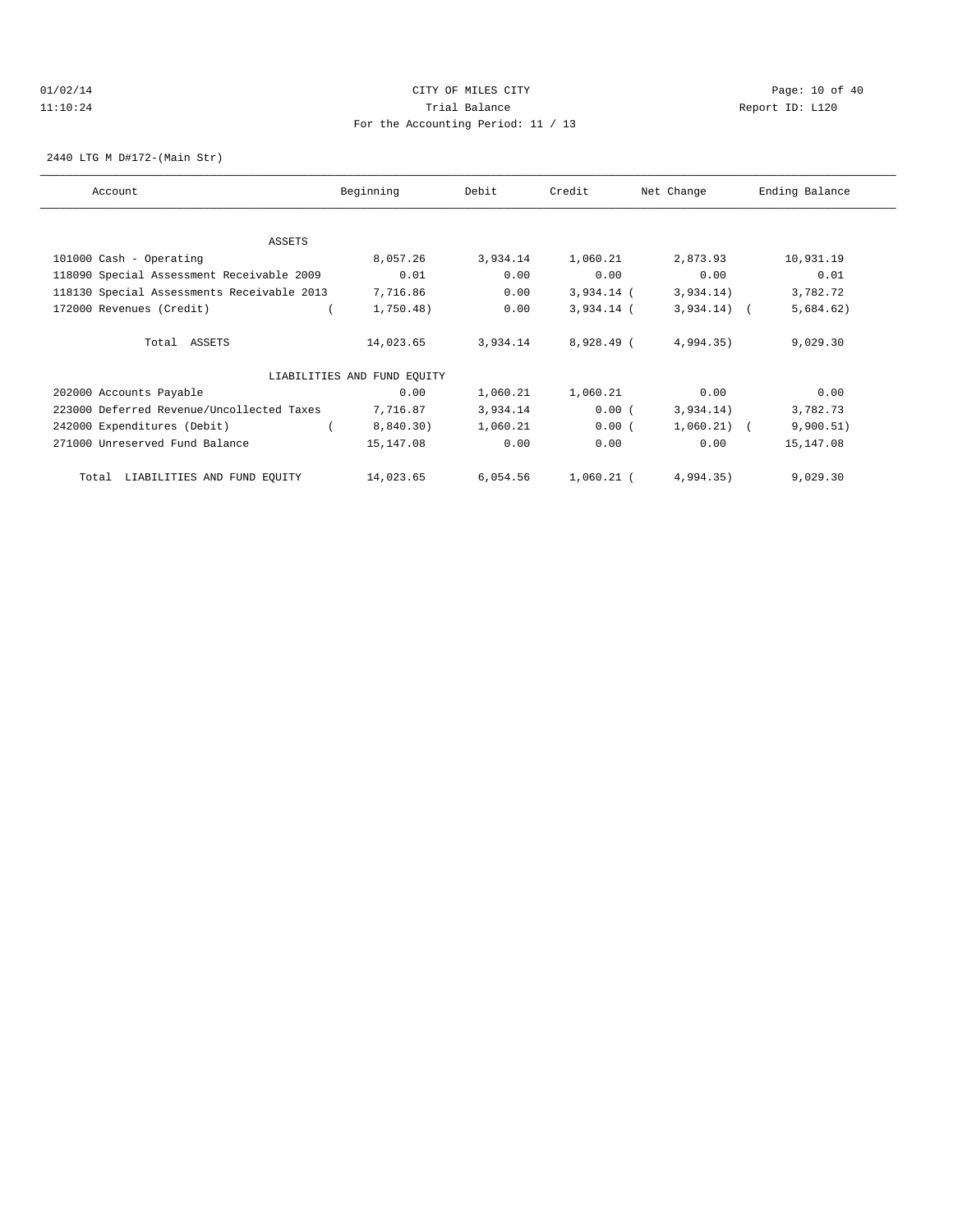# $O1/02/14$  Page: 11 of 40 11:10:24 Trial Balance Report ID: L120 For the Accounting Period: 11 / 13

2450 LTG M D#195-(SG-Trico)

| Account                                     | Beginning                   | Debit    | Credit     | Net Change   | Ending Balance |
|---------------------------------------------|-----------------------------|----------|------------|--------------|----------------|
|                                             |                             |          |            |              |                |
| ASSETS                                      |                             |          |            |              |                |
| 101000 Cash - Operating                     | 620.27)                     | 2,952.94 | 401.84     | 2,551.10     | 1,930.83       |
| 118090 Special Assessment Receivable 2009 ( | 0.02)                       | 0.00     | 0.00       | 0.00         | 0.02)          |
| 118110 Special Assessments Receivable 2011  | 96.24                       | 0.00     | 0.00       | 0.00         | 96.24          |
| 118120 Special Assessments Receivable 2012  | 254.88                      | 0.00     | 0.00       | 0.00         | 254.88         |
| 118130 Special Assessments Receivable 2013  | 6,059.71                    | 0.00     | 2,952.94 ( | 2,952.94)    | 3,106.77       |
| 172000 Revenues (Credit)                    | 120.81)                     | 0.00     | 2,952.94 ( | $2,952.94$ ( | 3,073.75)      |
| Total ASSETS                                | 5,669.73                    | 2,952.94 | 6,307.72 ( | 3,354.78)    | 2,314.95       |
|                                             | LIABILITIES AND FUND EQUITY |          |            |              |                |
| 202000 Accounts Payable                     | 0.00                        | 401.84   | 401.84     | 0.00         | 0.00           |
| 223000 Deferred Revenue/Uncollected Taxes   | 6,410.81                    | 2,952.94 | 0.00(      | 2,952.94)    | 3,457.87       |
| 242000 Expenditures (Debit)                 | 2,607.36)                   | 401.84   | 0.00(      | 401.84) (    | 3,009.20)      |
| 271000 Unreserved Fund Balance              | 1,866.28                    | 0.00     | 0.00       | 0.00         | 1,866.28       |
| Total LIABILITIES AND FUND EQUITY           | 5,669.73                    | 3,756.62 | 401.84 (   | 3.354.78     | 2,314.95       |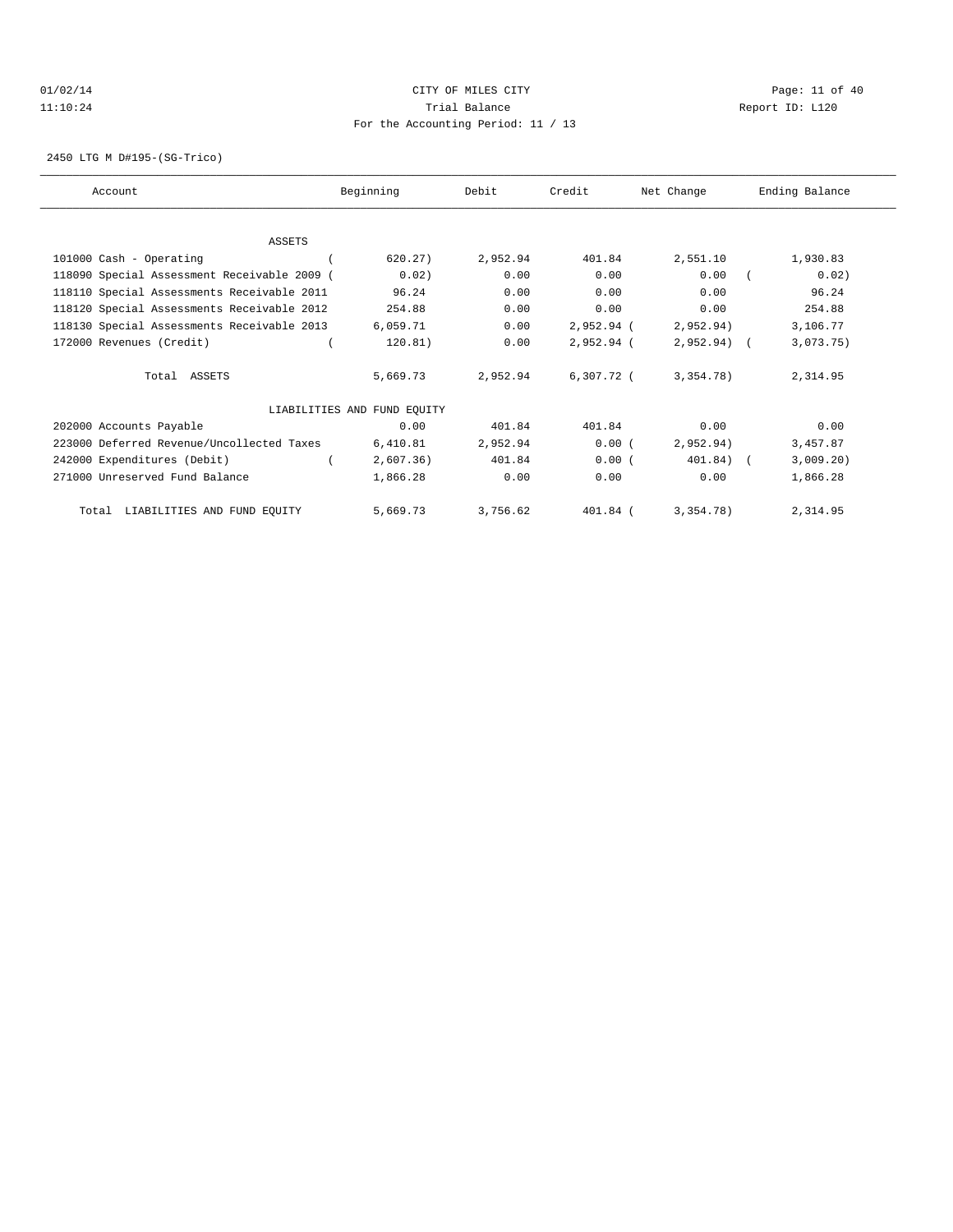# $O1/02/14$  Page: 12 of 40 11:10:24 Trial Balance Report ID: L120 For the Accounting Period: 11 / 13

2470 LTG M D#202-(SG-MDU&NV)

| Account                                    | Beginning                   | Debit    | Credit     | Net Change   | Ending Balance |
|--------------------------------------------|-----------------------------|----------|------------|--------------|----------------|
|                                            |                             |          |            |              |                |
| <b>ASSETS</b>                              |                             |          |            |              |                |
| 101000 Cash - Operating                    | 240.32)                     | 3,872.25 | 555.02     | 3, 317. 23   | 3,076.91       |
| 118110 Special Assessments Receivable 2011 | 88.89                       | 0.00     | $36.29$ (  | $36.29$ )    | 52.60          |
| 118120 Special Assessments Receivable 2012 | 140.18                      | 0.00     | $57.23$ (  | 57.23)       | 82.95          |
| 118130 Special Assessments Receivable 2013 | 7,444.41                    | 0.00     | 3,767.37 ( | 3,767.37)    | 3,677.04       |
| 172000 Revenues (Credit)                   | 230.83)                     | 0.00     | 3,872.25 ( | $3,872.25$ ( | 4, 103.08)     |
| Total ASSETS                               | 7,202.33                    | 3,872.25 | 8,288.16 ( | 4,415.91)    | 2,786.42       |
|                                            | LIABILITIES AND FUND EQUITY |          |            |              |                |
| 202000 Accounts Payable                    | 0.00                        | 555.02   | 555.02     | 0.00         | 0.00           |
| 223000 Deferred Revenue/Uncollected Taxes  | 7,673.48                    | 3,860.89 | 0.00(      | 3,860.89     | 3,812.59       |
| 242000 Expenditures (Debit)                | 3, 297.92)                  | 555.02   | 0.00(      | $555.02$ (   | 3,852.94)      |
| 271000 Unreserved Fund Balance             | 2,826.77                    | 0.00     | 0.00       | 0.00         | 2,826.77       |
| Total LIABILITIES AND FUND EQUITY          | 7,202.33                    | 4,970.93 | 555.02 (   | 4,415.91)    | 2,786.42       |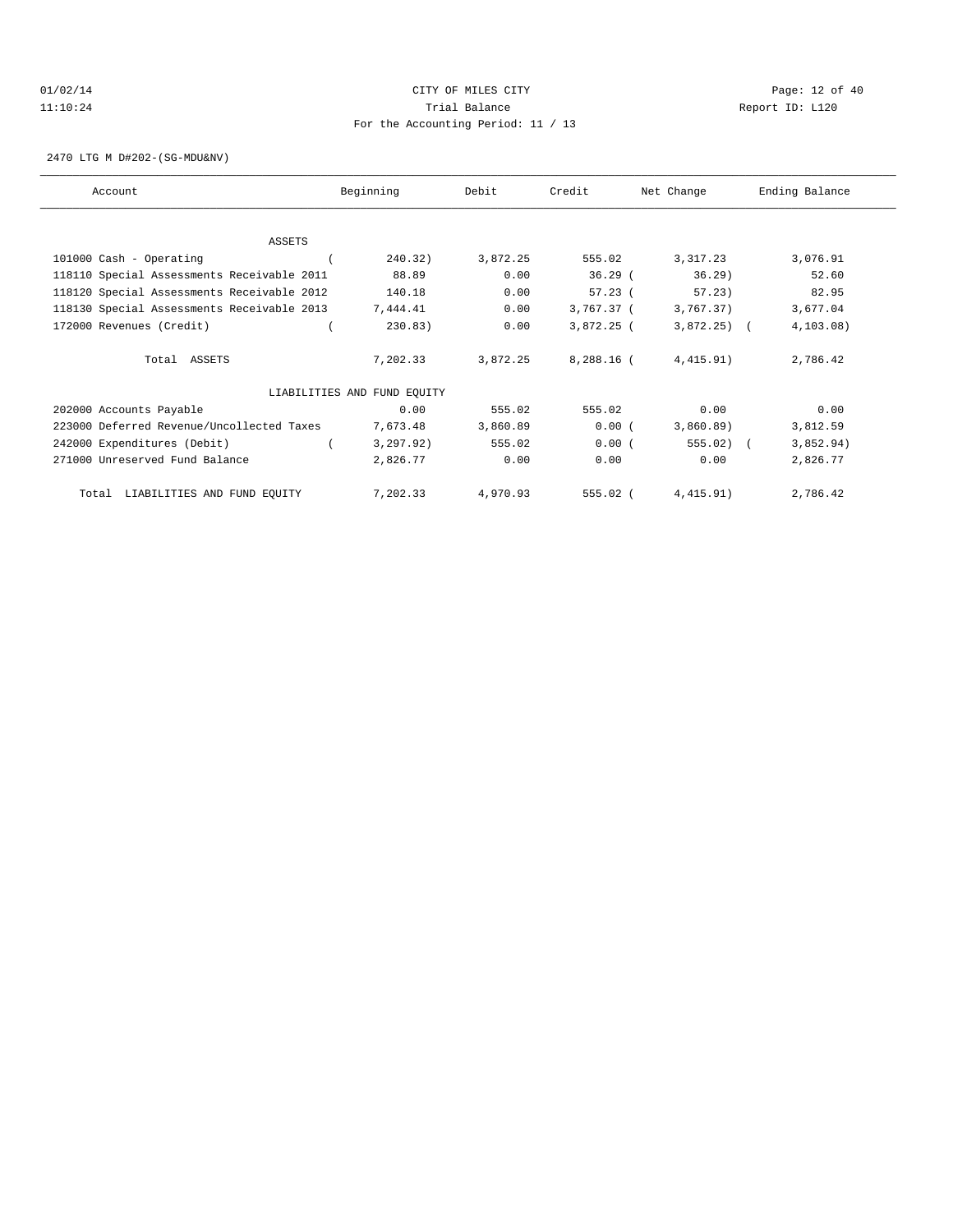# $O1/02/14$  Page: 13 of 40 11:10:24 Trial Balance Report ID: L120 For the Accounting Period: 11 / 13

2480 LTG M M#173-(Milestown Estates)

| Account                                    | Beginning                   | Debit  | Credit     | Net Change  | Ending Balance |
|--------------------------------------------|-----------------------------|--------|------------|-------------|----------------|
|                                            |                             |        |            |             |                |
| <b>ASSETS</b>                              |                             |        |            |             |                |
| 101000 Cash - Operating                    | 852.66                      | 583.12 | 49.17      | 533.95      | 1,386.61       |
| 118120 Special Assessments Receivable 2012 | 126.88                      | 0.00   | 0.00       | 0.00        | 126.88         |
| 118130 Special Assessments Receivable 2013 | 770.84                      | 0.00   | 583.12 (   | 583.12)     | 187.72         |
| 172000 Revenues (Credit)                   | 42.38)                      | 0.00   | 583.12 (   | $583.12)$ ( | 625.50)        |
| Total ASSETS                               | 1,708.00                    | 583.12 | 1,215.41 ( | $632.29$ )  | 1,075.71       |
|                                            | LIABILITIES AND FUND EQUITY |        |            |             |                |
| 202000 Accounts Payable                    | 0.00                        | 49.17  | 49.17      | 0.00        | 0.00           |
| 223000 Deferred Revenue/Uncollected Taxes  | 897.72                      | 583.12 | 0.00(      | 583.12)     | 314.60         |
| 242000 Expenditures (Debit)                | 270.50)                     | 49.17  | 0.00(      | $49.17$ ) ( | 319.67)        |
| 271000 Unreserved Fund Balance             | 1,080.78                    | 0.00   | 0.00       | 0.00        | 1,080.78       |
| LIABILITIES AND FUND EQUITY<br>Total       | 1,708.00                    | 681.46 | 49.17 (    | 632.29)     | 1,075.71       |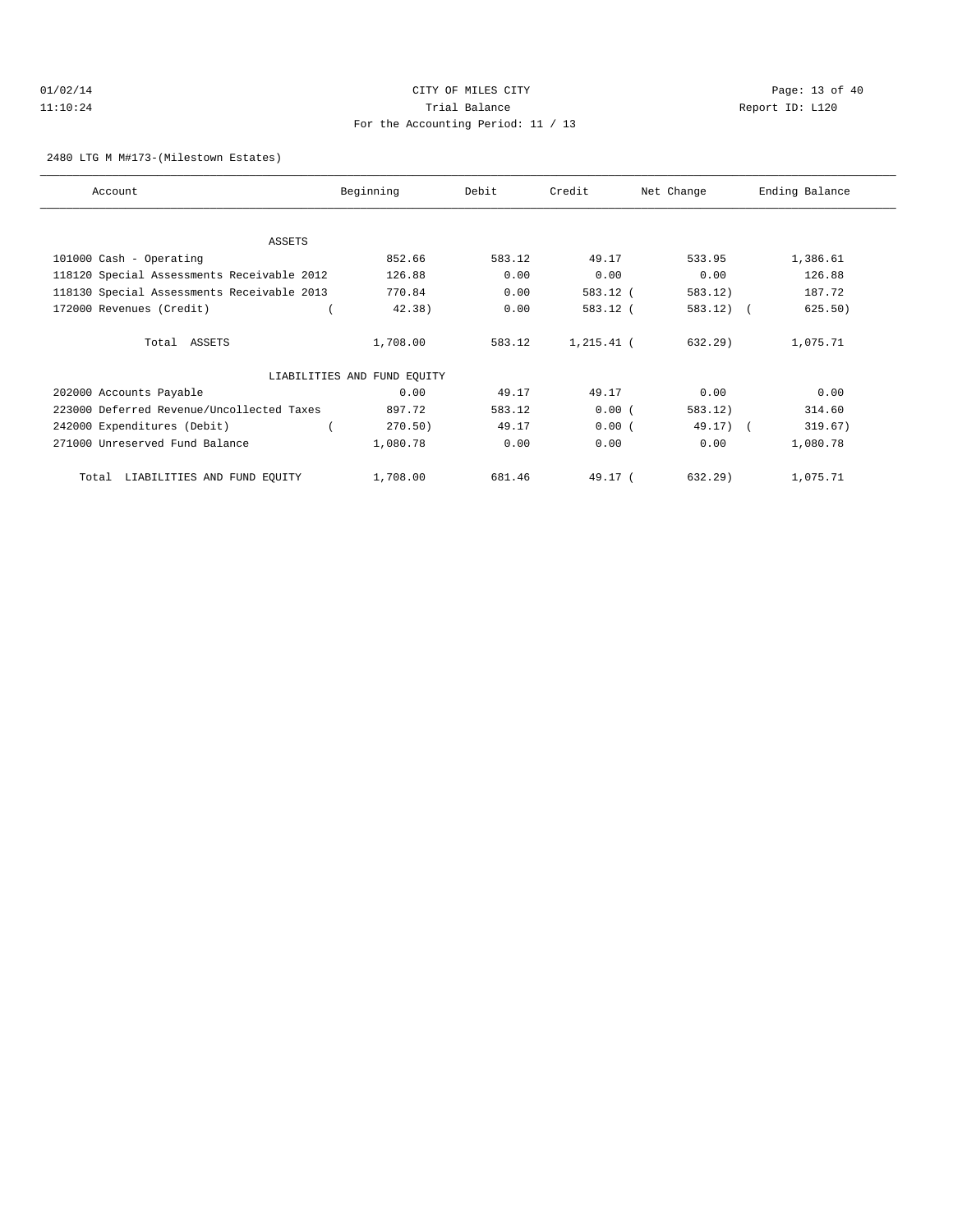# $O1/02/14$  Page: 14 of 40 11:10:24 Trial Balance Report ID: L120 For the Accounting Period: 11 / 13

2510 STR MAINT DIST #204

| Account                                    | Beginning                   | Debit      | Credit                    | Net Change    | Ending Balance |  |
|--------------------------------------------|-----------------------------|------------|---------------------------|---------------|----------------|--|
|                                            |                             |            |                           |               |                |  |
| <b>ASSETS</b>                              |                             |            |                           |               |                |  |
| 101000 Cash - Operating                    | 160,687.21                  | 463,860.06 | 91,519.69                 | 372,340.37    | 533,027.58     |  |
| 118080 Special Assessments Receivable 2008 | 17.02                       | 0.00       | 0.00                      | 0.00          | 17.02          |  |
| 118090 Special Assessment Receivable 2009  | 17.24                       | 0.00       | 0.00                      | 0.00          | 17.24          |  |
| 118100 Special Assessments Receivable 2010 | 686.29                      | 0.00       | $104.26$ (                | 104.26)       | 582.03         |  |
| 118110 Special Assessments Receivable 2011 | 5,078.21                    | 0.00       | $422.22$ (                | 422.22        | 4,655.99       |  |
| 118120 Special Assessments Receivable 2012 | 15,765.56                   | 0.00       | 1,089.37 (                | 1.089.37      | 14,676.19      |  |
| 118130 Special Assessments Receivable 2013 | 924,051.48                  | 0.00       | 462,047.24 (              | 462,047.24)   | 462,004.24     |  |
| 172000 Revenues (Credit)                   | 61,758.13)                  | 0.00       | 463,860.06 (              | 463,860.06) ( | 525, 618.19)   |  |
| Total ASSETS                               | 1,044,544.88                |            | 463,860.06 1,019,042.84 ( | 555,182.78)   | 489,362.10     |  |
|                                            | LIABILITIES AND FUND EOUITY |            |                           |               |                |  |
| 202000 Accounts Payable                    | 0.00                        | 63,365.68  | 63,365.68                 | 0.00          | 0.00           |  |
| 223000 Deferred Revenue/Uncollected Taxes  | 945,615.81                  | 463,663.09 | 0.00(                     | 463,663.09)   | 481,952.72     |  |
| 242000 Expenditures (Debit)                | 428,078.08)                 | 91,519.69  | 0.00(                     | $91,519.69$ ( | 519,597.77)    |  |
| 271000 Unreserved Fund Balance             | 527,007.15                  | 0.00       | 0.00                      | 0.00          | 527,007.15     |  |
| Total LIABILITIES AND FUND EQUITY          | 1,044,544.88                | 618,548.46 | 63,365.68 (               | 555,182.78)   | 489,362.10     |  |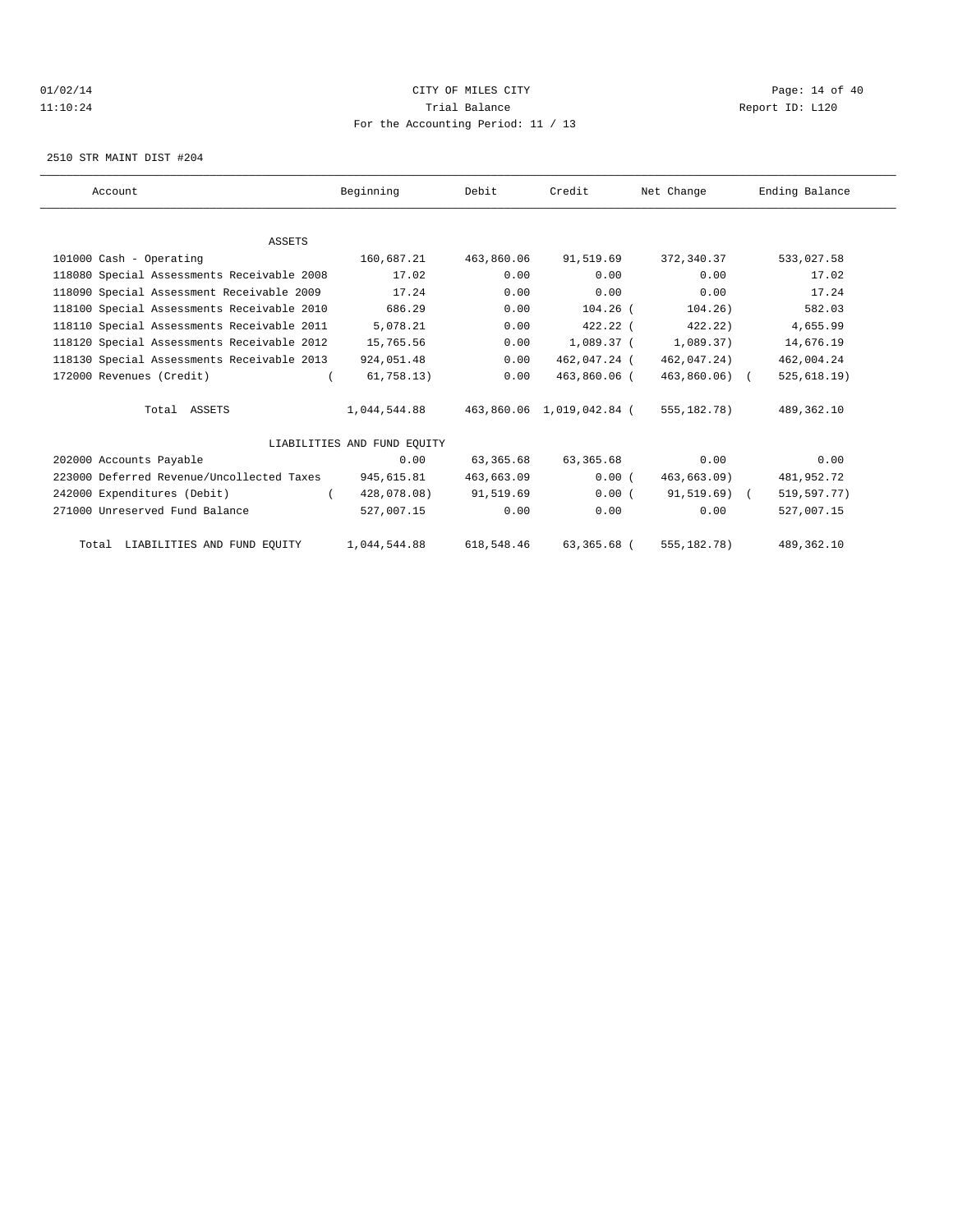# $O1/02/14$  Page: 15 of 40 11:10:24 Trial Balance Report ID: L120 For the Accounting Period: 11 / 13

2520 STR MAINT DIST #205

| Account                                    | Beginning                   | Debit      | Credit       | Net Change     | Ending Balance |  |
|--------------------------------------------|-----------------------------|------------|--------------|----------------|----------------|--|
|                                            |                             |            |              |                |                |  |
| <b>ASSETS</b>                              |                             |            |              |                |                |  |
| 101000 Cash - Operating                    | 188,825.14                  | 126,762.50 | 10,501.96    | 116,260.54     | 305,085.68     |  |
| 116000 Protested Taxes Receivable - Reals  | 287.84                      | 0.00       | 0.00         | 0.00           | 287.84         |  |
| 118080 Special Assessments Receivable 2008 | 151.97                      | 0.00       | 0.00         | 0.00           | 151.97         |  |
| 118090 Special Assessment Receivable 2009  | 420.74                      | 0.00       | 0.00         | 0.00           | 420.74         |  |
| 118100 Special Assessments Receivable 2010 | 652.75                      | 0.00       | 0.00         | 0.00           | 652.75         |  |
| 118110 Special Assessments Receivable 2011 | 3,095.91                    | 0.00       | 0.00         | 0.00           | 3,095.91       |  |
| 118120 Special Assessments Receivable 2012 | 14,557.47                   | 0.00       | 128.33(      | 128.33)        | 14,429.14      |  |
| 118130 Special Assessments Receivable 2013 | 246,097.60                  | 0.00       | 126,623.74 ( | 126,623.74)    | 119,473.86     |  |
| 172000 Revenues (Credit)                   | 22,578.08)                  | 0.00       | 126,762.50 ( | $126,762.50$ ( | 149, 340.58)   |  |
| Total ASSETS                               | 431,511.34                  | 126,762.50 | 264,016.53 ( | 137,254.03)    | 294, 257.31    |  |
|                                            | LIABILITIES AND FUND EOUITY |            |              |                |                |  |
| 202000 Accounts Payable                    | 0.00                        | 1,661.86   | 1,661.86     | 0.00           | 0.00           |  |
| 223000 Deferred Revenue/Uncollected Taxes  | 265, 264. 28                | 126,752.07 | 0.00(        | 126,752.07)    | 138,512.21     |  |
| 242000 Expenditures (Debit)                | 48,977.67)                  | 10,501.96  | 0.00(        | 10,501.96) (   | 59,479.63)     |  |
| 271000 Unreserved Fund Balance             | 215, 224. 73                | 0.00       | 0.00         | 0.00           | 215, 224.73    |  |
| Total LIABILITIES AND FUND EQUITY          | 431,511.34                  | 138,915.89 | $1,661.86$ ( | 137, 254.03)   | 294, 257.31    |  |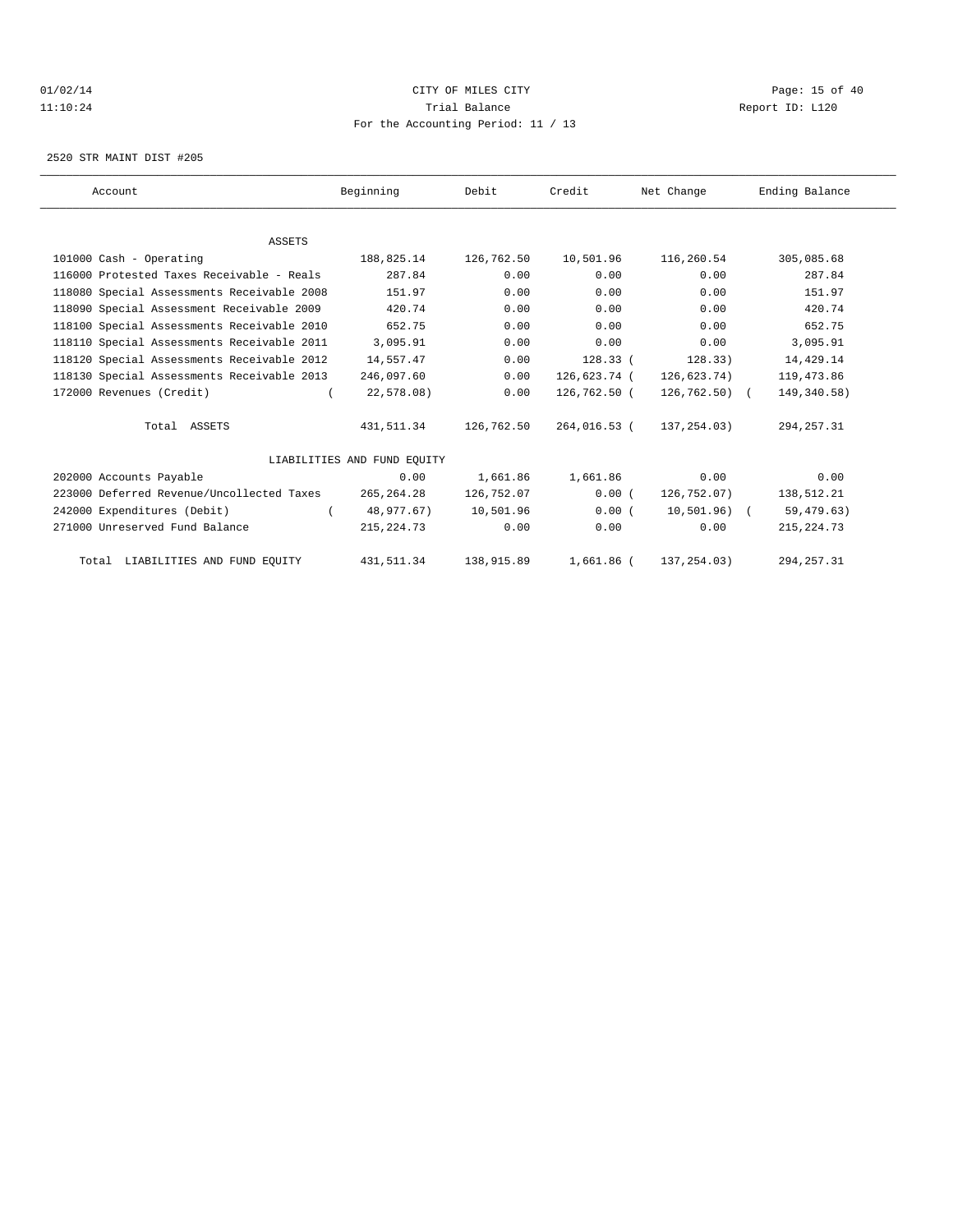# $O1/02/14$  Page: 16 of 40 11:10:24 Trial Balance Report ID: L120 For the Accounting Period: 11 / 13

#### 2540 STR MAINT DIST#207-(MILESTOWN ESTATES)

| Account                                    | Beginning                   | Debit    | Credit       | Net Change   | Ending Balance |
|--------------------------------------------|-----------------------------|----------|--------------|--------------|----------------|
|                                            |                             |          |              |              |                |
| ASSETS                                     |                             |          |              |              |                |
| 101000 Cash - Operating                    | 1,133.50                    | 3,096.58 | 365.18       | 2,731.40     | 3,864.90       |
| 118120 Special Assessments Receivable 2012 | 352.66                      | 0.00     | 0.00         | 0.00         | 352.66         |
| 118130 Special Assessments Receivable 2013 | 4,093.62                    | 0.00     | $3,096.58$ ( | 3,096.58)    | 997.04         |
| 172000 Revenues (Credit)                   | 302.67)                     | 0.00     | $3,096.58$ ( | $3,096.58$ ( | 3,399.25)      |
| Total ASSETS                               | 5,277.11                    | 3,096.58 | $6,558.34$ ( | 3,461,76)    | 1,815.35       |
|                                            | LIABILITIES AND FUND EQUITY |          |              |              |                |
| 223000 Deferred Revenue/Uncollected Taxes  | 4,446.28                    | 3,096.58 | 0.00(        | 3,096.58)    | 1,349.70       |
| 242000 Expenditures (Debit)                | 1,441.88)                   | 365.18   | 0.00(        | $365.18$ (   | 1,807.06)      |
| 271000 Unreserved Fund Balance             | 2,272.71                    | 0.00     | 0.00         | 0.00         | 2,272.71       |
| LIABILITIES AND FUND EQUITY<br>Total       | 5,277.11                    | 3,461.76 | 0.00(        | 3,461.76)    | 1,815.35       |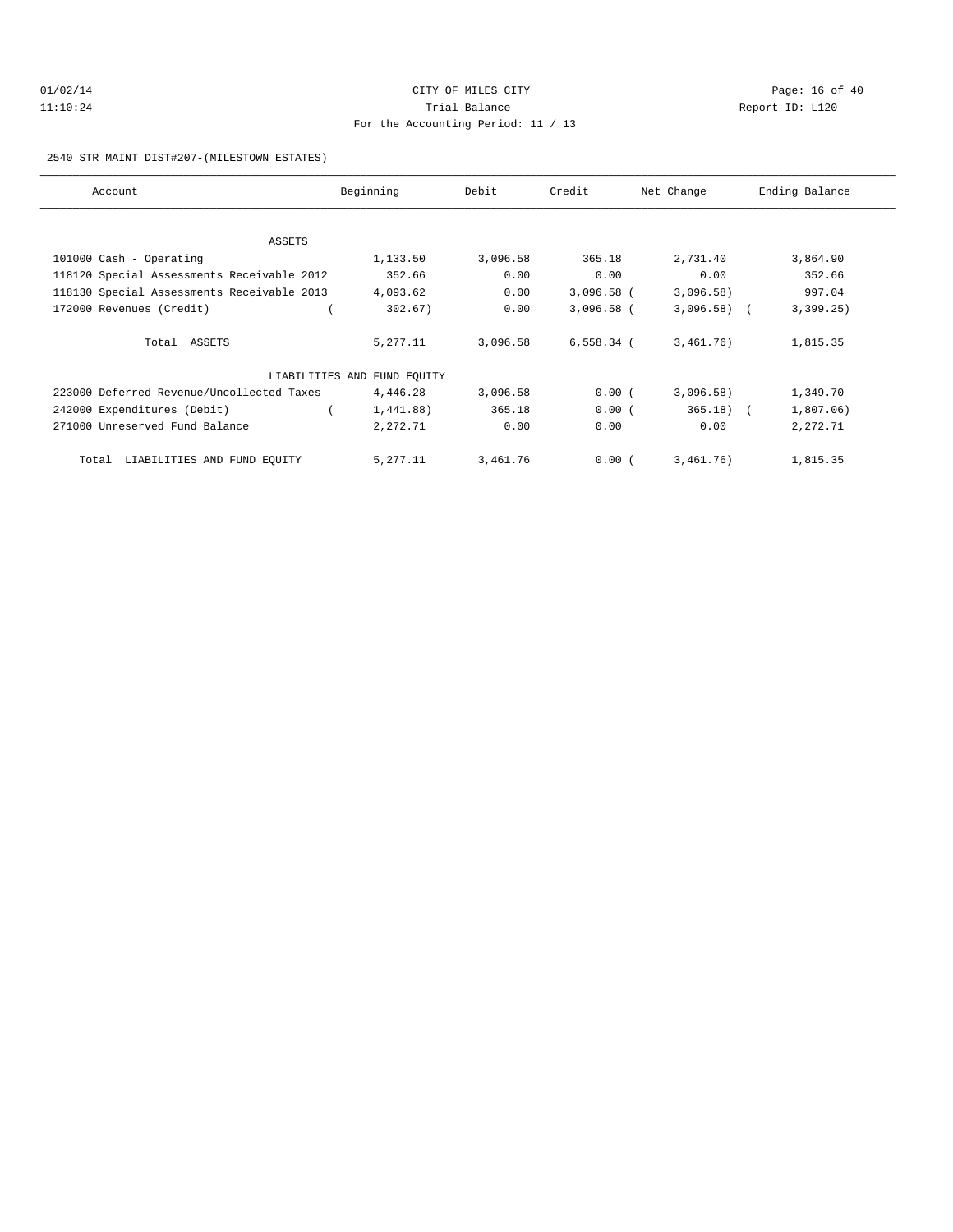| 01/02/14 | CITY OF MILES CITY                 |
|----------|------------------------------------|
| 11:10:24 | Trial Balance                      |
|          | For the Accounting Period: 11 / 13 |

Page: 17 of 40 Report ID: L120

# 2701 Fire Grants

| Account                              | Beginning                   | Debit<br>Credit |      | Net Change | Ending Balance |
|--------------------------------------|-----------------------------|-----------------|------|------------|----------------|
| ASSETS                               |                             |                 |      |            |                |
| 101000 Cash - Operating              | 100.15                      | 0.00            | 0.00 | 0.00       | 100.15         |
| Total ASSETS                         | 100.15                      | 0.00            | 0.00 | 0.00       | 100.15         |
|                                      | LIABILITIES AND FUND EQUITY |                 |      |            |                |
| 271000 Unreserved Fund Balance       | 100.15                      | 0.00            | 0.00 | 0.00       | 100.15         |
| LIABILITIES AND FUND EQUITY<br>Total | 100.15                      | 0.00            | 0.00 | 0.00       | 100.15         |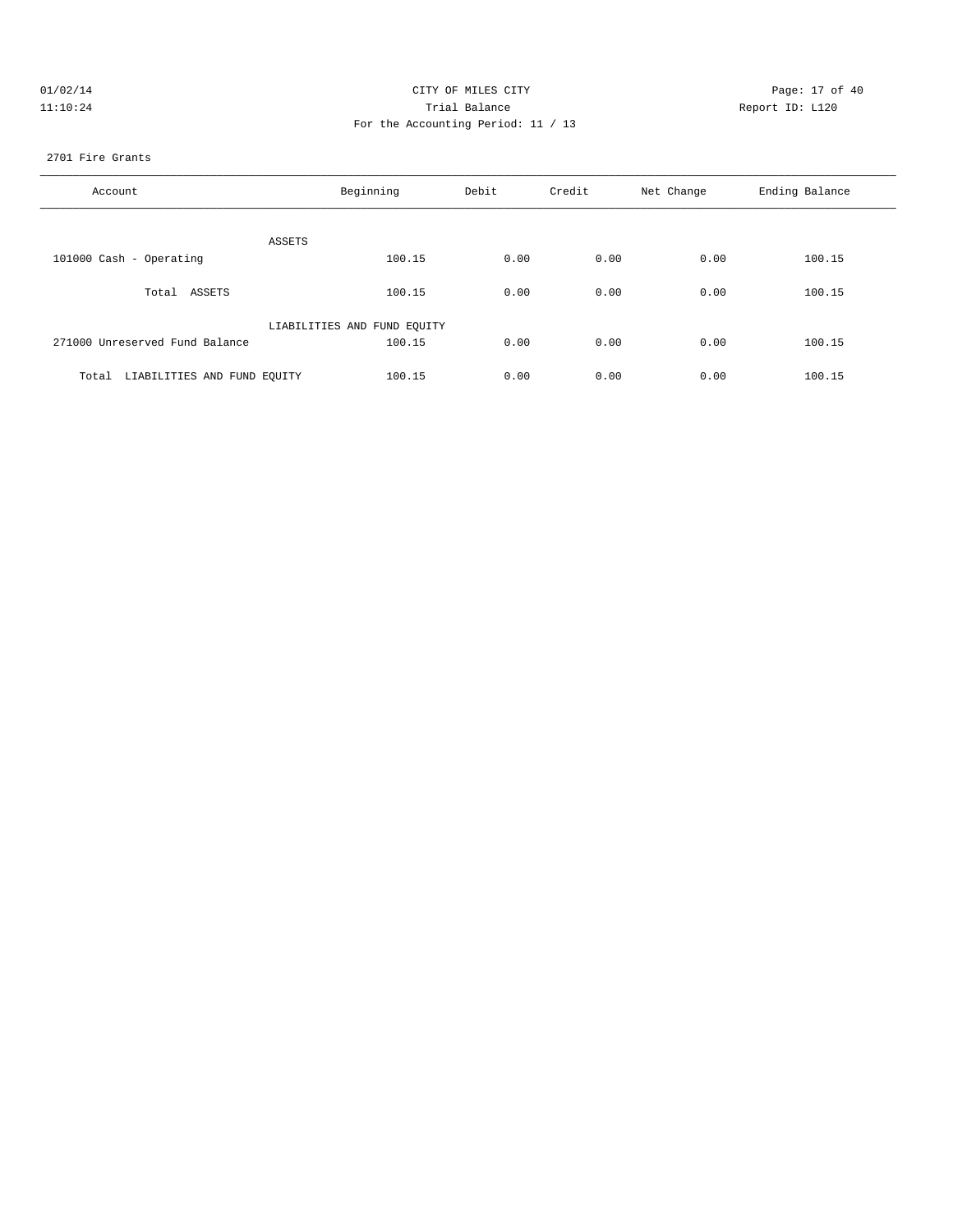# $O1/02/14$  Page: 18 of 40 11:10:24 Trial Balance Report ID: L120 For the Accounting Period: 11 / 13

#### 2820 GAS TAX

| Account                              |        | Beginning                   | Debit     | Credit      | Net Change   | Ending Balance |
|--------------------------------------|--------|-----------------------------|-----------|-------------|--------------|----------------|
|                                      |        |                             |           |             |              |                |
|                                      | ASSETS |                             |           |             |              |                |
| 101000 Cash - Operating              |        | 58,807.77                   | 15,182.32 | 480.39      | 14,701.93    | 73,509.70      |
| 172000 Revenues (Credit)             |        | 60,729.33)                  | 0.00      | 15,182.32 ( | 15,182.32) ( | 75, 911, 65)   |
| Total ASSETS                         |        | 1,921.56)                   | 15,182.32 | 15,662.71 ( | $480.39$ (   | 2,401.95)      |
|                                      |        | LIABILITIES AND FUND EQUITY |           |             |              |                |
| 242000 Expenditures (Debit)          |        | 1,921.56)                   | 480.39    | 0.00(       | $480.39$ (   | 2,401.95)      |
| LIABILITIES AND FUND EQUITY<br>Total |        | 1,921.56)                   | 480.39    | 0.00(       | $480.39$ )   | 2,401.95)      |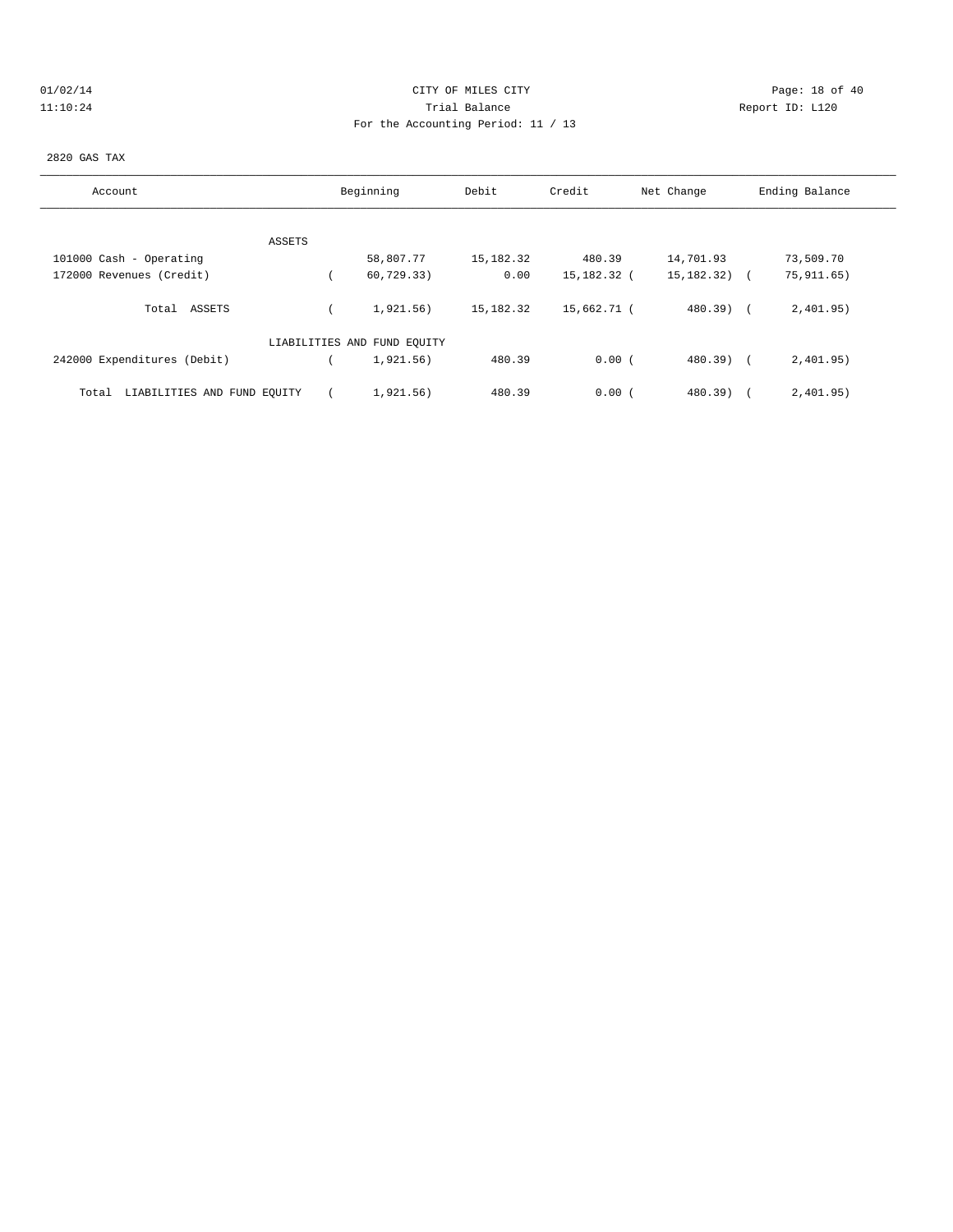# $O1/02/14$  Page: 19 of 40 11:10:24 Trial Balance Report ID: L120 For the Accounting Period: 11 / 13

#### 2850 911 EMERGENCY

| Account                              | Beginning |                             | Debit     | Credit       | Net Change | Ending Balance |
|--------------------------------------|-----------|-----------------------------|-----------|--------------|------------|----------------|
|                                      |           |                             |           |              |            |                |
|                                      | ASSETS    |                             |           |              |            |                |
| 101000 Cash - Operating              |           | 47,068.26                   | 0.00      | $5,609.55$ ( | 5,609.55)  | 41,458.71      |
| 172000 Revenues (Credit)             |           | 33,680.42)                  | 0.00      | 0.00         | 0.00       | 33,680.42)     |
| Total ASSETS                         |           | 13,387.84                   | 0.00      | $5,609.55$ ( | 5,609.55)  | 7,778.29       |
|                                      |           | LIABILITIES AND FUND EQUITY |           |              |            |                |
| 202000 Accounts Payable              |           | 0.00                        | 5,609.55  | 5,609.55     | 0.00       | 0.00           |
| 242000 Expenditures (Debit)          |           | 59,755.63)                  | 5,609.55  | 0.00(        | 5,609.55)  | 65, 365.18)    |
| 271000 Unreserved Fund Balance       |           | 73, 143. 47                 | 0.00      | 0.00         | 0.00       | 73, 143. 47    |
| LIABILITIES AND FUND EQUITY<br>Total |           | 13,387.84                   | 11,219.10 | $5,609.55$ ( | 5,609.55)  | 7,778.29       |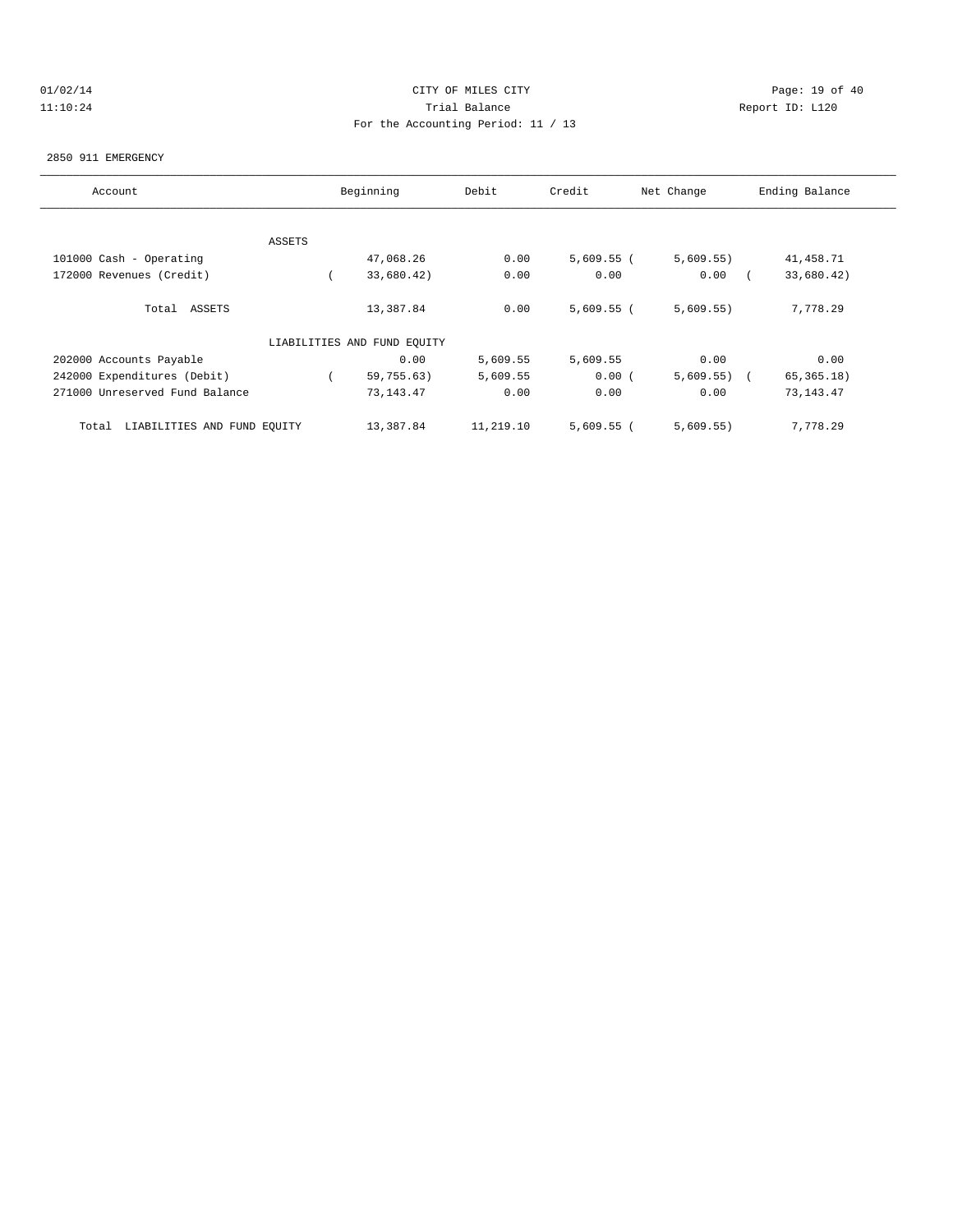# $O1/02/14$  Page: 20 of 40 11:10:24 Trial Balance Report ID: L120 For the Accounting Period: 11 / 13

#### 2880 LIBRARY GRANTS

| Account                                | Beginning                   | Debit     | Credit        | Net Change     | Ending Balance |  |
|----------------------------------------|-----------------------------|-----------|---------------|----------------|----------------|--|
|                                        |                             |           |               |                |                |  |
| <b>ASSETS</b>                          |                             |           |               |                |                |  |
| 101000 Cash - Operating                | 116.63)                     | 0.00      | 0.00          | 0.00           | 116.63)        |  |
| 101003 Cash - per capita               | 727.71                      | 5,398.69  | 84.00         | 5,314.69       | 6,042.40       |  |
| $101020$ Cash - Op/ILL                 | 272.58                      | 0.00      | $216.00$ (    | 216.00)        | 56.58          |  |
| 101030 Cash - Sagebrush Fed/Base Grant | 2,281.00                    | 6,161.30  | 162.19        | 5,999.11       | 8,280.11       |  |
| 101033 Library - Humanities Grant      | 618.71                      | 0.00      | 0.00          | 0.00           | 618.71         |  |
| 172000 Revenues (Credit)               | 0.00                        | 0.00      | $11,559.99$ ( | $11,559.99)$ ( | 11, 559.99)    |  |
| Total ASSETS                           | 3,783.37                    | 11,559.99 | 12,022.18 (   | 462.19)        | 3,321.18       |  |
|                                        | LIABILITIES AND FUND EQUITY |           |               |                |                |  |
| 202000 Accounts Payable                | 0.00                        | 462.19    | 462.19        | 0.00           | 0.00           |  |
| 242000 Expenditures (Debit)            | 1,340.63)                   | 462.19    | 0.00(         | $462.19$ (     | 1,802.82)      |  |
| 271000 Unreserved Fund Balance         | 5,124.00                    | 0.00      | 0.00          | 0.00           | 5,124.00       |  |
| LIABILITIES AND FUND EQUITY<br>Total   | 3,783.37                    | 924.38    | $462.19$ (    | 462.19)        | 3,321.18       |  |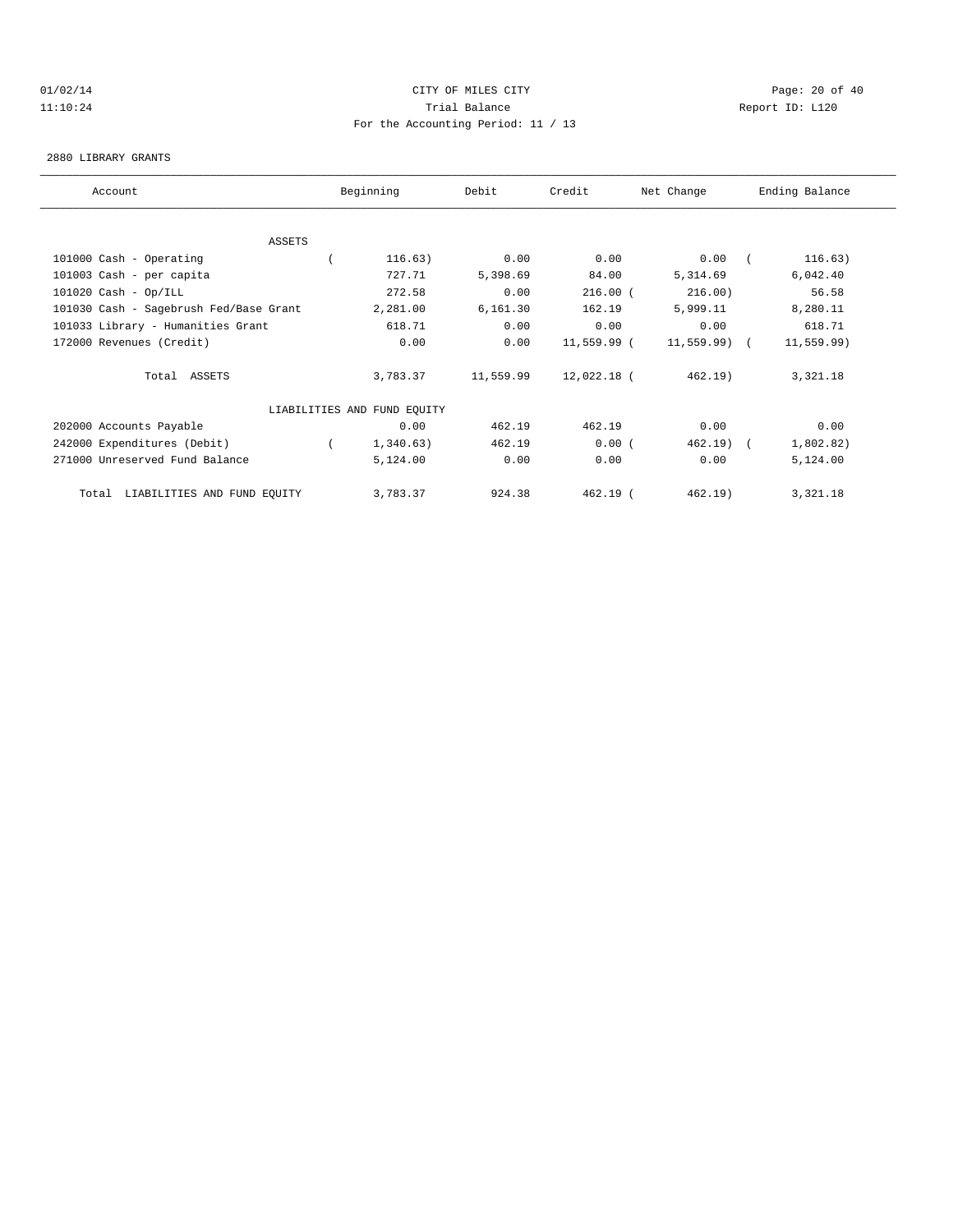# $O1/02/14$  Page: 21 of 40 11:10:24 Trial Balance Report ID: L120 For the Accounting Period: 11 / 13

2935 Historic Preservation

| Account                              |        | Beginning                   | Debit    | Credit       | Net Change   | Ending Balance |
|--------------------------------------|--------|-----------------------------|----------|--------------|--------------|----------------|
|                                      |        |                             |          |              |              |                |
|                                      | ASSETS |                             |          |              |              |                |
| 101000 Cash - Operating              |        | 2,797.16                    | 0.00     | $1,688.60$ ( | 1,688.60)    | 1,108.56       |
| 172000 Revenues (Credit)             |        | 8,634.99)                   | 0.00     | 0.00         | 0.00         | 8,634.99)      |
| Total ASSETS                         |        | 5,837.83)                   | 0.00     | $1,688.60$ ( | $1,688.60$ ( | 7, 526.43)     |
|                                      |        | LIABILITIES AND FUND EQUITY |          |              |              |                |
| 202000 Accounts Payable              |        | 0.00                        | 273.64   | 273.64       | 0.00         | 0.00           |
| 242000 Expenditures (Debit)          |        | 7,783.07)                   | 1,893.83 | $205.23$ (   | 1,688.60)    | 9,471.67)      |
| 271000 Unreserved Fund Balance       |        | 1,945.24                    | 0.00     | 0.00         | 0.00         | 1,945.24       |
| LIABILITIES AND FUND EQUITY<br>Total |        | 5,837.83)                   | 2,167.47 | 478.87 (     | 1,688.60)    | 7, 526.43)     |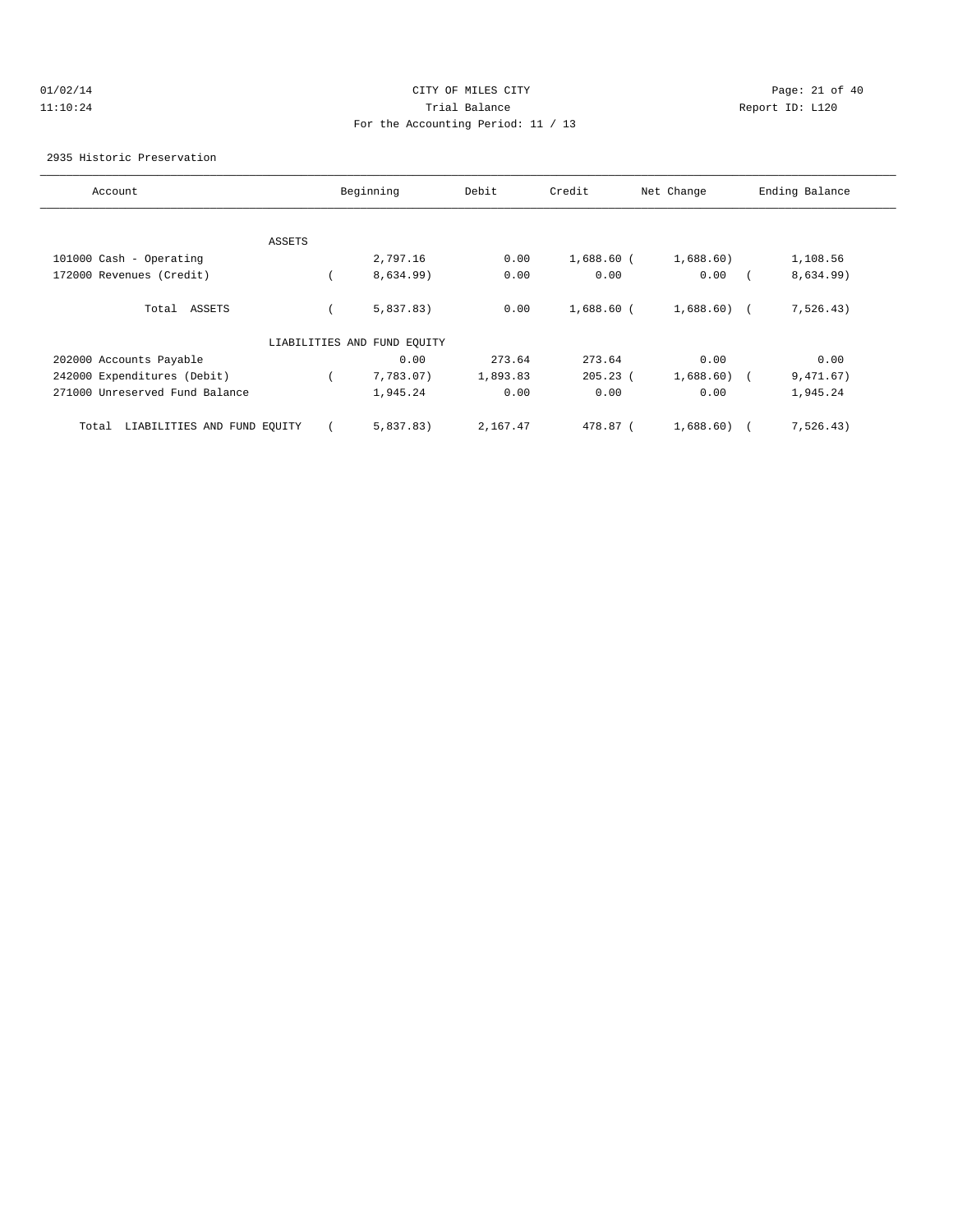# $O1/02/14$  Page: 22 of 40 11:10:24 Trial Balance Report ID: L120 For the Accounting Period: 11 / 13

#### 2985 RETIRED SENIOR VOLUNTEER PROG (RSVP)

| Account                                | Beginning |                             | Debit    | Credit     | Net Change    | Ending Balance |              |  |
|----------------------------------------|-----------|-----------------------------|----------|------------|---------------|----------------|--------------|--|
|                                        |           |                             |          |            |               |                |              |  |
| <b>ASSETS</b>                          |           |                             |          |            |               |                |              |  |
| 101000 Cash - Operating                |           | 27.68                       | 0.00     | 4,563.97 ( | $4,563.97$ (  |                | $4,536.29$ ) |  |
| 101004 RSVP Non-Federal Cash Operating |           | 15,735.02                   | 550.00   | 484.00     | 66.00         |                | 15,801.02    |  |
| 103100 Petty Cash-                     |           | 200.00                      | 0.00     | 0.00       | 0.00          |                | 200.00       |  |
| 172000 Revenues (Credit)               |           | 36,527.42)                  | 0.00     | 550.00(    | $550.00$ ) (  |                | 37,077.42)   |  |
| Total ASSETS                           |           | 20,564.72)                  | 550.00   | 5,597.97 ( | $5,047.97)$ ( |                | 25,612.69)   |  |
|                                        |           | LIABILITIES AND FUND EQUITY |          |            |               |                |              |  |
| 202000 Accounts Payable                |           | 0.00                        | 484.00   | 484.00     | 0.00          |                | 0.00         |  |
| 242000 Expenditures (Debit)            |           | 23,541.23)                  | 5,047.97 | 0.00(      | $5,047.97)$ ( |                | 28,589.20)   |  |
| 271000 Unreserved Fund Balance         |           | 2,976.51                    | 0.00     | 0.00       | 0.00          |                | 2,976.51     |  |
| LIABILITIES AND FUND EQUITY<br>Total   |           | 20,564.72)                  | 5,531.97 | 484.00 (   | $5,047.97)$ ( |                | 25,612.69)   |  |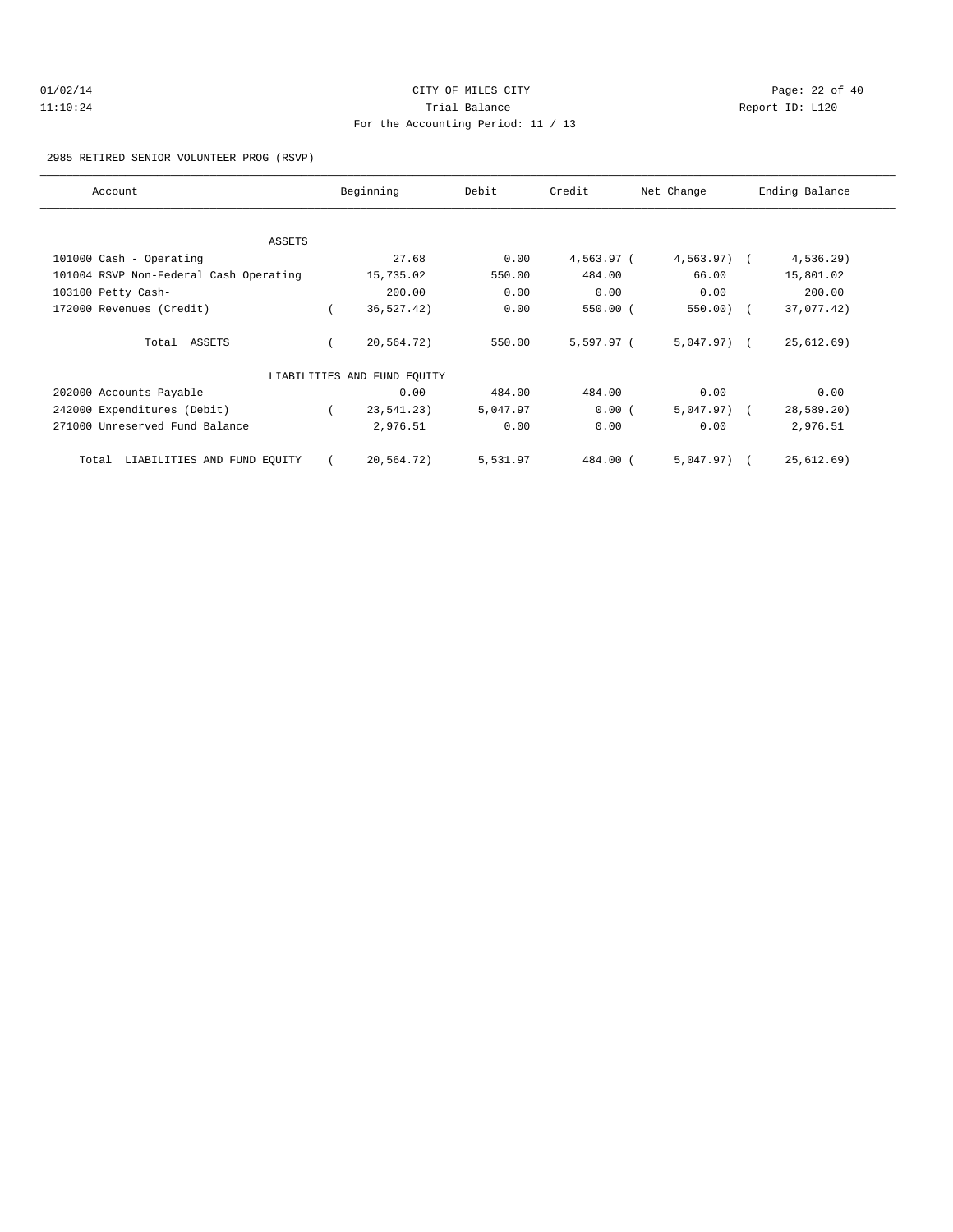# $O1/02/14$  Page: 23 of 40 11:10:24 Trial Balance Report ID: L120 For the Accounting Period: 11 / 13

3300 Judgement & Losses-Power Settlement

| Account                                     | Beginning                   | Debit | Credit   | Net Change | Ending Balance |
|---------------------------------------------|-----------------------------|-------|----------|------------|----------------|
|                                             |                             |       |          |            |                |
| <b>ASSETS</b>                               |                             |       |          |            |                |
| 101000 Cash - Operating                     | 221.05)                     | 0.00  | $0.46$ ( | $0.46)$ (  | 221.51)        |
| 113207 Taxes Receivable - Real 2007         | 79.06                       | 0.00  | 0.00     | 0.00       | 79.06          |
| 113208 taxes Receivable - Real 2008         | 0.00                        | 0.46  | 0.00     | 0.46       | 0.46           |
| 115207 Taxes Receivable - Personal 2007     | 1.31)                       | 0.00  | 0.00     | 0.00       | 1.31)          |
| 115208 Taxes Receivable - Personal 2008     | 0.52                        | 0.00  | 0.00     | 0.00       | 0.52           |
| 115209 Taxes Receivable Personal 2009       | 0.01)                       | 0.00  | 0.00     | 0.00       | 0.01)          |
| 172000 Revenues (Credit)                    | 0.00                        | 0.46  | 0.00     | 0.46       | 0.46           |
| Total ASSETS                                | 142.79)                     | 0.92  | 0.46     | 0.46       | 142.33)        |
|                                             | LIABILITIES AND FUND EQUITY |       |          |            |                |
| 223100 Deferred Revenue - Real Prop Taxes   | 79.06                       | 0.00  | 0.46     | 0.46       | 79.52          |
| 223200 Deferred Revenue - Pers Prop Taxes ( | 0.80)                       | 0.00  | 0.00     | 0.00       | 0.80)          |
| 271000 Unreserved Fund Balance              | 221.05)                     | 0.00  | 0.00     | 0.00       | 221.05)        |
| LIABILITIES AND FUND EQUITY<br>Total        | 142.79)                     | 0.00  | 0.46     | 0.46       | 142.33)        |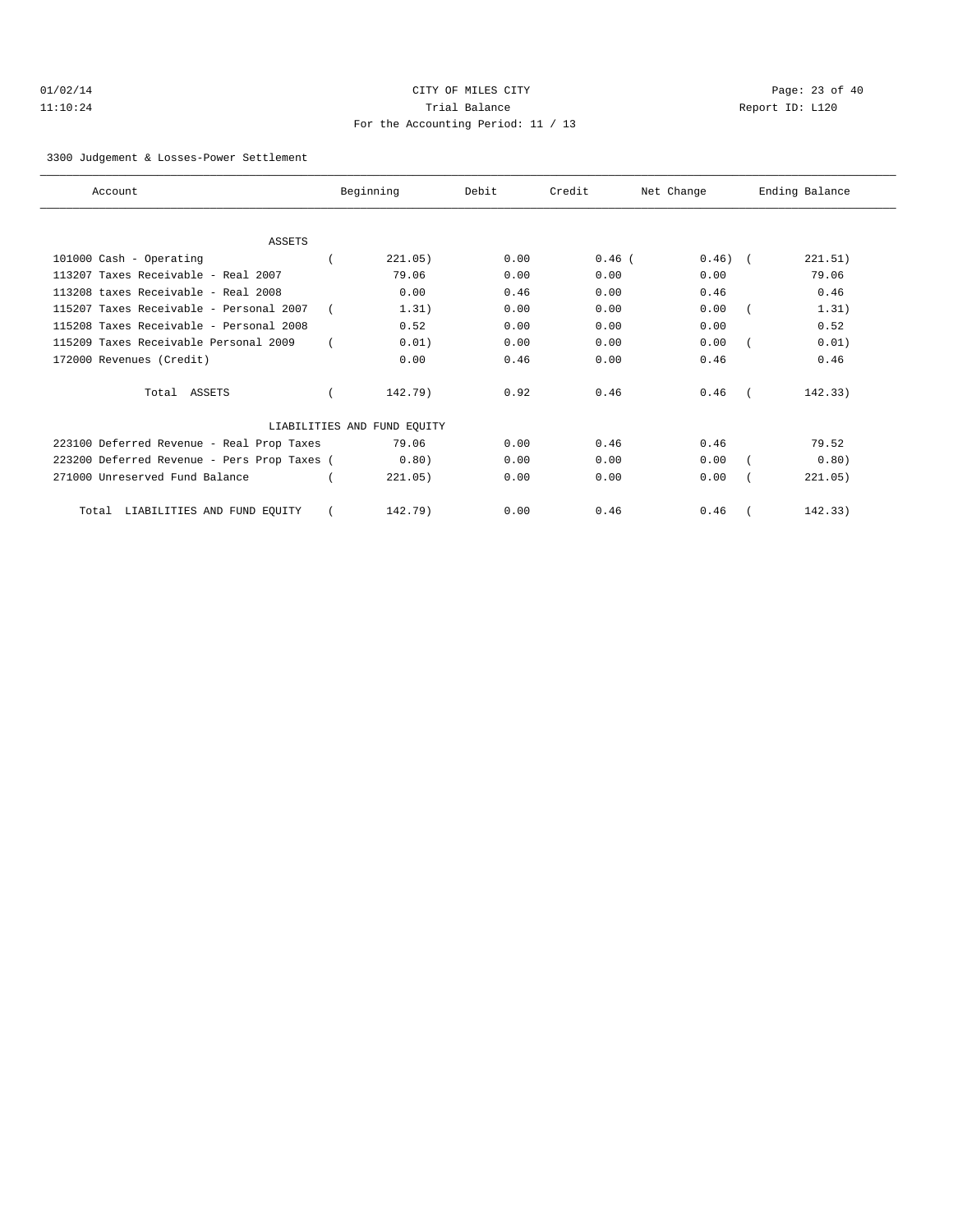# $O1/02/14$  Page: 24 of 40 11:10:24 Trial Balance Report ID: L120 For the Accounting Period: 11 / 13

4000 General Fund Capitol Improvement Fund

| Account                              |        | Beginning                   | Debit     | Credit       | Net Change | Ending Balance |
|--------------------------------------|--------|-----------------------------|-----------|--------------|------------|----------------|
|                                      |        |                             |           |              |            |                |
|                                      | ASSETS |                             |           |              |            |                |
| 101000 Cash - Operating              |        | 186,720.67                  | 0.00      | $5,480.63$ ( | 5,480.63)  | 181,240.04     |
| 172000 Revenues (Credit)             |        | 105.27)                     | 0.00      | 0.00         | 0.00       | 105.27)        |
| Total ASSETS                         |        | 186,615.40                  | 0.00      | $5,480.63$ ( | 5,480.63)  | 181, 134. 77   |
|                                      |        | LIABILITIES AND FUND EQUITY |           |              |            |                |
| 202000 Accounts Payable              |        | 0.00                        | 5,480.63  | 5,480.63     | 0.00       | 0.00           |
| 242000 Expenditures (Debit)          |        | 6, 239.00                   | 5,480.63  | 0.00(        | 5,480.63)  | 11,719.63)     |
| 271000 Unreserved Fund Balance       |        | 192,854.40                  | 0.00      | 0.00         | 0.00       | 192,854.40     |
| LIABILITIES AND FUND EQUITY<br>Total |        | 186,615.40                  | 10,961.26 | $5,480.63$ ( | 5,480.63)  | 181, 134. 77   |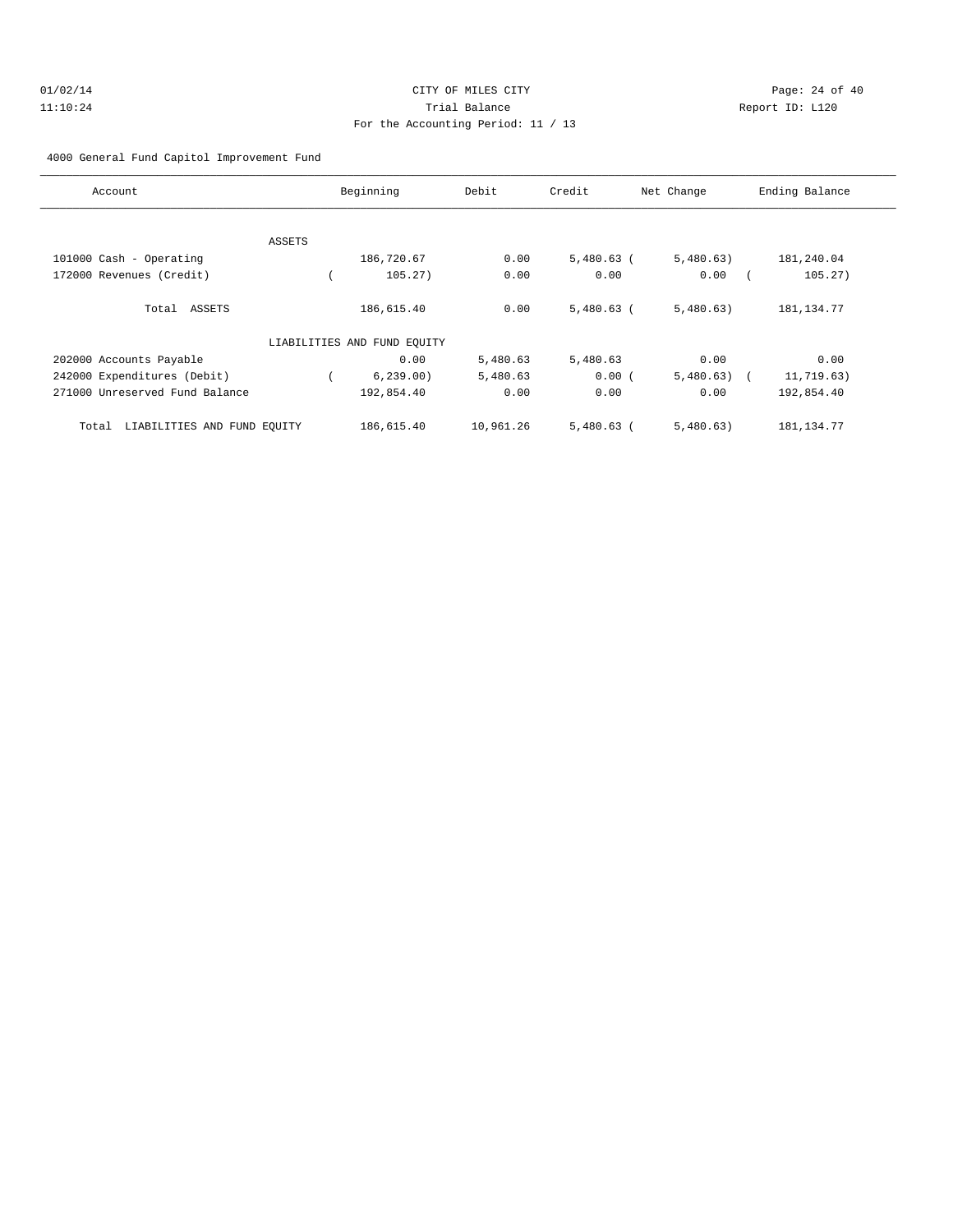# $O1/02/14$  Page: 25 of 40 11:10:24 Trial Balance Report ID: L120 For the Accounting Period: 11 / 13

4060 CAPITAL IMPROV-PUBLIC WORKS

| Account                              | Beginning                   | Debit  | Credit       | Net Change  | Ending Balance |
|--------------------------------------|-----------------------------|--------|--------------|-------------|----------------|
|                                      |                             |        |              |             |                |
| ASSETS                               |                             |        |              |             |                |
| 101000 Cash - Operating              | 41,617.80                   | 600.00 | 0.00         | 600.00      | 42,217.80      |
| 172000 Revenues (Credit)             | 4,208.37)                   | 0.00   | $600.00$ $($ | $600.00)$ ( | 4,808.37)      |
| Total ASSETS                         | 37,409.43                   | 600.00 | 600.00       | 0.00        | 37,409.43      |
|                                      | LIABILITIES AND FUND EQUITY |        |              |             |                |
| 242000 Expenditures (Debit)          | 75, 311, 25)                | 0.00   | 0.00         | 0.00        | 75, 311.25)    |
| 271000 Unreserved Fund Balance       | 112,720.68                  | 0.00   | 0.00         | 0.00        | 112,720.68     |
| LIABILITIES AND FUND EQUITY<br>Total | 37,409.43                   | 0.00   | 0.00         | 0.00        | 37,409.43      |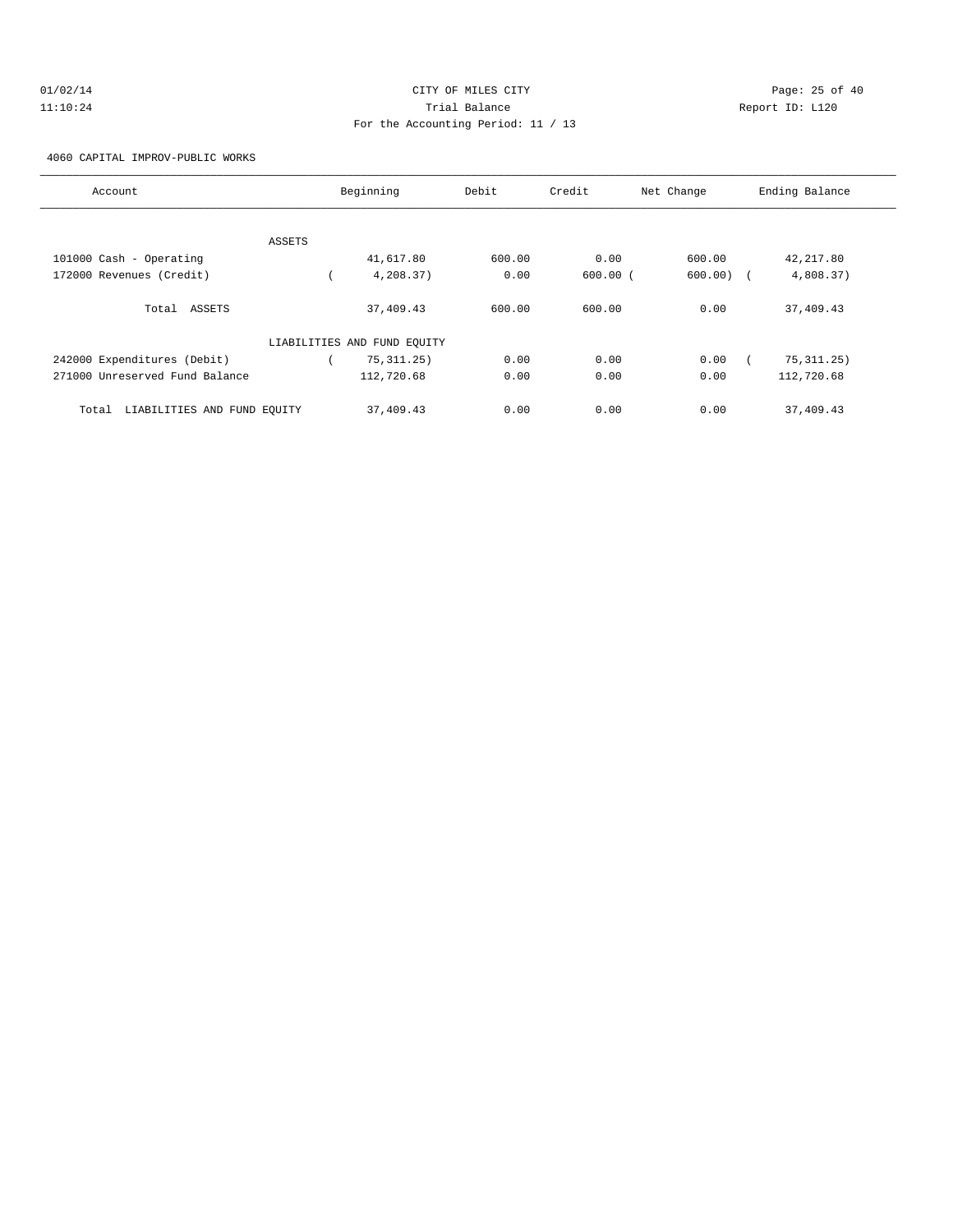#### $O1/02/14$  Page: 26 of 40 11:10:24 Trial Balance Report ID: L120 For the Accounting Period: 11 / 13

#### 5210 WATER UTILITY

| Account                                                   | Beginning                   | Debit      | Credit         | Net Change  | Ending Balance            |
|-----------------------------------------------------------|-----------------------------|------------|----------------|-------------|---------------------------|
| ASSETS                                                    |                             |            |                |             |                           |
| 101000 Cash - Operating                                   | 1,201,376.77                | 197,428.09 | 91,774.29      | 105,653.80  | 1,307,030.57              |
| 101010 Deposit Cash                                       | 29,750.00                   | 1,400.00   | 350.00         | 1,050.00    | 30,800.00                 |
| 102113 Cash - NE Water Line Proj                          | 31,232.18                   | 0.00       | 0.00           | 0.00        | 31,232.18                 |
| 102240 Cash - Replacement & Depreciation                  | 1,489,589.35                | 0.00       | 0.00           | 0.00        | 1,489,589.35              |
| 102250 Cash - System Devlopment Fees                      | 249,578.25                  | 0.00       | 0.00           | 0.00        | 249,578.25                |
| 102270 Cash - Curb Stop Replacement Fee                   | 184,752.99                  | 3,491.58   | 2,795.86       | 695.72      | 185, 448.71               |
| 102312 RevBnd/CurYearDebt-DNRC/CarbonTank                 | 59,389.95                   | 12,724.58  | 0.00           | 12,724.58   | 72, 114.53                |
| 102313 RevBnd/CurYearDebt-DNRC/NE WtrLine                 | 50,898.32                   | 12,724.58  | 0.00           | 12,724.58   | 63,622.90                 |
| 102315 RevBnd/CurYearDebt-ARRA/NE Water Li                | 6,015.85                    | 1,503.96   | 0.00           | 1,503.96    | 7,519.81                  |
| 102322 RevBnd/Reserve-DNRC/CarbonTank                     | 153,009.00                  | 0.00       | 0.00           | 0.00        | 153,009.00                |
| 102323 RevBnd/Reserve-DNRC/NE WtrLine                     | 153,808.00                  | 0.00       | 0.00           | 0.00        | 153,808.00                |
| 102325 RevBnd/Reserve-ARRA B-NE Waterline                 | 18,245.00                   | 0.00       | 0.00           | 0.00        | 18,245.00                 |
| 103000 Petty Cash                                         | 330.00                      | 0.00       | 0.00           | 0.00        | 330.00                    |
| 122000 Accounts Receivable                                | 214,816.57                  | 142,615.93 | 164, 122. 27 ( | 21,506.34)  | 193, 310.23               |
| 122020 Accounts Receivable-\$2.00 State Ass               | 7,133.76                    | 0.00       | $5,350.13$ (   | 5,350.13)   | 1,783.63                  |
| 132000 Due From Government (Short Term)                   | 0.03                        | 0.00       | 0.00           | 0.00        | 0.03                      |
| 172000 Revenues (Credit)<br>$\overline{ }$                | 859,599.05)                 | 347.33     | 165, 138.93 (  | 164,791.60) | 1,024,390.65)<br>$\left($ |
| 181000 Land                                               | 41,844.00                   | 0.00       | 0.00           | 0.00        | 41,844.00                 |
| 182000 Buildings                                          | 22,997.00                   | 0.00       | 0.00           | 0.00        | 22,997.00                 |
| 182100 Allowance for Depr - Buildings (Cre(               | 22,997.00)                  | 0.00       | 0.00           | 0.00        | 22,997.00)                |
| 186000 Machinery and Equipment                            | 359,087.70                  | 0.00       | 0.00           | 0.00        | 359,087.70                |
| 186100 Allowance for Depr - Machinery & Eq(               | 235, 352.00)                | 0.00       | 0.00           | 0.00        | 235, 352.00)              |
| 188000 Const. Work in Progress-NE Wtr Line                | 1,100,359.57                | 0.00       | 0.00           | 0.00        | 1,100,359.57              |
| 189100 Source of Supply                                   | 3, 427, 537.49              | 0.00       | 0.00           | 0.00        | 3, 427, 537.49            |
| 189110 Allowance for Depreciation - Source(               | 342,949.00)                 | 0.00       | 0.00           | 0.00        | 342,949.00)<br>$\left($   |
| 189300 Treatment Plant                                    | 3,716,158.00                | 0.00       | 0.00           | 0.00        | 3,716,158.00              |
| 189310 Allowance for Depr - Treatment Plan( 1,724,417.00) |                             | 0.00       | 0.00           | 0.00        | (1, 724, 417.00)          |
| 189400 Transmission & Distribution                        | 11, 441, 963.97             | 0.00       | 0.00           | 0.00        | 11, 441, 963.97           |
| 189410 Allowance for Depr - Trans & Distri( 3,080,832.00) |                             | 0.00       | 0.00           | 0.00        | 3,080,832.00)             |
| Total ASSETS                                              | 17,693,727.70               | 372,236.05 | 429,531.48 (   | 57, 295.43) | 17,636,432.27             |
|                                                           | LIABILITIES AND FUND EQUITY |            |                |             |                           |
| 202000 Accounts Payable                                   | 0.00                        | 13,603.60  | 13,603.60      | 0.00        | 0.00                      |
| 202100 Accounts Payable<br>$\left($                       | 0.50)                       | 0.00       | 0.00           | 0.00        | 0.50)                     |
| 214000 Deposits Payable                                   | 29,750.00                   | 350.00     | 1,400.00       | 1,050.00    | 30,800.00                 |
| 231000 BONDS PAYABLE                                      | 5,150,268.00                | 0.00       | 0.00           | 0.00        | 5,150,268.00              |
| 238000 Other Post Employment Benefits                     | 21,714.00                   | 0.00       | 0.00           | 0.00        | 21,714.00                 |
| 239000 Compensated Absences Payable                       | 86,051.00                   | 0.00       | 0.00           | 0.00        | 86,051.00                 |
| 242000 Expenditures (Debit)<br>$\overline{(\ }$           | 710,330.93)                 | 64,907.00  | 6,561.57 (     | 58,345.43)  | 768,676.36)               |
| 250300 Reserve Revenue Bond - Current Debt                | 323, 303.85                 | 0.00       | 0.00           | 0.00        | 323, 303.85               |
| 250500 Reserve - System Dev Fees                          | 171,098.25                  | 0.00       | 0.00           | 0.00        | 171,098.25                |
| 250600 Reserve for Replacement & Depreciat                | 1,351,889.30                | 0.00       | 0.00           | 0.00        | 1,351,889.30              |
| 271000 Unreserved Fund Balance                            | 3,954,118.28                | 0.00       | 0.00           | 0.00        | 3,954,118.28              |
| 272000 Unreserved Retained Earnings                       | 7,315,866.45                | 0.00       | 0.00           | 0.00        | 7, 315, 866.45            |
| Total LIABILITIES AND FUND EQUITY                         | 17,693,727.70               | 78,860.60  | 21,565.17 (    | 57, 295.43) | 17,636,432.27             |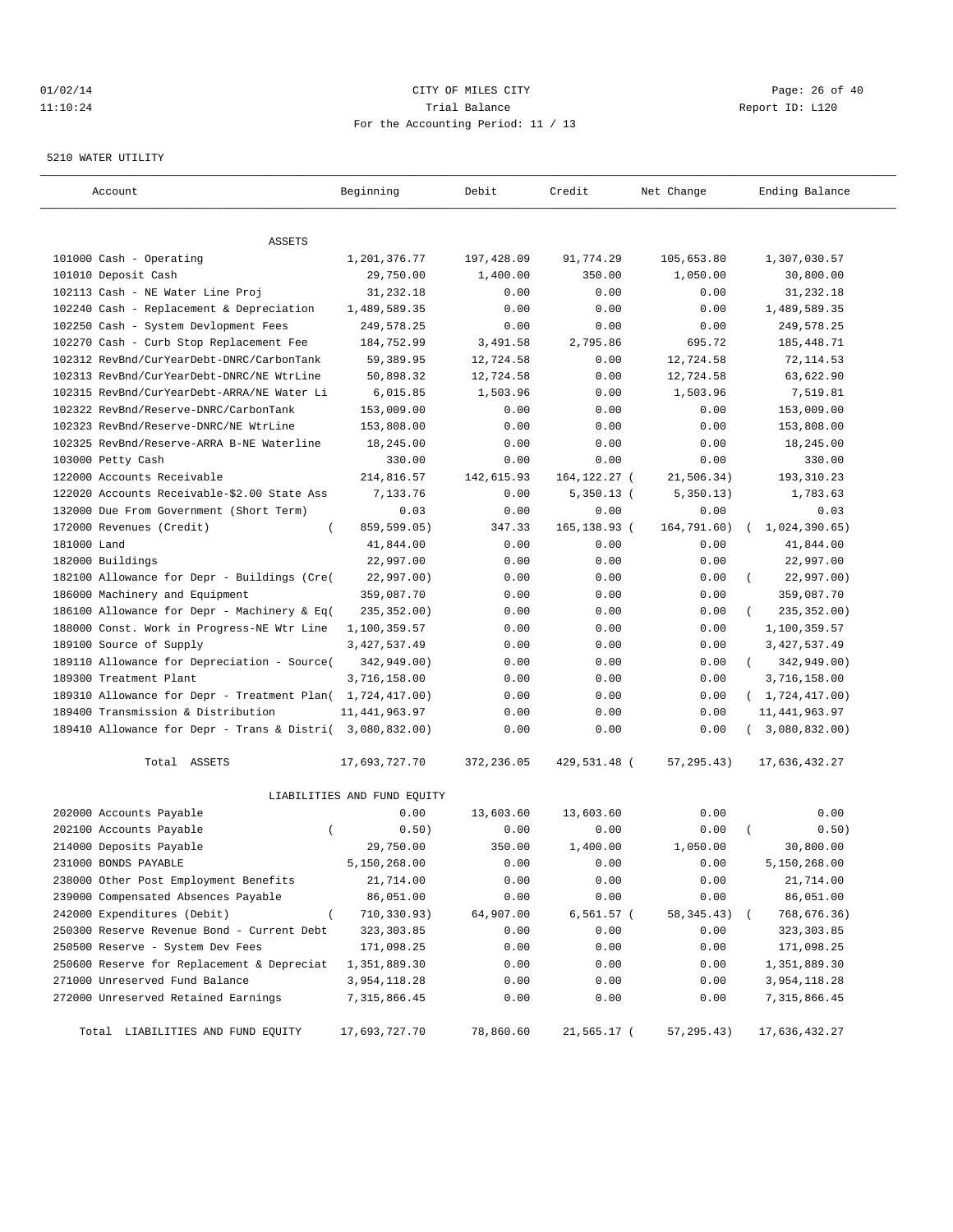# $O1/02/14$  Page: 27 of 40 11:10:24 Trial Balance Report ID: L120 For the Accounting Period: 11 / 13

#### 5310 SEWER UTILITY

| Account                                     | Beginning                   | Debit       | Credit       | Net Change    | Ending Balance   |
|---------------------------------------------|-----------------------------|-------------|--------------|---------------|------------------|
| <b>ASSETS</b>                               |                             |             |              |               |                  |
| 101000 Cash - Operating                     | 466,385.00                  | 95,874.28   | 88,514.08    | 7,360.20      | 473,745.20       |
| 102240 Cash - Replacement & Depreciation    | 195,098.39                  | 0.00        | 0.00         | 0.00          | 195,098.39       |
| 102250 Cash - System Devlopment Fees        | 128,970.91                  | 0.00        | 0.00         | 0.00          | 128,970.91       |
| 102280 WWtr Treatment Plant-Phase I Constr( | 11,882.54)                  | 0.00        | 57,889.00 (  | $57,889.00$ ) | 69,771.54)       |
| 102316 RevBnd/CurYearDebt-Phase 1 Haynes L  | 71,537.20                   | 8,432.08    | 0.00         | 8,432.08      | 79,969.28        |
| 102390 REV BOND/RESERVE-Sewer Phase 1       | 63,617.00                   | 57,889.00   | 0.00         | 57,889.00     | 121,506.00       |
| 122000 Accounts Receivable                  | 114,928.17                  | 91,124.81   | 88, 375.98   | 2,748.83      | 117,677.00       |
| 132000 Due From Government (Short Term)     | 208,183.00                  | 0.00        | 0.00         | 0.00          | 208,183.00       |
| 172000 Revenues (Credit)<br>$\left($        | 325,684.76)                 | 0.00        | 92,061.56 (  | 92,061.56)    | 417,746.32)      |
| 181000 Land                                 | 2.00                        | 0.00        | 0.00         | 0.00          | 2.00             |
| 186000 Machinery and Equipment              | 605,138.18                  | 0.00        | 0.00         | 0.00          | 605,138.18       |
| 186100 Allowance for Depr - Machinery & Eq( | 350, 377.00)                | 0.00        | 0.00         | 0.00          | 350, 377.00)     |
| 188000 Const. Work in Progress-NE Wtr Line  | 1,511,028.07                | 0.00        | 0.00         | 0.00          | 1,511,028.07     |
| 189300 Treatment Plant                      | 2,595,500.05                | 0.00        | 0.00         | 0.00          | 2,595,500.05     |
| 189310 Allowance for Depr - Treatment Plan( | 1, 194, 464.00)             | 0.00        | 0.00         | 0.00          | (1, 194, 464.00) |
| 189400 Transmission & Distribution          | 4,028,819.40                | 0.00        | 0.00         | 0.00          | 4,028,819.40     |
| 189410 Allowance for Depr - Trans & Distri( | 1,104,790.00)               | 0.00        | 0.00         | 0.00          | 1, 104, 790.00   |
| Total ASSETS                                | 7,002,009.07                | 253,320.17  | 326,840.62 ( | 73,520.45)    | 6,928,488.62     |
|                                             | LIABILITIES AND FUND EQUITY |             |              |               |                  |
| 202000 Accounts Payable                     | 0.00                        | 43,052.91   | 43,052.91    | 0.00          | 0.00             |
| 231300 Bonds Pay 1979 Issue                 | 1,071,239.60                | 0.00        | 0.00         | 0.00          | 1,071,239.60     |
| 238000 Other Post Employment Benefits       | 15,934.00                   | 0.00        | 0.00         | 0.00          | 15,934.00        |
| 239000 Compensated Absences Payable         | 53,350.00                   | 0.00        | 0.00         | 0.00          | 53,350.00        |
| 242000 Expenditures (Debit)                 | 691, 648.10)                | 80,082.00   | $6,561.55$ ( | 73, 520.45)   | 765, 168.55)     |
| 250500 Reserve - System Dev Fees            | 82,925.91                   | 0.00        | 0.00         | 0.00          | 82,925.91        |
| 250600 Reserve for Replacement & Depreciat  | 1,666,491.83                | 0.00        | 0.00         | 0.00          | 1,666,491.83     |
| 271000 Unreserved Fund Balance              | 1,121,110.25                | 0.00        | 0.00         | 0.00          | 1, 121, 110. 25  |
| 272000 Unreserved Retained Earnings         | 3,682,605.58                | 0.00        | 0.00         | 0.00          | 3,682,605.58     |
| Total LIABILITIES AND FUND EQUITY           | 7,002,009.07                | 123, 134.91 | 49,614.46 (  | 73,520.45)    | 6,928,488.62     |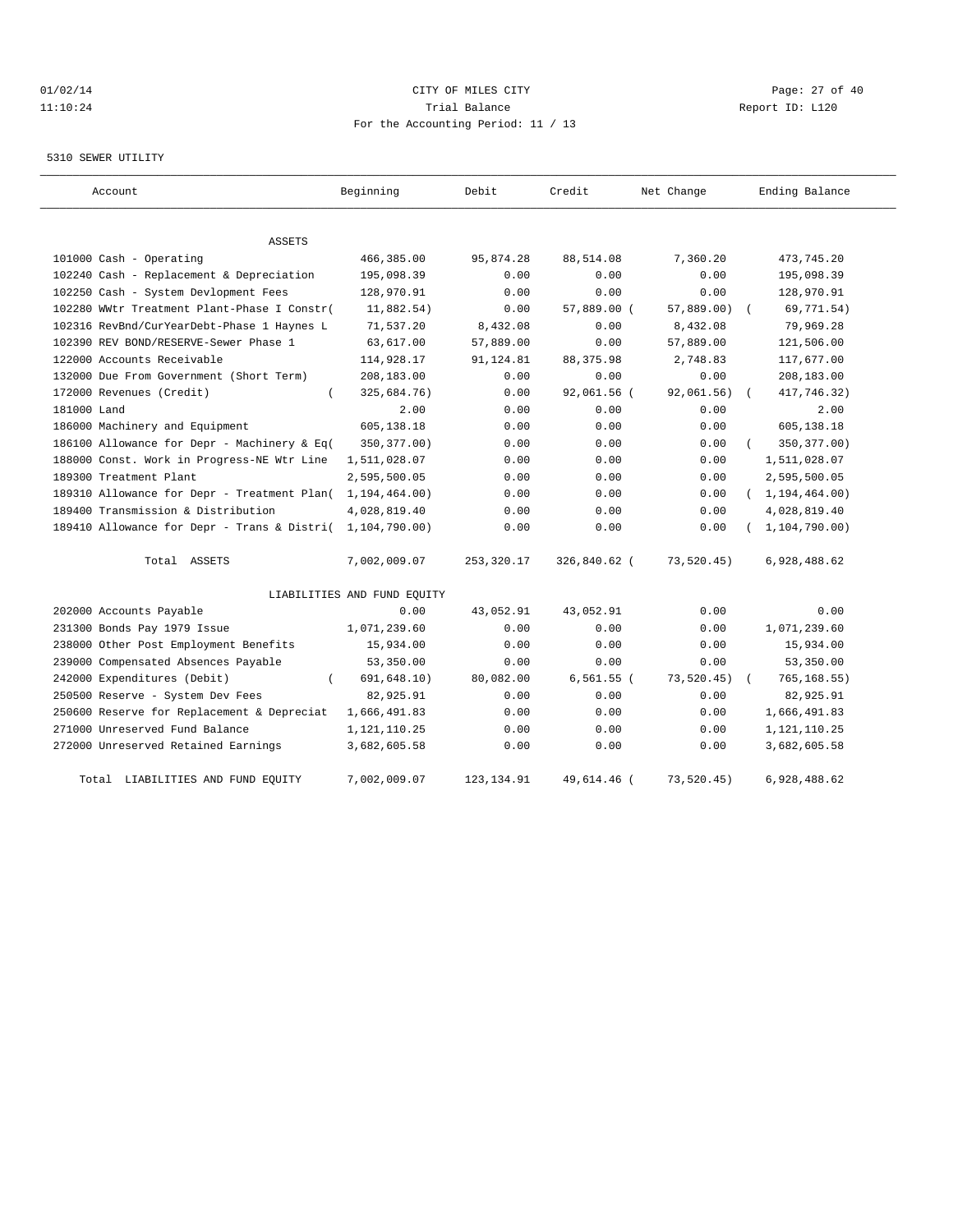# $O1/02/14$  Page: 28 of 40 11:10:24 Trial Balance Report ID: L120 For the Accounting Period: 11 / 13

5510 AMBULANCE FUND

| Account                                     |                | Beginning                   | Debit      | Credit       | Net Change   |                | Ending Balance |
|---------------------------------------------|----------------|-----------------------------|------------|--------------|--------------|----------------|----------------|
| ASSETS                                      |                |                             |            |              |              |                |                |
| 101000 Cash - Operating                     | $\overline{ }$ | 367, 322.95)                | 42,834.94  | 45,071.63 (  | 2, 236.69)   |                | 369,559.64)    |
| 113206 Taxes Receivable - Real 2006         | $\left($       | 27.41)                      | 0.00       | 0.00         | 0.00         |                | 27.41)         |
| 113207 Taxes Receivable - Real 2007         |                | 18.01                       | 0.00       | 0.00         | 0.00         |                | 18.01          |
| 113208 taxes Receivable - Real 2008         |                | 0.01                        | 0.11       | 0.00         | 0.11         |                | 0.12           |
| 113209 Taxes Receivable - Real 2009         |                | 0.14                        | 0.07       | 0.00         | 0.07         |                | 0.21           |
| 113210 Taxes Receivable - Real 2010         |                | 3.43                        | 0.00       | 0.38(        | 0.38)        |                | 3.05           |
| 113211 Taxes Receivable - Real 2011         |                | 21.94                       | 0.00       | $0.58$ (     | 0.58)        |                | 21.36          |
| 113212 Taxes Receivable- Real 2012          |                | 86.42                       | 0.00       | 4.23(        | 4.23)        |                | 82.19          |
| 113213 Tax Receivables Real-2013            |                | 6,549.96                    | 0.00       | $3,179.35$ ( | 3, 179.35)   |                | 3,370.61       |
| 115207 Taxes Receivable - Personal 2007     | $\left($       | 0.80)                       | 0.00       | 0.00         | 0.00         |                | 0.80)          |
| 115208 Taxes Receivable - Personal 2008     |                | 0.12                        | 0.00       | 0.00         | 0.00         |                | 0.12           |
| 115209 Taxes Receivable Personal 2009       | $\left($       | 0.01)                       | 0.00       | 0.00         | 0.00         |                | 0.01)          |
| 115211 Taxes Receivable Personal 2011       | $\left($       | 0.17)                       | 0.00       | 0.00         | 0.00         |                | 0.17)          |
| 115212 Taxes Receivable Personal 2012       |                | 0.02                        | 0.00       | 0.00         | 0.00         |                | 0.02           |
| 115213 Taxes Receivable Personal 2013       |                | 16.60                       | 0.00       | 7.99(        | 7.99         |                | 8.61           |
| 116000 Protested Taxes Receivable - Reals ( |                | 5.97)                       | 0.00       | 0.00         | 0.00         | $\overline{(}$ | 5.97)          |
| 122000 Accounts Receivable                  |                | 285, 317.29                 | 72,821.85  | 54, 113.09   | 18,708.76    |                | 304,026.05     |
| 122100 Acct Receivable                      | $\left($       | 242, 110.73)                | 0.00       | 0.00         | 0.00         |                | 242, 110.73)   |
| 172000 Revenues (Credit)                    | $\left($       | 224,090.20)                 | 0.18       | 75,839.16 (  | 75,838.98)   |                | 299,929.18)    |
| 186000 Machinery and Equipment              |                | 372,186.93                  | 0.00       | 0.00         | 0.00         |                | 372,186.93     |
| 186100 Allowance for Depr - Machinery & Eq( |                | 196,477.00)                 | 0.00       | 0.00         | 0.00         |                | 196,477.00)    |
| Total ASSETS                                | $\left($       | 365,834.37)                 | 115,657.15 | 178,216.41 ( | 62, 559.26)  | $\sqrt{2}$     | 428, 393.63)   |
|                                             |                | LIABILITIES AND FUND EQUITY |            |              |              |                |                |
| 202000 Accounts Payable                     |                | 0.00                        | 5,480.48   | 5,480.48     | 0.00         |                | 0.00           |
| 214000 Deposits Payable                     |                | 25.00                       | 0.00       | 0.00         | 0.00         |                | 25.00          |
| 223100 Deferred Revenue - Real Prop Taxes   |                | 6,444.43                    | 3,184.54   | $0.18$ (     | 3, 184.36)   |                | 3,260.07       |
| 223200 Deferred Revenue - Pers Prop Taxes ( |                | 13.86)                      | 7.99       | 0.00(        | 7.99)        |                | 21.85)         |
| 235000 CONTRACTS/NOTES/LOANS PAYABLE        |                | 90,632.19                   | 0.00       | 0.00         | 0.00         |                | 90,632.19      |
| 238000 Other Post Employment Benefits       |                | 14,917.00                   | 0.00       | 0.00         | 0.00         |                | 14,917.00      |
| 239000 Compensated Absences Payable         |                | 44,006.00                   | 0.00       | 0.00         | 0.00         |                | 44,006.00      |
| 242000 Expenditures (Debit)                 | $\left($       | 334,584.99)                 | 59,541.91  | $175.00$ (   | 59,366.91)   |                | 393,951.90)    |
| 271000 Unreserved Fund Balance              |                | 78,043.49                   | 0.00       | 0.00         | 0.00         |                | 78,043.49      |
| 272000 Unreserved Retained Earnings         | $\left($       | 265, 303.63)                | 0.00       | 0.00         | 0.00         |                | 265, 303.63)   |
| LIABILITIES AND FUND EQUITY<br>Total        | $\left($       | 365,834.37)                 | 68, 214.92 | $5.655.66$ ( | 62, 559, 26) |                | 428, 393, 63)  |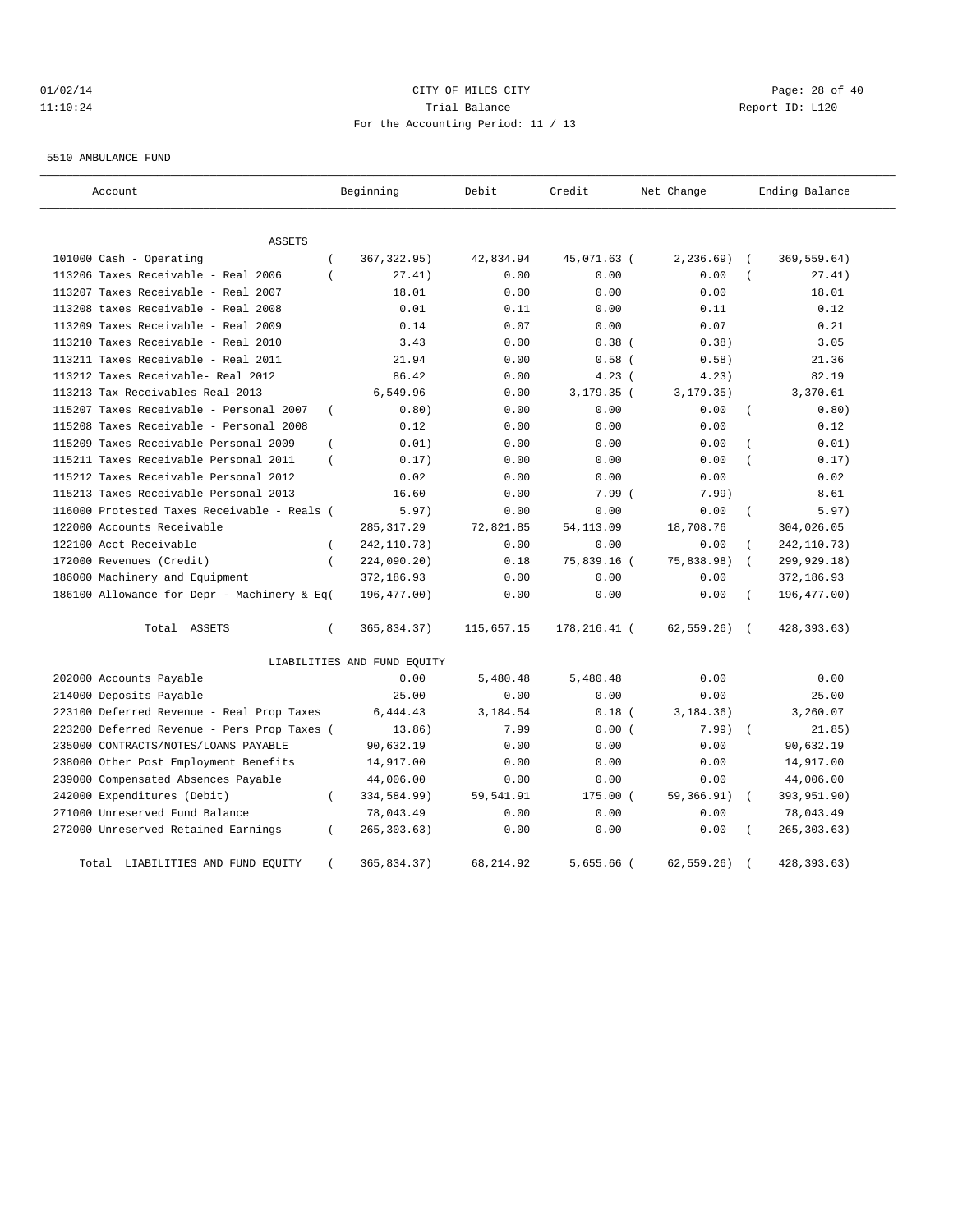# $O1/02/14$  Page: 29 of 40 11:10:24 Trial Balance Report ID: L120 For the Accounting Period: 11 / 13

5610 AIRPORT OPERATING

| Account                                                 | Beginning                   | Debit       | Credit       | Net Change  | Ending Balance              |
|---------------------------------------------------------|-----------------------------|-------------|--------------|-------------|-----------------------------|
|                                                         |                             |             |              |             |                             |
| ASSETS<br>101000 Cash - Operating                       | 120,452.94                  | 99, 479. 47 | 114,177.94 ( | 14,698.47)  | 105,754.47                  |
| 101100 Cash-FAA Grant/St Loan-2008                      | 6,673.74                    | 0.00        | 0.00         | 0.00        | 6,673.74                    |
| 102230 Cash - Surplus/Credit Card Acct                  | 100.00                      | 16,207.89   | 16,207.89    | 0.00        | 100.00                      |
| 103000 Petty Cash                                       | 100.00                      | 0.00        | 0.00         | 0.00        | 100.00                      |
| 113206 Taxes Receivable - Real 2006<br>$\overline{ }$   | 8.15)                       | 0.00        | 0.00         | 0.00        | 8.15)                       |
| 113207 Taxes Receivable - Real 2007                     | 29.37                       | 0.00        | 0.00         | 0.00        | 29.37                       |
| 113208 taxes Receivable - Real 2008<br>$\overline{ }$   | 0.02)                       | 0.18        | 0.00         | 0.18        | 0.16                        |
| 113209 Taxes Receivable - Real 2009                     | 0.26                        | 0.10        | 0.00         | 0.10        | 0.36                        |
| 113211 Taxes Receivable - Real 2011                     | 32.94                       | 0.00        | $0.87$ (     | 0.87)       | 32.07                       |
| 113212 Taxes Receivable- Real 2012                      | 129.62                      | 0.00        | 6.33(        | 6.33)       | 123.29                      |
| 113213 Tax Receivables Real-2013                        | 9,824.19                    | 0.00        | 4,768.67 (   | 4,768.67)   | 5,055.52                    |
| 115207 Taxes Receivable - Personal 2007                 | 0.03                        | 0.00        | 0.00         | 0.00        | 0.03                        |
| 115208 Taxes Receivable - Personal 2008                 | 0.19                        | 0.00        | 0.00         | 0.00        | 0.19                        |
| $\overline{ }$<br>115209 Taxes Receivable Personal 2009 | 0.01)                       | 0.00        | 0.00         | 0.00        | 0.01)                       |
| 115210 Taxes Receivable Personal 2010<br>$\overline{ }$ | 0.01)                       | 0.00        | 0.00         | 0.00        | 0.01)                       |
| 115212 Taxes Receivable Personal 2012                   | 0.01                        | 0.00        | 0.00         | 0.00        | 0.01                        |
| 115213 Taxes Receivable Personal 2013                   | 24.88                       | 0.00        | 11.98(       | 11.98)      | 12.90                       |
| 116000 Protested Taxes Receivable - Reals (             | 18.13)                      | 0.00        | 0.00         | 0.00        | 18.13)<br>$\overline{ }$    |
| 132000 Due From Government (Short Term)                 | 427.00                      | 0.00        | 0.00         | 0.00        | 427.00                      |
| 141000 Prepaid Expense                                  | 4,500.00                    | 0.00        | 0.00         | 0.00        | 4,500.00                    |
| 172000 Revenues (Credit)<br>$\left($                    | 195,530.00)                 | 0.28        | 99,479.47 (  | 99,479.19)  | 295,009.19)                 |
| 181000 Land                                             | 19,983.00                   | 0.00        | 0.00         | 0.00        | 19,983.00                   |
| 182000 Buildings                                        | 677,537.00                  | 0.00        | 0.00         | 0.00        | 677,537.00                  |
| 182100 Allowance for Depr - Buildings (Cre(             | 327,092.00)                 | 0.00        | 0.00         | 0.00        | 327,092.00)                 |
| 184000 Improvements Other Than Buildings                | 8,543,759.48                | 0.00        | 0.00         | 0.00        | 8,543,759.48                |
| 184100 Allowance for Depr - Imp Other Than(             | 2,014,575.00)               | 0.00        | 0.00         | 0.00        | 2,014,575.00)<br>$\sqrt{2}$ |
| 186000 Machinery and Equipment                          | 836,463.59                  | 0.00        | 0.00         | 0.00        | 836,463.59                  |
| 186100 Allowance for Depr - Machinery & Eq(             | 277,523.00)                 | 0.00        | 0.00         | 0.00        | 277,523.00)                 |
| 188000 Const. Work in Progress-NE Wtr Line              | 27,005.00                   | 0.00        | 0.00         | 0.00        | 27,005.00                   |
| Total ASSETS                                            | 7,432,296.92                | 115,687.92  | 234,653.15 ( | 118,965.23) | 7, 313, 331.69              |
|                                                         | LIABILITIES AND FUND EQUITY |             |              |             |                             |
| 202000 Accounts Payable                                 | 0.00                        | 100,818.98  | 100,818.98   | 0.00        | 0.00                        |
| 223100 Deferred Revenue - Real Prop Taxes               | 9,696.61                    | 4,775.87    | $0.28$ (     | 4,775.59)   | 4,921.02                    |
| 223200 Deferred Revenue - Pers Prop Taxes (             | 20.79)                      | 11.98       | 0.00(        | 11.98)      | 32.77)                      |
| 235150 LTrm Pay/MT Aeronautics                          | 24,605.00                   | 0.00        | 0.00         | 0.00        | 24,605.00                   |
| 238000 Other Post Employment Benefits                   | 4,173.00                    | 0.00        | 0.00         | 0.00        | 4,173.00                    |
| 239000 Compensated Absences Payable                     | 6,126.00                    | 0.00        | 0.00         | 0.00        | 6,126.00                    |
| 242000 Expenditures (Debit)<br>$\overline{(\ }$         | 167, 192.52)                | 114,177.66  | 0.00(        | 114,177.66) | 281,370.18)                 |
| 250600 Reserve for Replacement & Depreciat              | 18,913.67                   | 0.00        | 0.00         | 0.00        | 18,913.67                   |
| 271000 Unreserved Fund Balance<br>$\left($              | 1,719.00)                   | 0.00        | 0.00         | 0.00        | 1,719.00)                   |
| 272000 Unreserved Retained Earnings                     | 7,537,714.95                | 0.00        | 0.00         | 0.00        | 7,537,714.95                |
| Total LIABILITIES AND FUND EQUITY                       | 7,432,296.92                | 219,784.49  | 100,819.26 ( | 118,965.23) | 7, 313, 331.69              |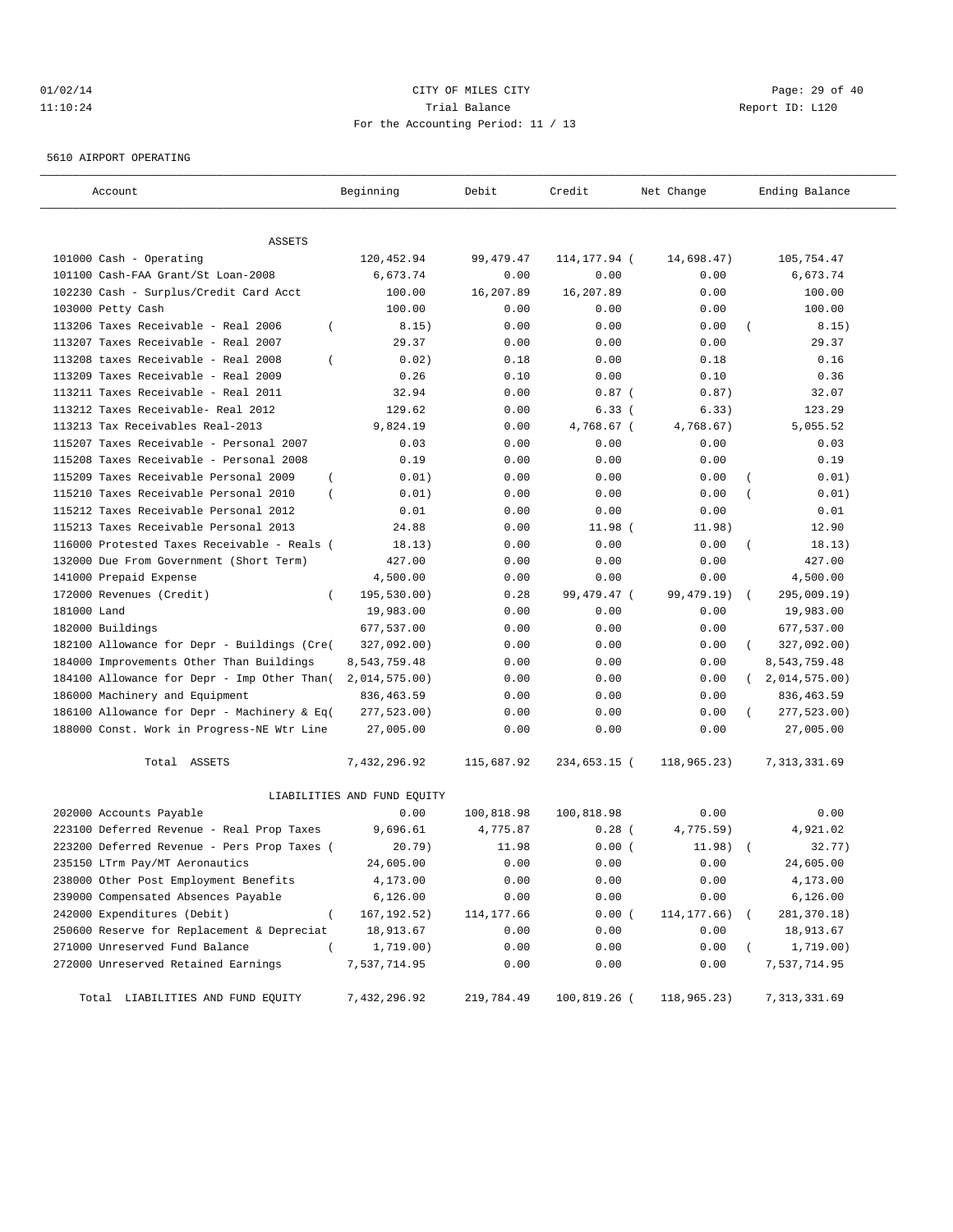# $O1/02/14$  Page: 30 of 40 11:10:24 Trial Balance Report ID: L120 For the Accounting Period: 11 / 13

#### 6040 PUBLIC WORKS

| Account                              | Beginning                   | Debit     | Credit        | Net Change    | Ending Balance |
|--------------------------------------|-----------------------------|-----------|---------------|---------------|----------------|
|                                      |                             |           |               |               |                |
| <b>ASSETS</b>                        |                             |           |               |               |                |
| 101000 Cash - Operating              | 102,281.56                  | 0.00      | $11,583.35$ ( | 11,583.35)    | 90,698.21      |
| 172000 Revenues (Credit)             | 37,738.00)                  | 0.00      | 0.00          | 0.00          | 37,738.00)     |
| Total ASSETS                         | 64,543.56                   | 0.00      | $11,583.35$ ( | 11,583.35)    | 52,960.21      |
|                                      | LIABILITIES AND FUND EOUITY |           |               |               |                |
| 202000 Accounts Payable              | 0.00                        | 1,684.59  | 1,684.59      | 0.00          | 0.00           |
| 239000 Compensated Absences Payable  | 11,902.00                   | 0.00      | 0.00          | 0.00          | 11,902.00      |
| 242000 Expenditures (Debit)          | 44,093.89)                  | 11,583.35 | 0.00(         | $11,583.35$ ( | 55,677.24)     |
| 271000 Unreserved Fund Balance       | 587,940.98)                 | 0.00      | 0.00          | 0.00          | 587,940.98)    |
| 272000 Unreserved Retained Earnings  | 684, 676.43                 | 0.00      | 0.00          | 0.00          | 684, 676.43    |
| LIABILITIES AND FUND EOUITY<br>Total | 64,543.56                   | 13,267.94 | 1,684.59 (    | 11,583.35)    | 52,960.21      |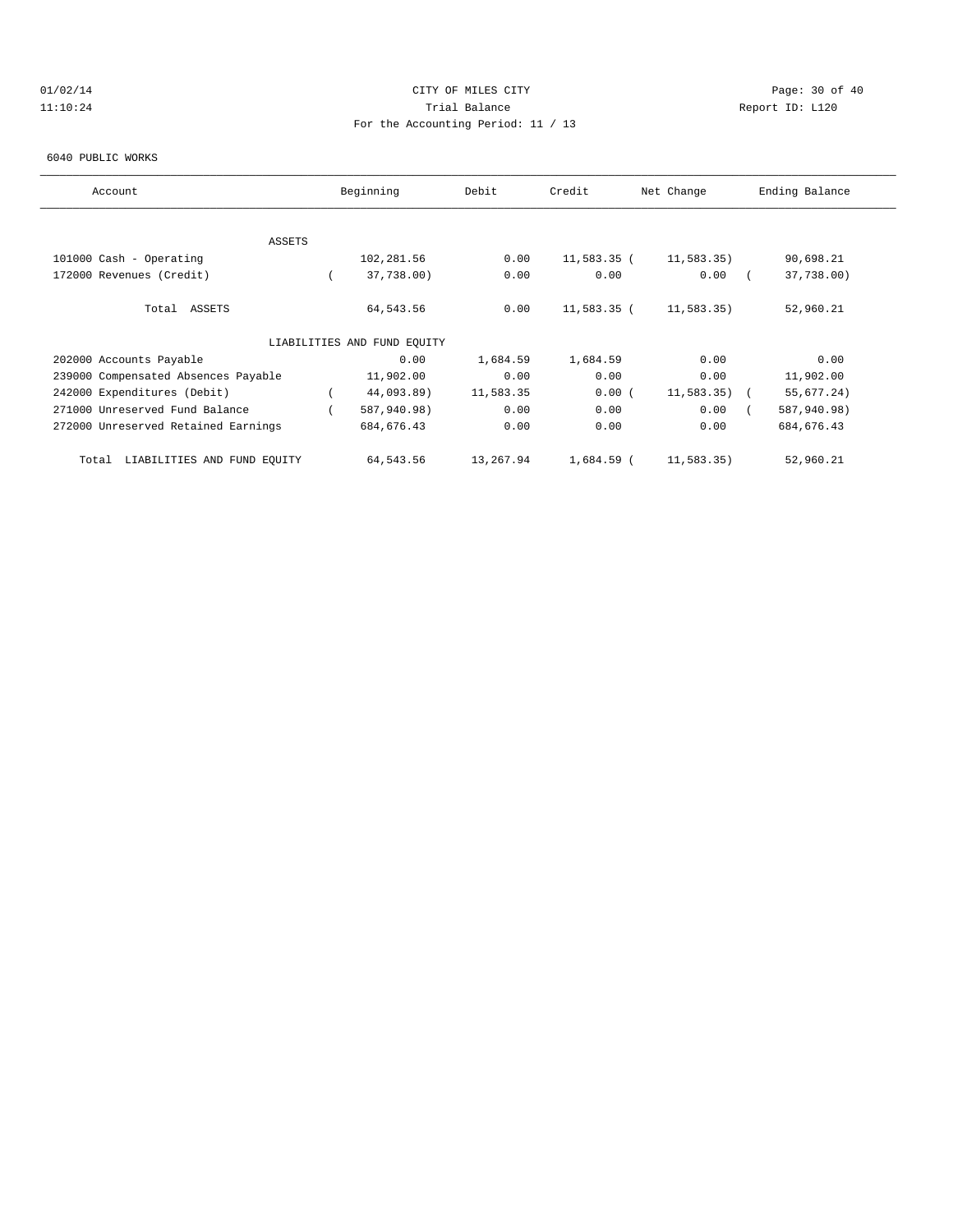# 01/02/14 Page: 31 of 40 11:10:24 Trial Balance Report ID: L120 For the Accounting Period: 11 / 13

# 7370 TBID

| Account                              | Beginning                   | Debit     | Credit    | Net Change | Ending Balance |
|--------------------------------------|-----------------------------|-----------|-----------|------------|----------------|
|                                      |                             |           |           |            |                |
|                                      | ASSETS                      |           |           |            |                |
| 101000 Cash - Operating              | 0.00                        | 15,738.00 | 15,738.00 | 0.00       | 0.00           |
| Total ASSETS                         | 0.00                        | 15,738.00 | 15,738.00 | 0.00       | 0.00           |
|                                      | LIABILITIES AND FUND EQUITY |           |           |            |                |
| 202000 Accounts Payable              | 0.00                        | 15,738.00 | 15,738.00 | 0.00       | 0.00           |
| 212500 Due to Others                 | 0.00                        | 15,738.00 | 15,738.00 | 0.00       | 0.00           |
| Total<br>LIABILITIES AND FUND EQUITY | 0.00                        | 31,476.00 | 31,476.00 | 0.00       | 0.00           |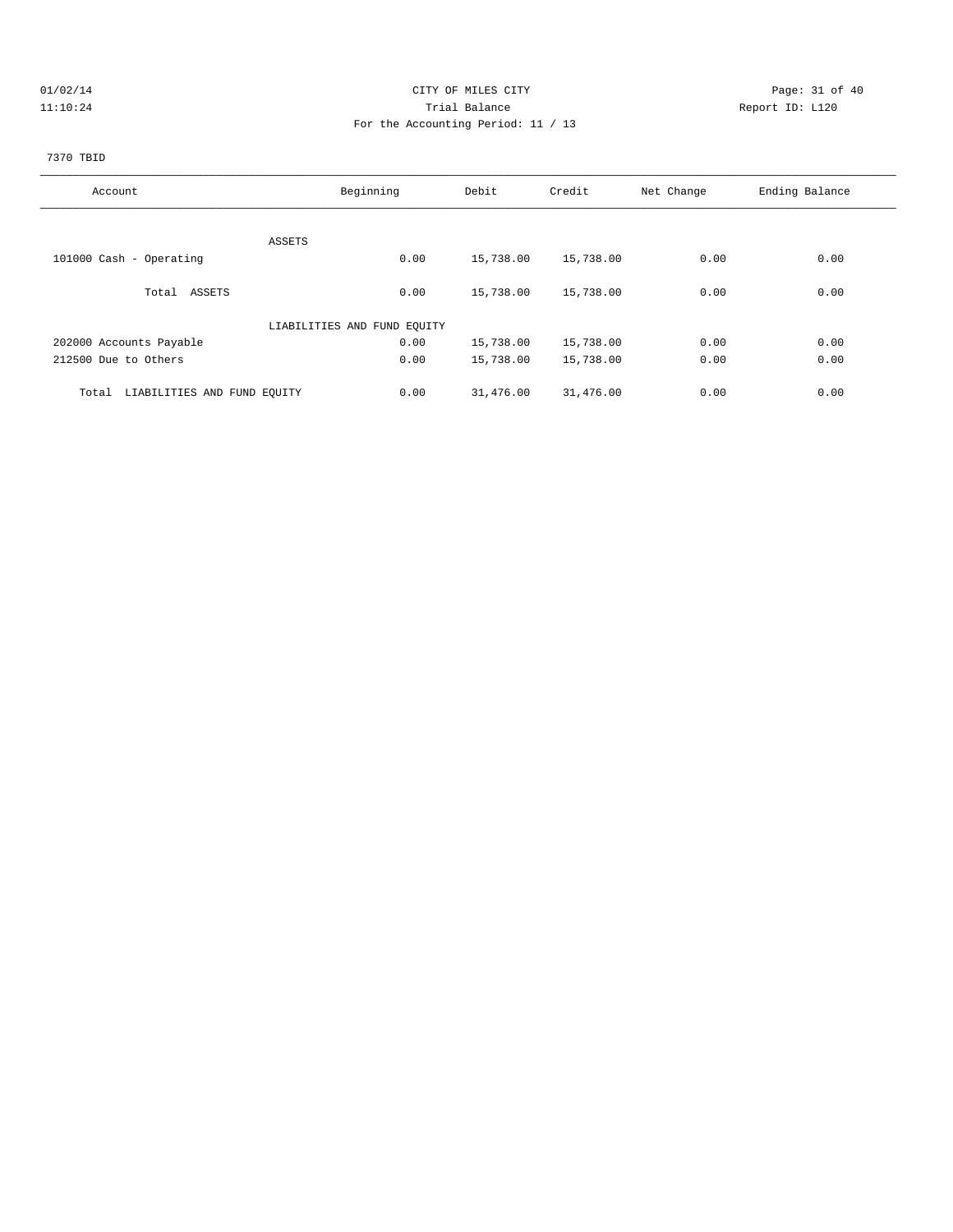| 01/02/14 | CITY OF MILES CITY                 | Page: 32 of 40  |  |
|----------|------------------------------------|-----------------|--|
| 11:10:24 | Trial Balance                      | Report ID: L120 |  |
|          | For the Accounting Period: 11 / 13 |                 |  |

7452 Drivers' License Reinstatement Fees

| Account                              | Beginning                   | Debit | Credit | Net Change | Ending Balance |
|--------------------------------------|-----------------------------|-------|--------|------------|----------------|
| <b>ASSETS</b>                        |                             |       |        |            |                |
| 101000 Cash - Operating              | 25.00                       | 0.00  | 0.00   | 0.00       | 25.00          |
| ASSETS<br>Total                      | 25.00                       | 0.00  | 0.00   | 0.00       | 25.00          |
|                                      | LIABILITIES AND FUND EQUITY |       |        |            |                |
| 212500 Due to Others                 | 25.00                       | 0.00  | 0.00   | 0.00       | 25.00          |
| Total<br>LIABILITIES AND FUND EQUITY | 25.00                       | 0.00  | 0.00   | 0.00       | 25.00          |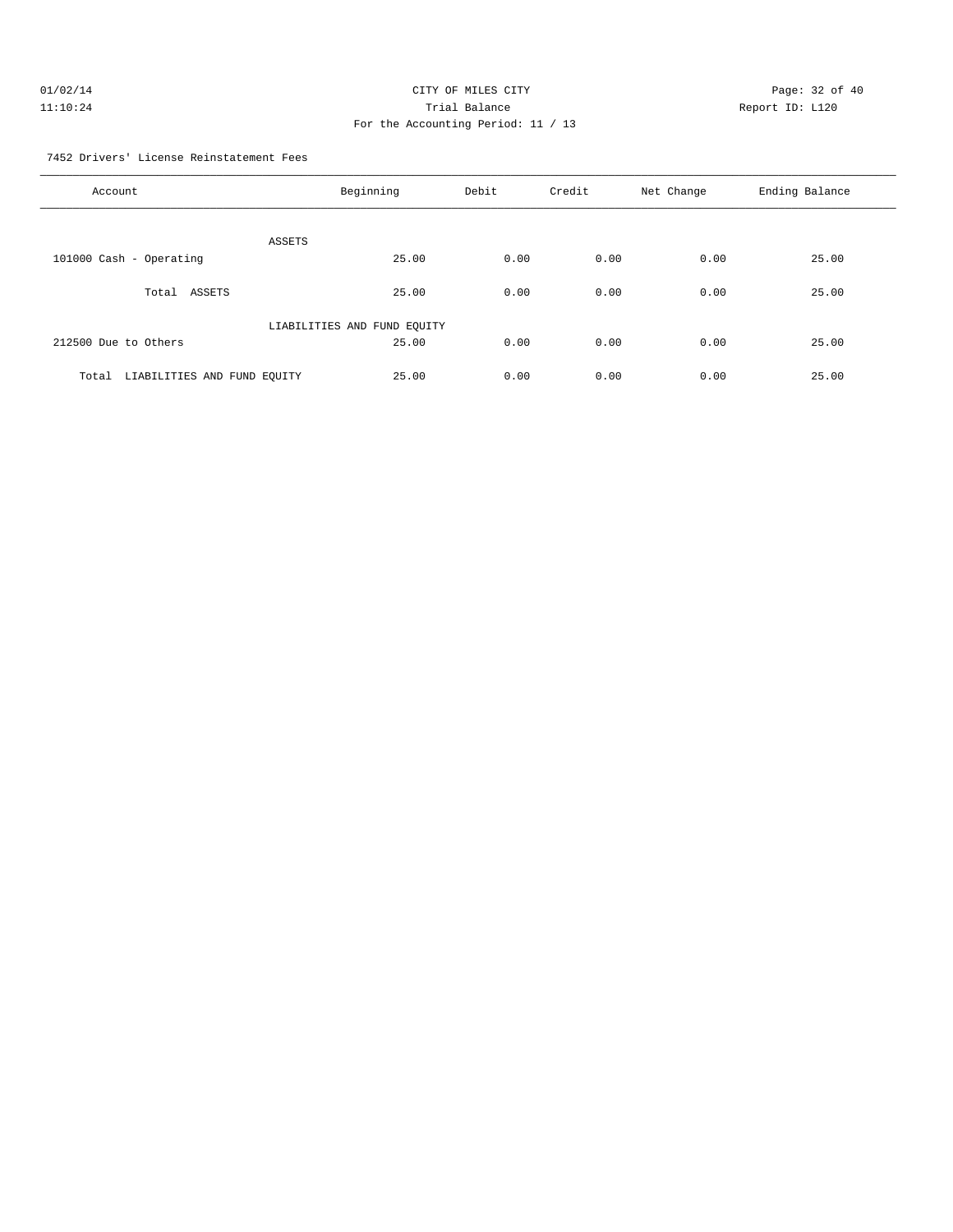#### 7467 Law Enforcement Academy Surcharge

| Account                                   | Beginning                   | Debit  | Credit | Net Change | Ending Balance |
|-------------------------------------------|-----------------------------|--------|--------|------------|----------------|
| ASSETS                                    |                             |        |        |            |                |
| 101000 Cash - Operating                   | 420.00                      | 530.00 | 0.00   | 530.00     | 950.00         |
| Total ASSETS                              | 420.00                      | 530.00 | 0.00   | 530.00     | 950.00         |
|                                           | LIABILITIES AND FUND EQUITY |        |        |            |                |
| 212200 Due to Federal, Soc Sec & Medicare | 420.00                      | 0.00   | 530.00 | 530.00     | 950.00         |
| LIABILITIES AND FUND EQUITY<br>Total      | 420.00                      | 0.00   | 530.00 | 530.00     | 950.00         |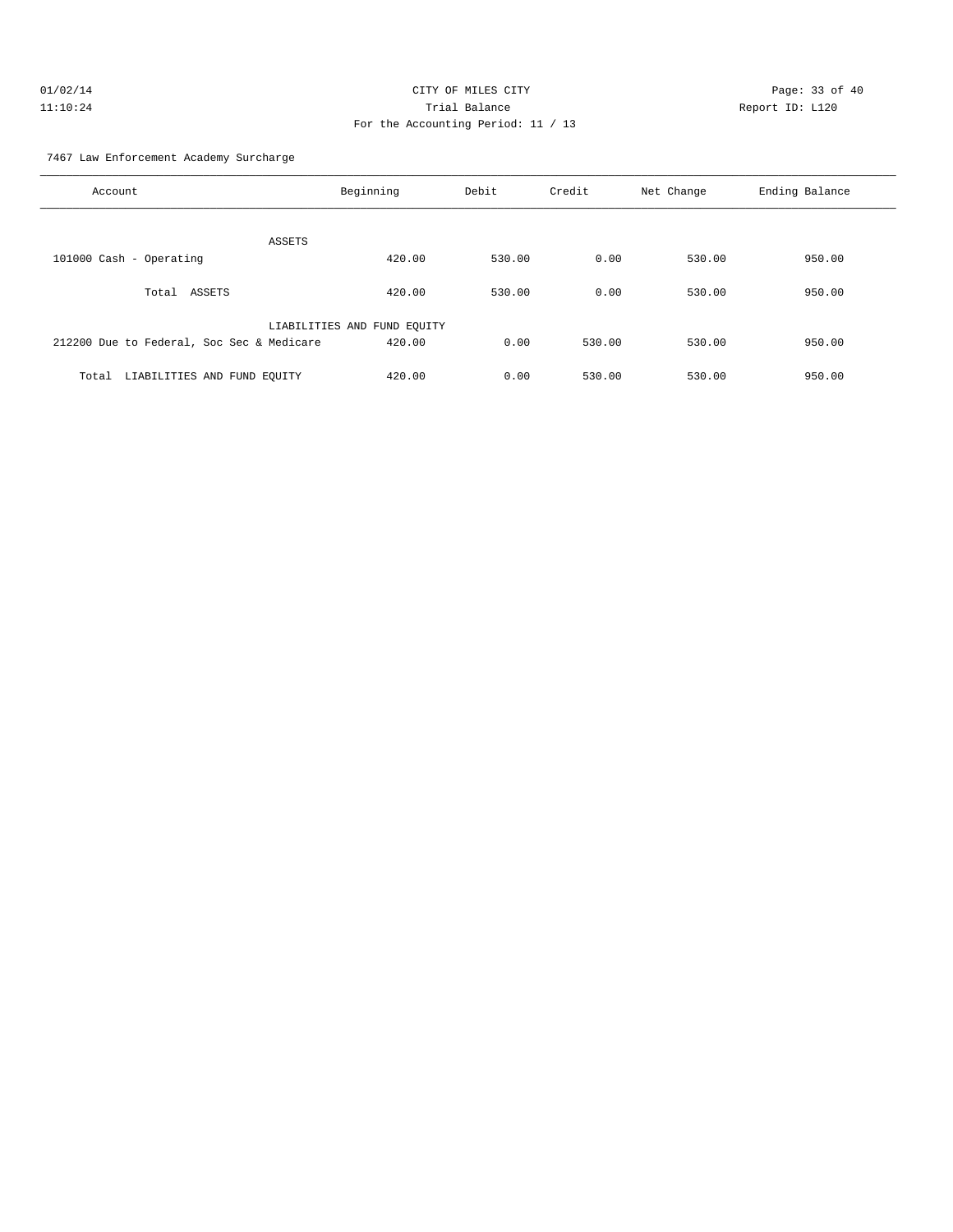| 01/02/14 | CITY OF MILES CITY                 | Page: 34 of 40  |
|----------|------------------------------------|-----------------|
| 11:10:24 | Trial Balance                      | Report ID: L120 |
|          | For the Accounting Period: 11 / 13 |                 |

7471 CIVIL LEGAL ASSIST/VICTIM DOM VIOLENCE PROG

| Account                              | Beginning                   | Debit    | Credit   | Net Change | Ending Balance |
|--------------------------------------|-----------------------------|----------|----------|------------|----------------|
| ASSETS                               |                             |          |          |            |                |
| 101000 Cash - Operating              | 890.00                      | 1,211.00 | 0.00     | 1,211.00   | 2,101.00       |
| ASSETS<br>Total                      | 890.00                      | 1,211.00 | 0.00     | 1,211.00   | 2,101.00       |
|                                      | LIABILITIES AND FUND EQUITY |          |          |            |                |
| 212500 Due to Others                 | 890.00                      | 0.00     | 1,211.00 | 1,211.00   | 2,101.00       |
| LIABILITIES AND FUND EOUITY<br>Total | 890.00                      | 0.00     | 1,211.00 | 1,211.00   | 2,101.00       |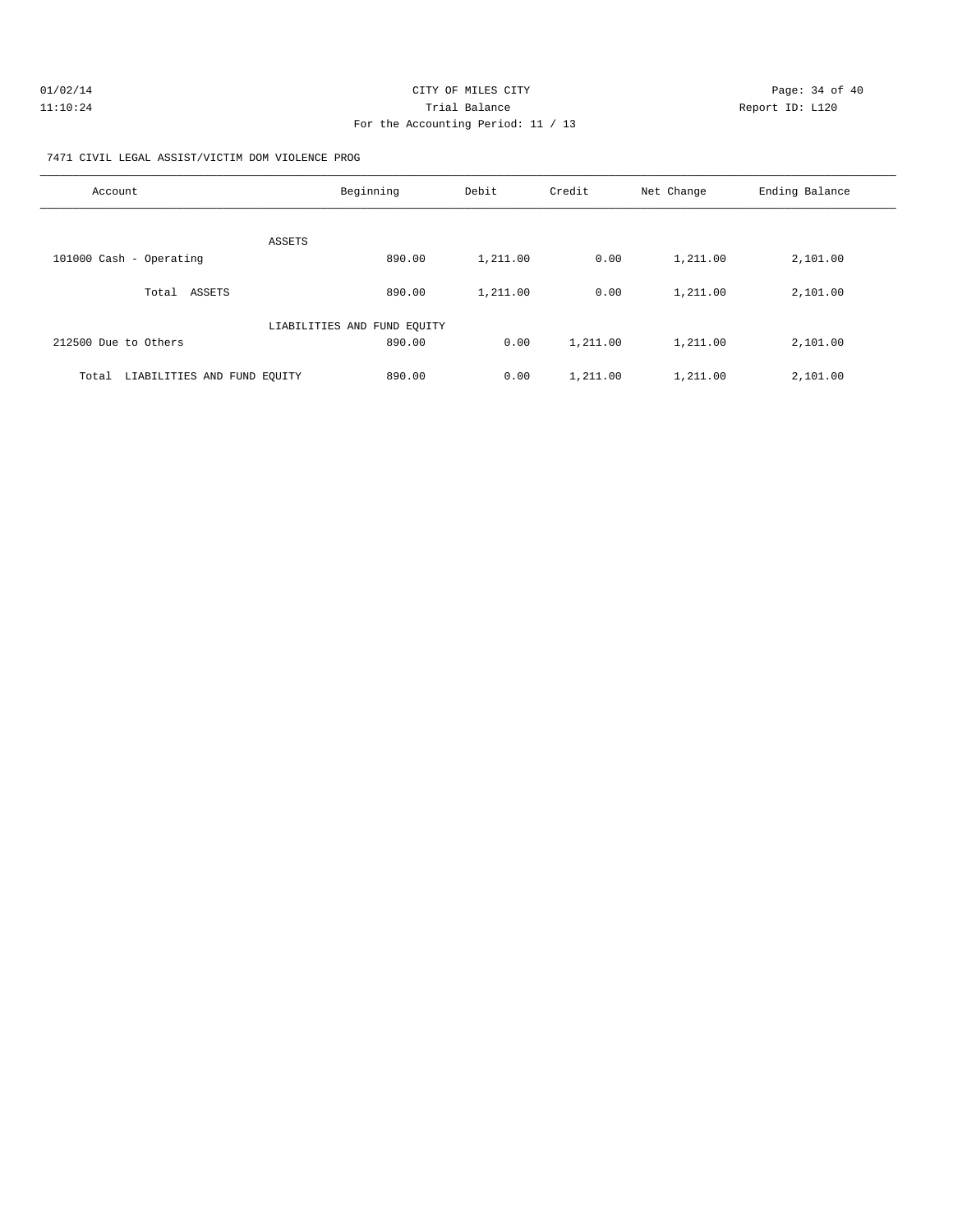# $O1/02/14$  Page: 35 of 40 11:10:24 Trial Balance Report ID: L120 For the Accounting Period: 11 / 13

7910 PAYROLL FUND

| Account                                   | Beginning                   | Debit                   | Credit       | Net Change | Ending Balance |  |
|-------------------------------------------|-----------------------------|-------------------------|--------------|------------|----------------|--|
|                                           |                             |                         |              |            |                |  |
| <b>ASSETS</b>                             |                             |                         |              |            |                |  |
| 101000 Cash - Operating                   |                             | 103, 147.81 432, 197.82 | 432, 119.25  | 78.57      | 103,226.38     |  |
|                                           |                             |                         |              |            |                |  |
| Total ASSETS                              | 103,147.81                  | 432,197.82              | 432, 119.25  | 78.57      | 103,226.38     |  |
|                                           |                             |                         |              |            |                |  |
|                                           | LIABILITIES AND FUND EQUITY |                         |              |            |                |  |
| 201000 Warrants Payable                   | 88,513.25                   | 115,565.75              | 101,533.23 ( | 14,032.52) | 74,480.73      |  |
| 212200 Due to Federal, Soc Sec & Medicare | 0.00                        | 62,038.33               | 62,038.33    | 0.00       | 0.00           |  |
| 212202 Due to State Unemployment          | 1,492.76                    | 0.00                    | 1,427.05     | 1,427.05   | 2,919.81       |  |
| 212203 Due to Worker's Compensation       | 13,141.80                   | 0.00                    | 12,684.04    | 12,684.04  | 25,825.84      |  |
| 212204 Due to State Income Tax            | 0.00                        | 13,924.00               | 13,924.00    | 0.00       | 0.00           |  |
| 212205 due to MPORS-GABA                  | 0.00                        | 13,542.21               | 13,542.21    | 0.00       | 0.00           |  |
| 212207 Due to AFLAC, AFLAC PRETAX         | 0.00                        | 340.31                  | 340.31       | 0.00       | 0.00           |  |
| 212208 Due to Health Ins, Dental, Vision  | 0.00                        | 54, 316.30              | 54, 316.30   | 0.00       | 0.00           |  |
| 212209 Due to PERS Retirement             | 0.00                        | 30,056.30               | 30,056.30    | 0.00       | 0.00           |  |
| 212210 Due to FURS-GABA Retirement        | 0.00                        | 12,013.88               | 12,013.88    | 0.00       | 0.00           |  |
| Total LIABILITIES AND FUND EQUITY         | 103, 147.81                 | 301,797.08              | 301,875.65   | 78.57      | 103,226.38     |  |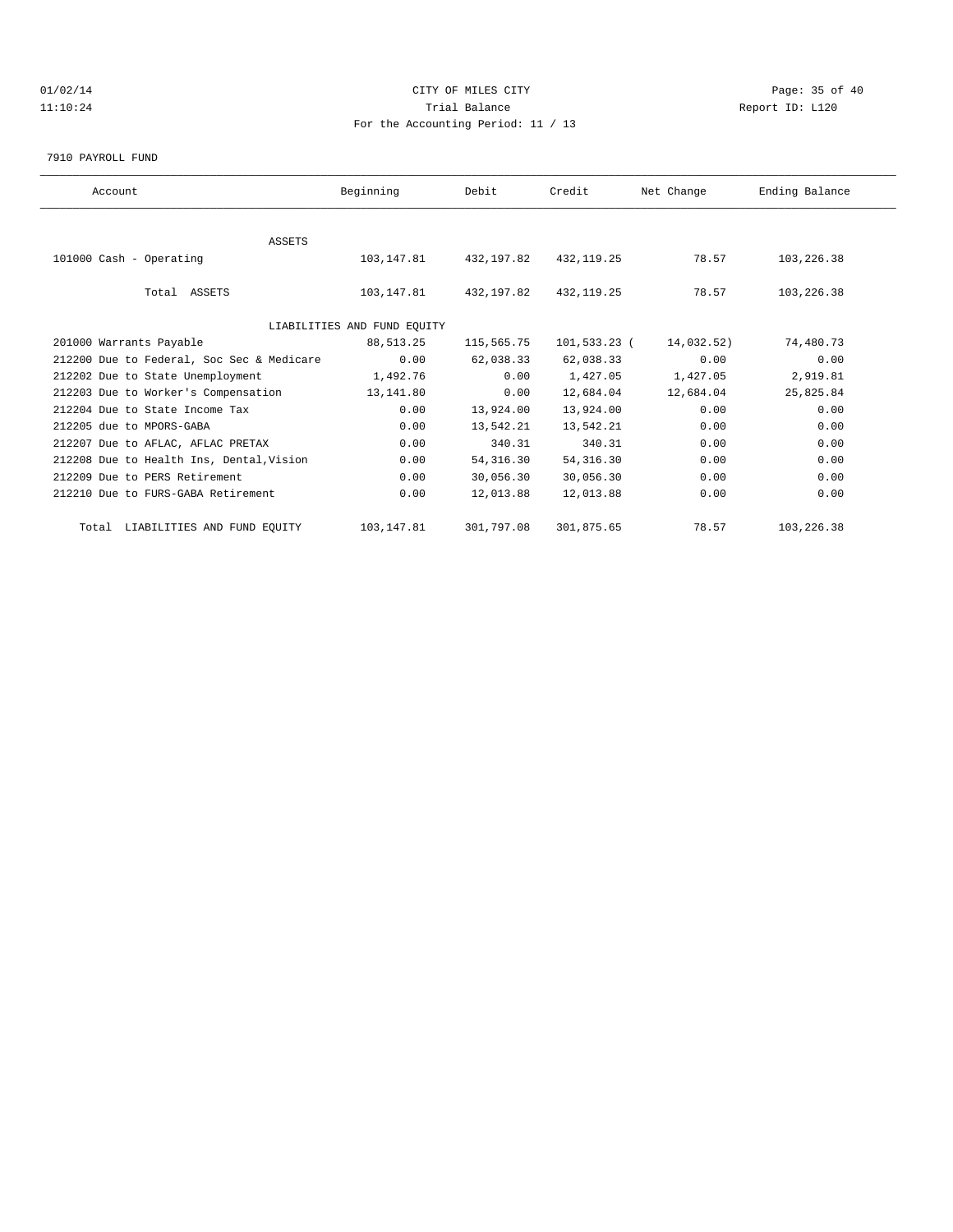| 01/02/14 |  |
|----------|--|
| 11:10:24 |  |

# CITY OF MILES CITY CONTROL CONTROL CONTROL CONTROL CONTROL PAGE: 36 of 40 11:120 Trial Balance and Communications of the Report ID: L120 For the Accounting Period: 11 / 13

#### 7930 CLAIMS FUND

| Account                              | Beginning                   | Debit        | Credit       | Net Change  | Ending Balance |
|--------------------------------------|-----------------------------|--------------|--------------|-------------|----------------|
|                                      | ASSETS                      |              |              |             |                |
| 101000 Cash - Operating              | 324,965.50                  | 336,902.03   | 524,973.33 ( | 188,071.30) | 136,894.20     |
| ASSETS<br>Total                      | 324,965.50                  | 336,902.03   | 524,973.33 ( | 188,071.30) | 136,894.20     |
|                                      | LIABILITIES AND FUND EQUITY |              |              |             |                |
| 201000 Warrants Payable              | 324,965.50                  | 524,973.33   | 336,902.03 ( | 188,071,30) | 136,894.20     |
| LIABILITIES AND FUND EOUITY<br>Total | 324,965.50                  | 524, 973, 33 | 336,902.03 ( | 188,071,30) | 136,894.20     |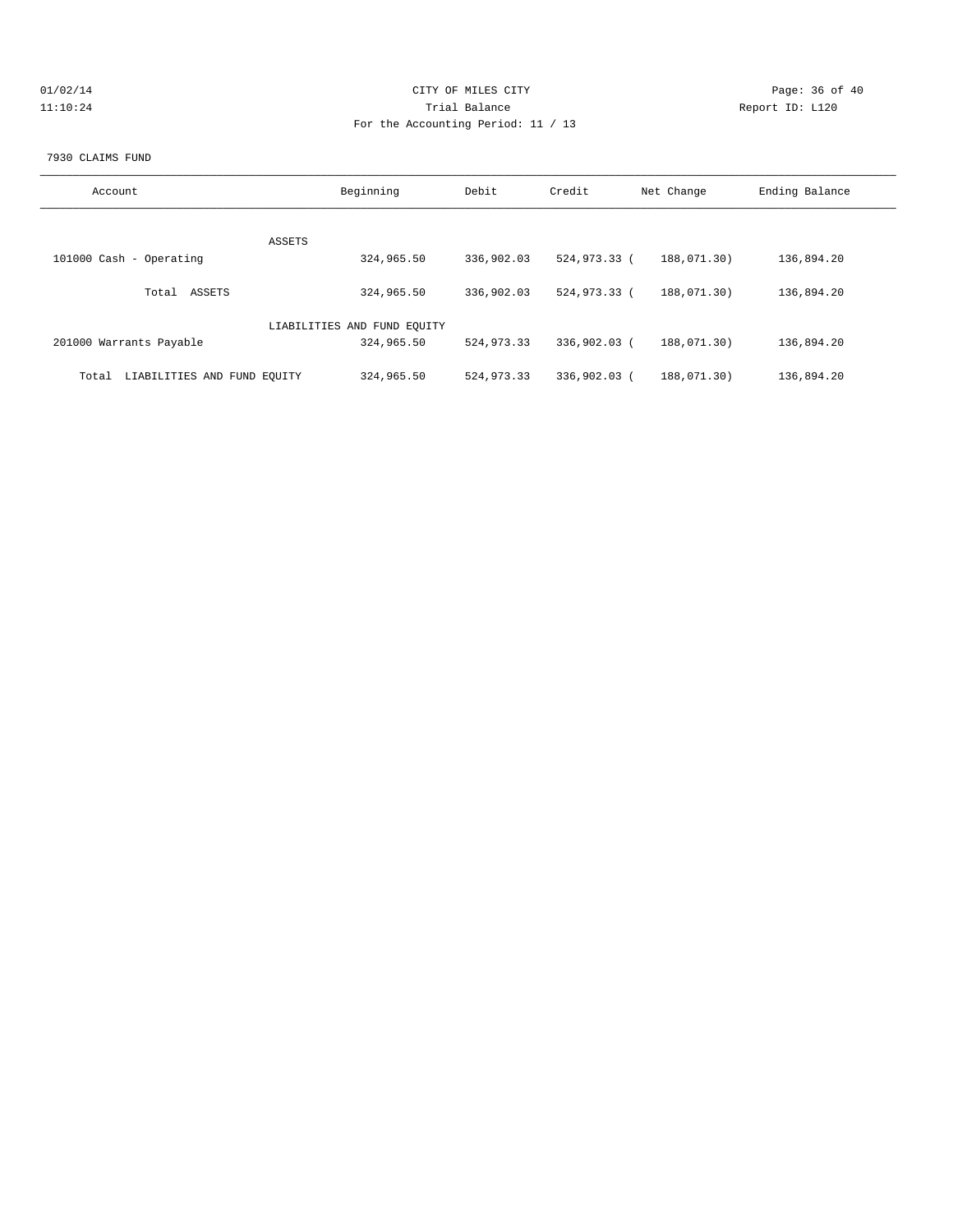# $O1/02/14$  Page: 37 of 40 11:10:24 Trial Balance Report ID: L120 For the Accounting Period: 11 / 13

7980 CUSTER CO WATER & SEWER DISTRICT

| Account                                 | Beginning                   | Debit     | Credit    | Net Change | Ending Balance |
|-----------------------------------------|-----------------------------|-----------|-----------|------------|----------------|
|                                         |                             |           |           |            |                |
|                                         | ASSETS                      |           |           |            |                |
| 101000 Cash - Operating                 | 0.00                        | 11,166.53 | 11,166.53 | 0.00       | 0.00           |
| 122000 Accounts Receivable              | 13,820.05                   | 11,191.41 | 11,166.53 | 24.88      | 13,844.93      |
|                                         |                             |           |           |            |                |
| Total ASSETS                            | 13,820.05                   | 22,357.94 | 22,333.06 | 24.88      | 13,844.93      |
|                                         |                             |           |           |            |                |
|                                         | LIABILITIES AND FUND EOUITY |           |           |            |                |
| 202000 Accounts Payable                 | 0.00                        | 11,166.53 | 11,166.53 | 0.00       | 0.00           |
| 211020 Due to Custer Water & Sewer Dist | 13,820.05                   | 11,166.53 | 11,191.41 | 24.88      | 13,844.93      |
|                                         |                             |           |           |            |                |
| LIABILITIES AND FUND EOUITY<br>Total    | 13,820.05                   | 22,333.06 | 22,357.94 | 24.88      | 13,844.93      |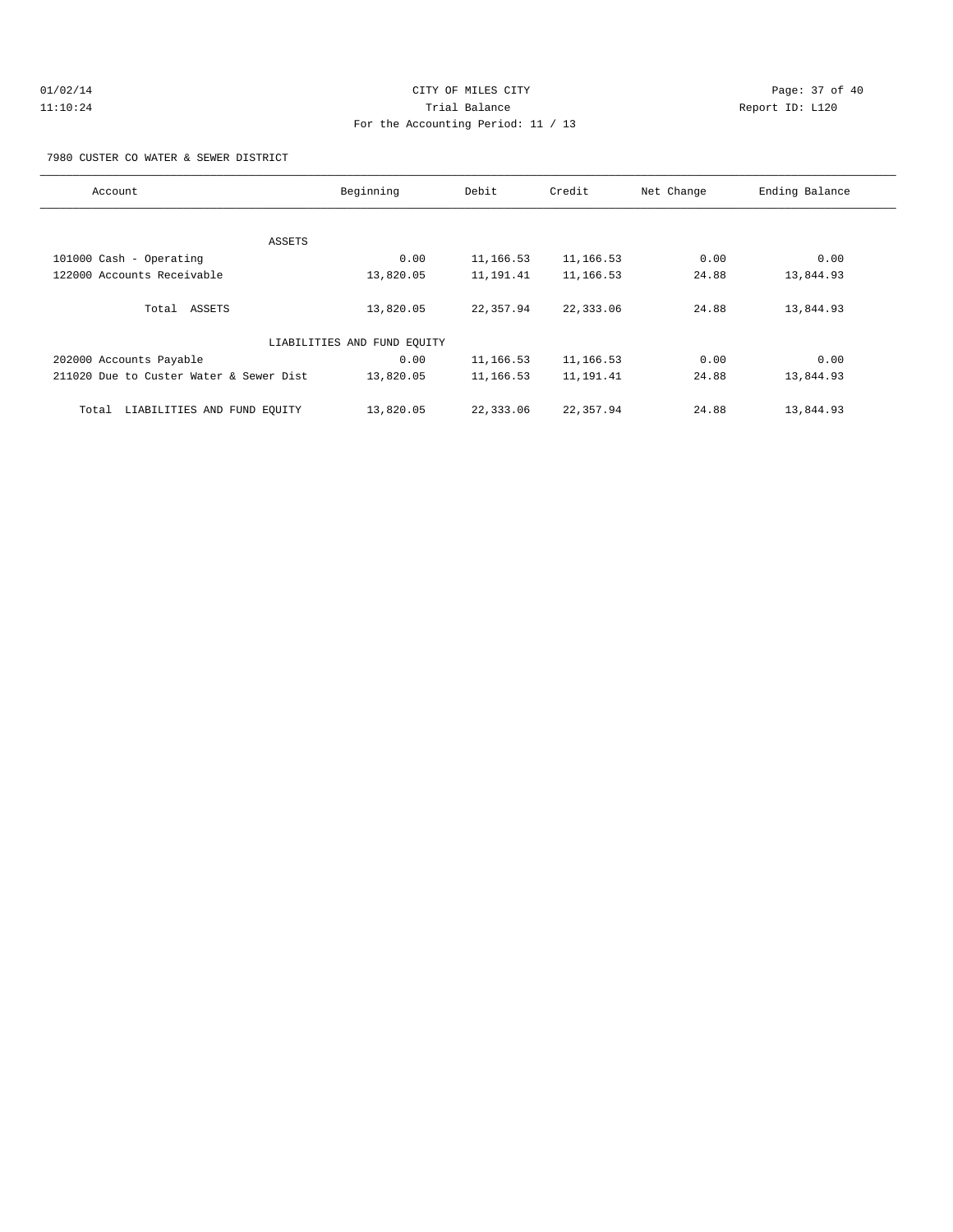| 01/02/14 | CITY OF MILES CITY                 | Page: 38 of 40  |
|----------|------------------------------------|-----------------|
| 11:10:24 | Trial Balance                      | Report ID: L120 |
|          | For the Accounting Period: 11 / 13 |                 |

7981 Interest Clearing

| Account                              | Beginning                   | Debit  | Credit | Net Change | Ending Balance |
|--------------------------------------|-----------------------------|--------|--------|------------|----------------|
| <b>ASSETS</b>                        |                             |        |        |            |                |
| 101000 Cash - Operating              | 0.00                        | 738.70 | 0.00   | 738.70     | 738.70         |
| ASSETS<br>Total                      | 0.00                        | 738.70 | 0.00   | 738.70     | 738.70         |
|                                      | LIABILITIES AND FUND EQUITY |        |        |            |                |
| 212500 Due to Others                 | 0.00                        | 0.00   | 738.70 | 738.70     | 738.70         |
| LIABILITIES AND FUND EQUITY<br>Total | 0.00                        | 0.00   | 738.70 | 738.70     | 738.70         |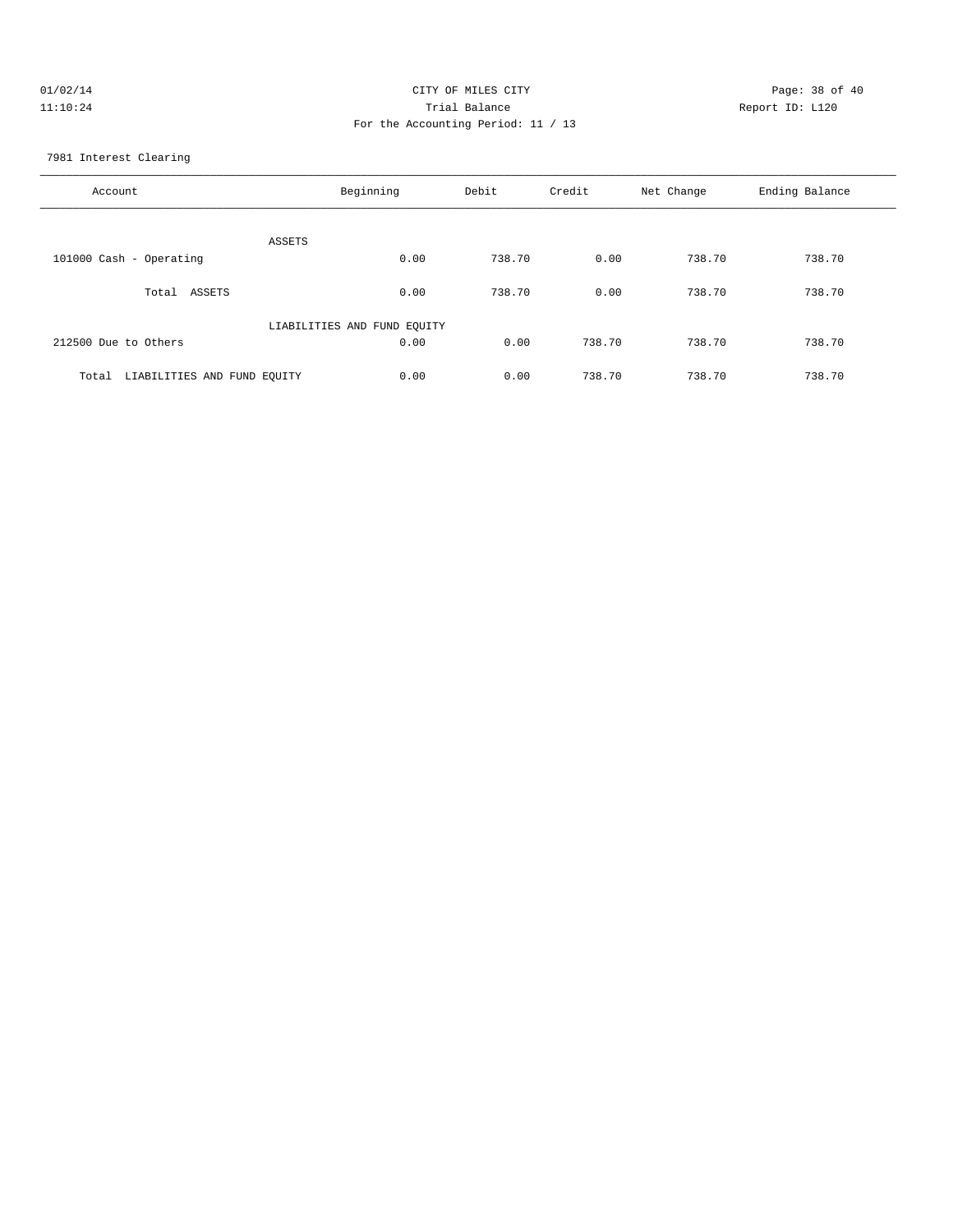# $O1/02/14$  Page: 39 of 40 11:10:24 Trial Balance Report ID: L120 For the Accounting Period: 11 / 13

#### 9000 GENERAL FIXED ASSETS GROUP OF ACCOUNTS FUND

| Account                                                    | Beginning                   | Debit | Credit | Net Change | Ending Balance  |
|------------------------------------------------------------|-----------------------------|-------|--------|------------|-----------------|
|                                                            |                             |       |        |            |                 |
| ASSETS                                                     |                             |       |        |            |                 |
| 181000 Land                                                | 526,599.00                  | 0.00  | 0.00   | 0.00       | 526,599.00      |
| 182000 Buildings                                           | 1,986,836.00                | 0.00  | 0.00   | 0.00       | 1,986,836.00    |
| 182100 Allowance for Depr - Buildings (Cre(                | 684,991.00)                 | 0.00  | 0.00   | 0.00       | 684,991.00)     |
| 186000 Machinery and Equipment                             | 3,038,732.00                | 0.00  | 0.00   | 0.00       | 3,038,732.00    |
| 186100 Allowance for Depr - Machinery & Eq(                | 1,463,750.00)               | 0.00  | 0.00   | 0.00       | 1,463,750.00)   |
| 187000 Infrastructure                                      | 33,670,108.00               | 0.00  | 0.00   | 0.00       | 33,670,108.00   |
| 187100 Allowance For Depreciation - Infras( 16,321,771.00) |                             | 0.00  | 0.00   | 0.00       | (16,321,771.00) |
| Total ASSETS                                               | 20, 751, 763.00             | 0.00  | 0.00   | 0.00       | 20, 751, 763.00 |
|                                                            | LIABILITIES AND FUND EQUITY |       |        |            |                 |
| 280000 INVESTMENT IN GENERAL FIXED ASSETS                  | 20,751,763.00               | 0.00  | 0.00   | 0.00       | 20, 751, 763.00 |
| LIABILITIES AND FUND EQUITY<br>Total                       | 20,751,763.00               | 0.00  | 0.00   | 0.00       | 20, 751, 763.00 |